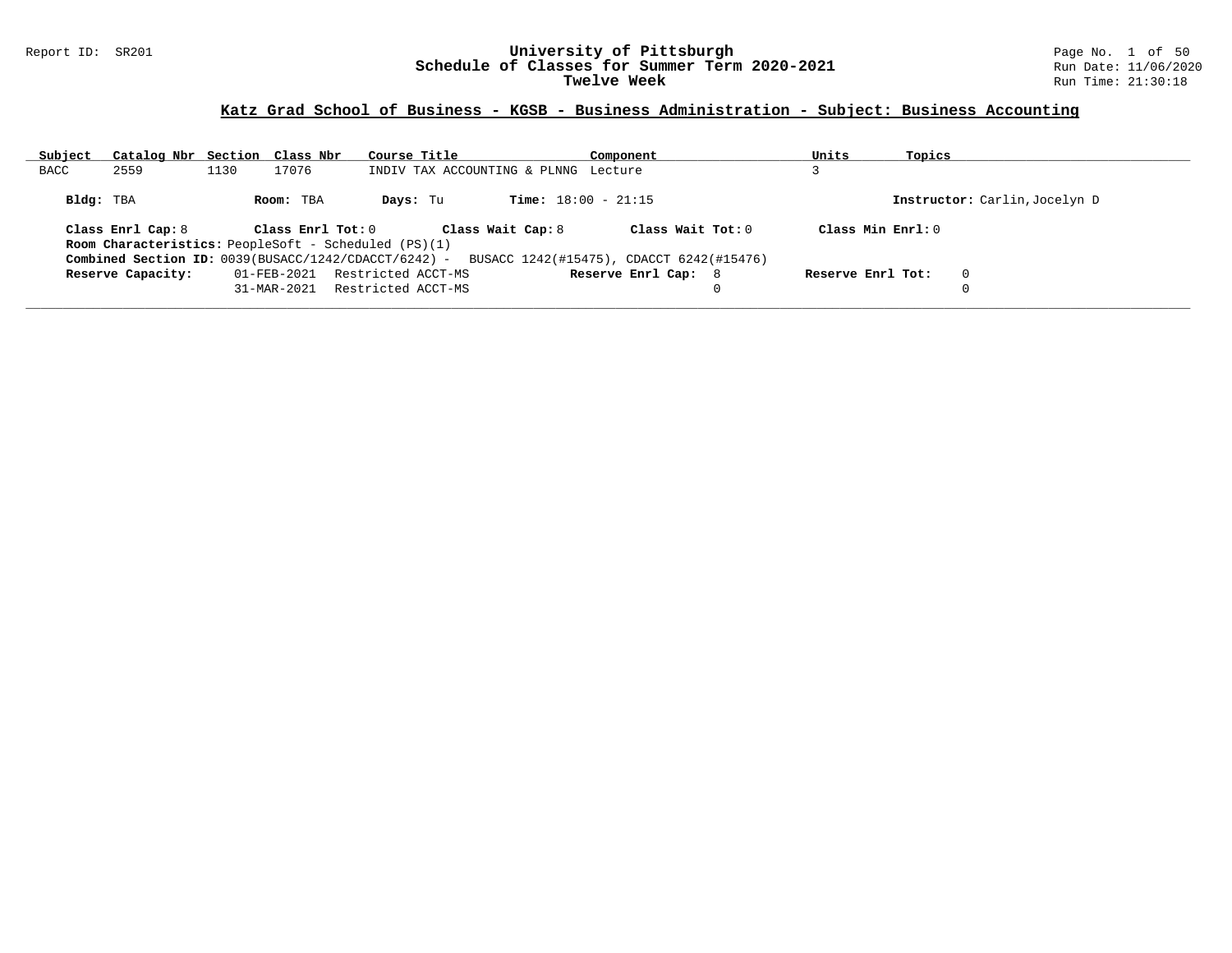### Report ID: SR201 **1988 Mage 10: Schedule of Classes for Summer Term 2020-2021** Page No. 2 of 50<br>**Schedule of Classes for Summer Term 2020-2021** Run Date: 11/06/2020 **Schedule of Classes for Summer Term 2020-2021** Run Date: 11/06/2021<br>Six Week - First Run Time: 21:30:18 Six Week - First

# **Katz Grad School of Business - Office of the Dean, Katz Grad School of Business - Subject: FT Diss Study KGSB**

| Subject | Catalog Nbr Section Class Nbr |      |                   | Course Title                                        | Component         | Units | Topics            |
|---------|-------------------------------|------|-------------------|-----------------------------------------------------|-------------------|-------|-------------------|
| FTDF    | 0000                          | 1015 | 11917             | FULL-TIME DISSERTATION STUDY Full Time Dissertation |                   |       |                   |
|         | Bldg: TO BE ARRANGED          |      | Room: TBA         | <b>Time:</b> $00:00 - 00:00$<br>Days: TBA           |                   |       | Instructor: Staff |
|         | Class Enrl Cap: 999           |      | Class Enrl Tot: 0 | Class Wait Cap: 20                                  | Class Wait Tot: 0 |       | Class Min Enrl: 0 |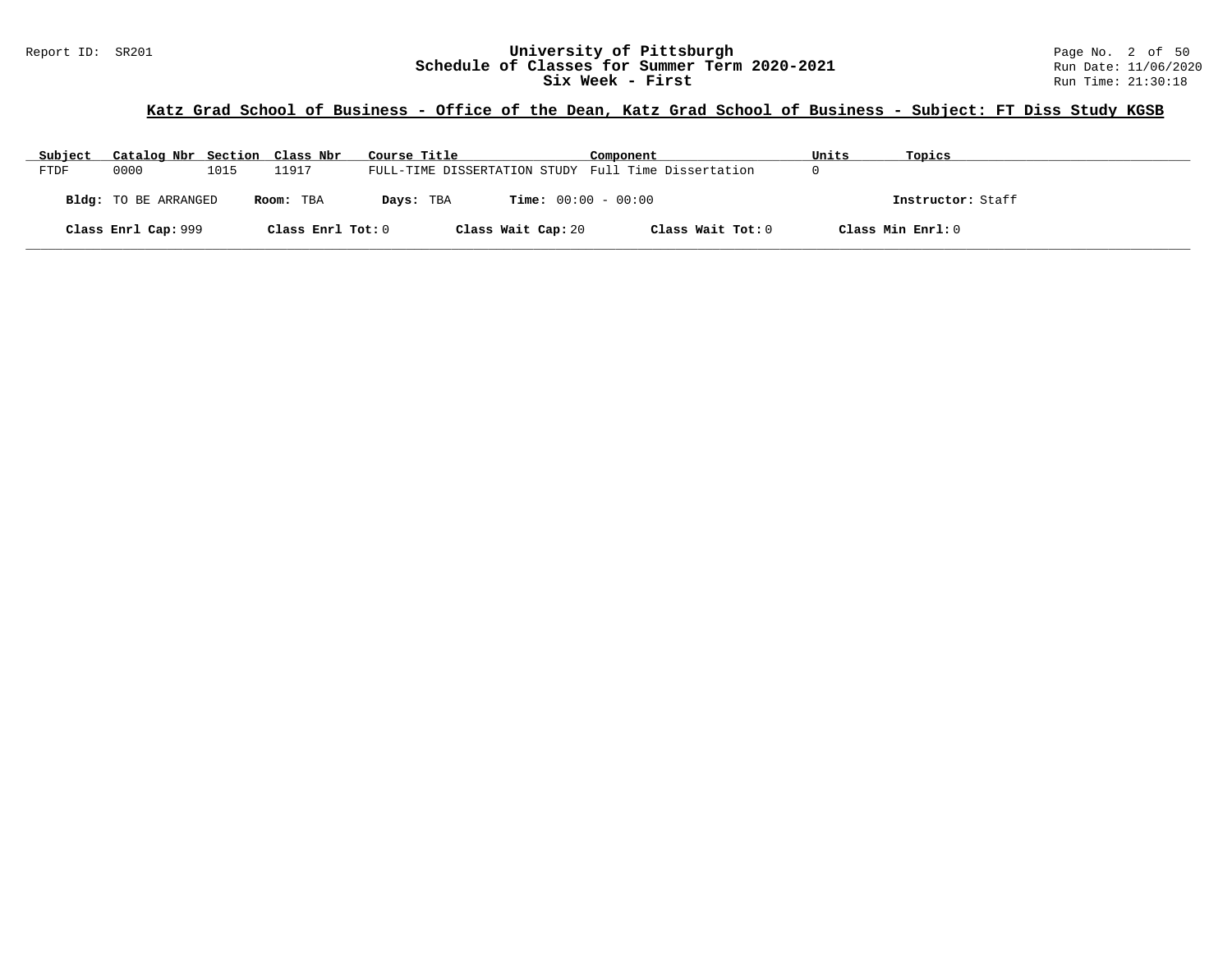### Report ID: SR201 **University of Pittsburgh** Page No. 3 of 50 **Schedule of Classes for Summer Term 2020-2021** Run Date: 11/06/2020 **Katz EMBA Term Run Time: 21:30:18**

# **Katz Grad School of Business - KGSB - Business Administration - Subject: Business Accounting**

| Subject     | Catalog Nbr Section Class Nbr           |      |                                  | Course Title               |                              | Component                                 | Units             | Topics                        |                                    |
|-------------|-----------------------------------------|------|----------------------------------|----------------------------|------------------------------|-------------------------------------------|-------------------|-------------------------------|------------------------------------|
| <b>BACC</b> | 2256                                    | 1205 | 17847                            | STRATEGIC COST MANAGEMENT  |                              | Lecture                                   | 3                 |                               |                                    |
|             | Bldg: TO BE ARRANGED                    |      | Room: TBA                        | Days: TBA                  | <b>Time:</b> $00:00 - 00:00$ |                                           |                   |                               | Instructor: Nassuno Alcides, Karla |
|             | Class Enrl Cap: 40<br>Reserve Capacity: |      | Class Enrl Tot: 0<br>01-FEB-2021 | Restricted to EMBA-MBA     | Class Wait Cap: 20           | Class Wait Tot: 0<br>Reserve Enrl Cap: 40 | Reserve Enrl Tot: | Class Min Enrl: 0<br>$\Omega$ |                                    |
| <b>BACC</b> | 2256                                    | 1999 | 19195                            | STRATEGIC COST MANAGEMENT  |                              | Lecture                                   | $\overline{3}$    |                               |                                    |
|             | Bldg: TO BE ARRANGED                    |      | Room: TBA                        | Days: TBA                  | <b>Time:</b> $00:00 - 00:00$ |                                           |                   |                               | Instructor: Srinivasan, Dhinu      |
|             |                                         |      |                                  |                            |                              |                                           |                   |                               | Nassuno Alcides, Karla             |
|             |                                         |      |                                  |                            |                              |                                           |                   |                               | Choi, Jongwoon                     |
|             |                                         |      |                                  |                            |                              |                                           |                   |                               | Schroeder, Christin E              |
|             | Class Enrl Cap: 35                      |      | Class Enrl Tot: 0                |                            | Class Wait Cap: 20           | Class Wait Tot: 0                         |                   | Class Min Enrl: 0             |                                    |
| <b>BACC</b> | 2802                                    | 1999 | 19699                            | FIN ACTG IN HEALTHCARE ORG |                              | Lecture                                   | 3                 |                               |                                    |
|             | Bldg: TO BE ARRANGED                    |      | Room: TBA                        | Days: TBA                  | <b>Time:</b> $00:00 - 00:00$ |                                           |                   |                               | Instructor: Moser, Donald V        |
|             | Class Enrl Cap: 30                      |      | Class Enrl Tot: 0                |                            | Class Wait Cap: 20           | Class Wait Tot: 0                         |                   | Class Min Enrl: 0             |                                    |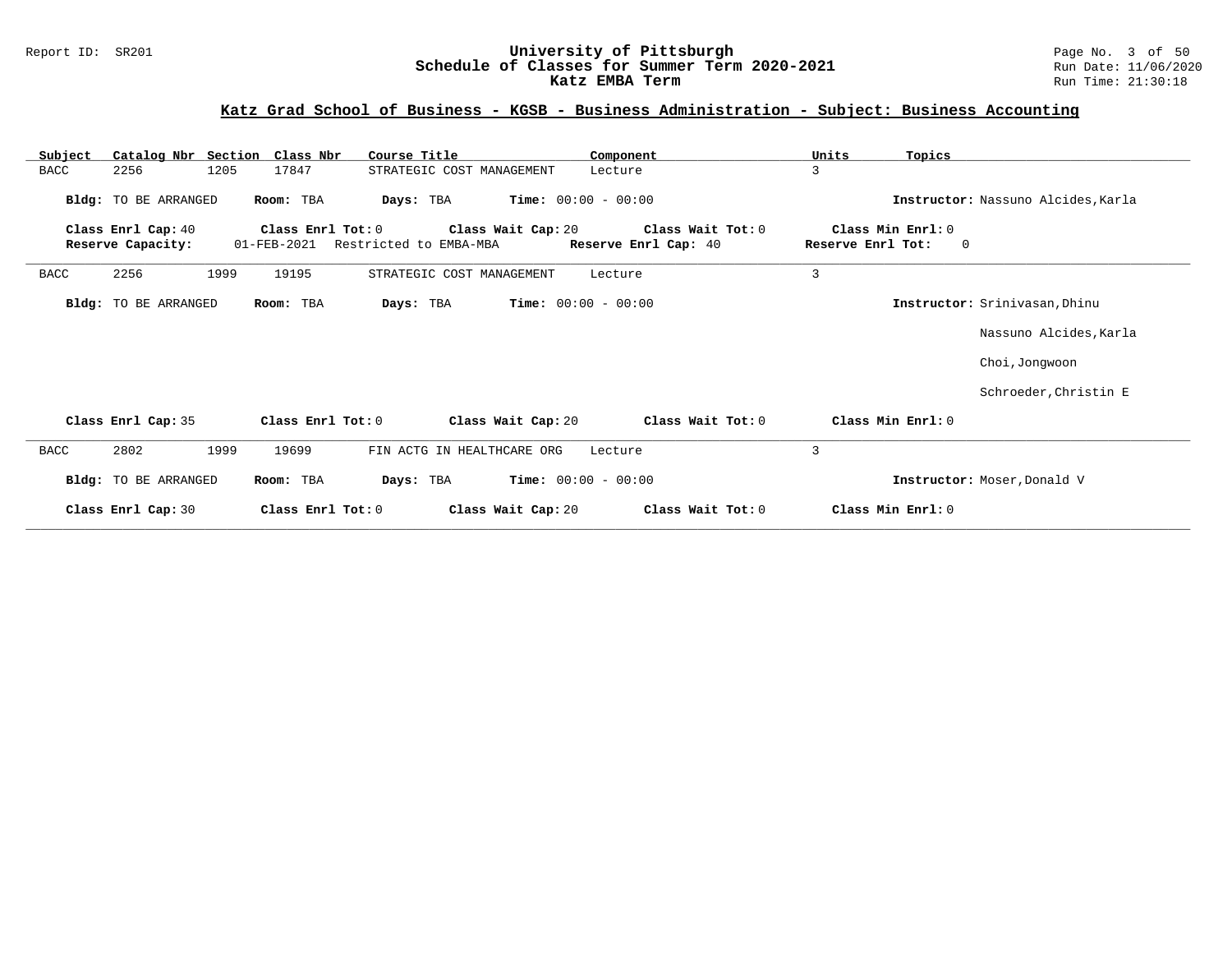### Report ID: SR201 **University of Pittsburgh** Page No. 4 of 50 **Schedule of Classes for Summer Term 2020-2021** Run Date: 11/06/2020 **Katz EMBA Term Run Time: 21:30:18**

# **Katz Grad School of Business - KGSB - Business Administration - Subject: Interdisciplinary**

| Catalog Nbr Section<br>Subject | Class Nbr           | Course Title                              | Component         | Units<br>Topics   |                                             |
|--------------------------------|---------------------|-------------------------------------------|-------------------|-------------------|---------------------------------------------|
| <b>BIND</b><br>2070            | 1999<br>20378       | HEALTH CARE LAW FOR MANAGERS              | Independent Study | 1.5               |                                             |
| Bldg: TO BE ARRANGED           | Room: TBA           | <b>Time:</b> $00:00 - 00:00$<br>Days: TBA |                   |                   | Instructor: Van Nostrand, Elizabeth Ferrell |
|                                |                     |                                           |                   |                   | Nassuno Alcides, Karla                      |
| Class Enrl Cap: 35             | Class Enrl Tot: 0   | Class Wait Cap: 20                        | Class Wait Tot: 0 | Class Min Enrl: 0 |                                             |
| 2100<br><b>BIND</b>            | 1998<br>18513       | HEALTHCARE PRACTICUM                      | Practicum         | $\mathbf 0$       |                                             |
| Bldg: TO BE ARRANGED           | Room: TBA           | <b>Time:</b> $00:00 - 00:00$<br>Days: TBA |                   | Instructor: Staff |                                             |
| Class Enrl Cap: 30             | Class Enrl Tot: 0   | Class Wait Cap: 20                        | Class Wait Tot: 0 | Class Min Enrl: 0 |                                             |
| 2100<br>BIND                   | 1999<br>19245       | HEALTHCARE PRACTICUM                      | Practicum         | $\mathbf 0$       |                                             |
| Bldg: TO BE ARRANGED           | Room: TBA           | <b>Time:</b> $00:00 - 00:00$<br>Days: TBA |                   | Instructor: Staff |                                             |
| Class Enrl Cap: 35             | Class Enrl Tot: $0$ | Class Wait Cap: 20                        | Class Wait Tot: 0 | Class Min Enrl: 0 |                                             |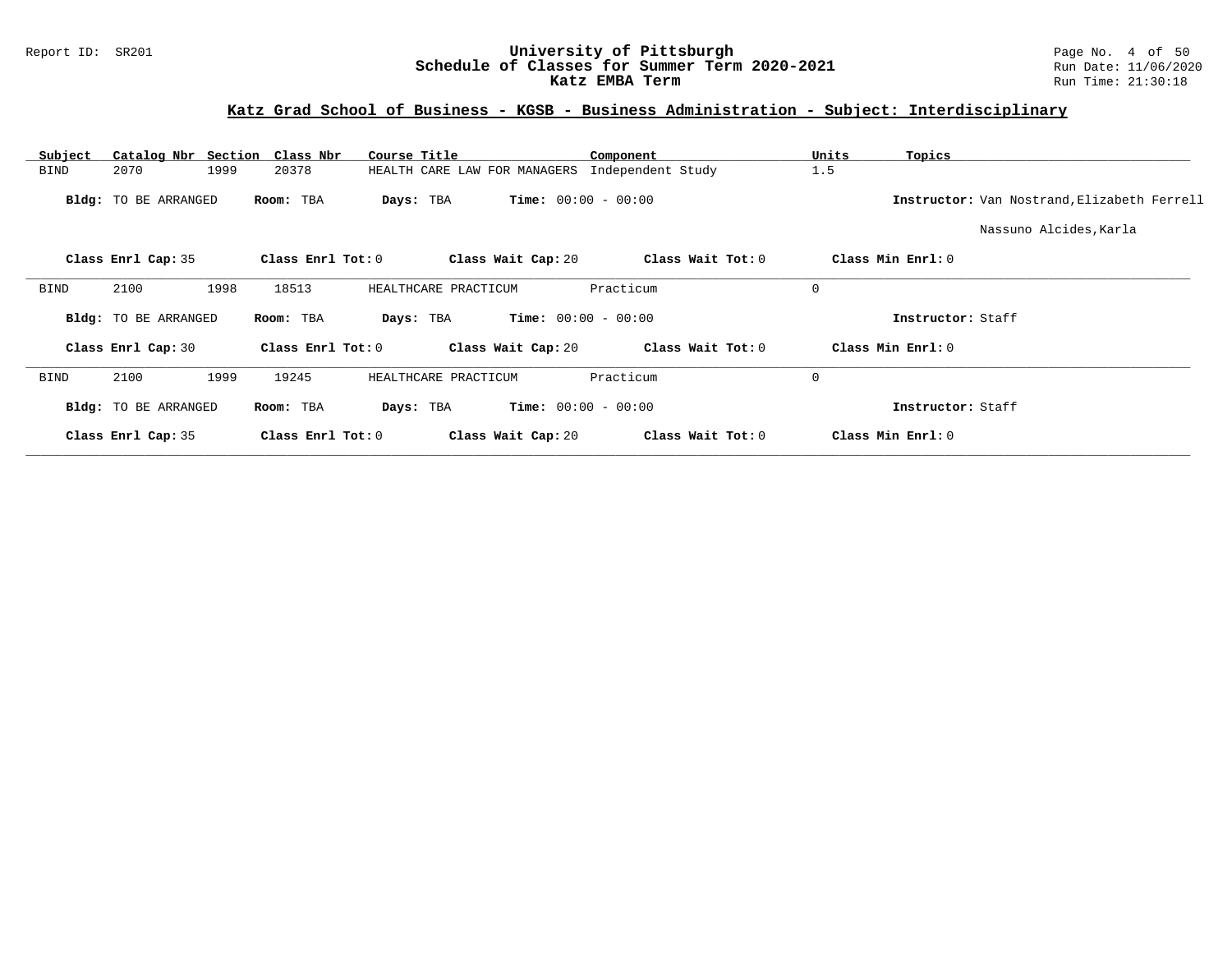### Report ID: SR201 **University of Pittsburgh** Page No. 5 of 50 **Schedule of Classes for Summer Term 2020-2021** Run Date: 11/06/2020 **Katz EMBA Term Run Time: 21:30:18**

# **Katz Grad School of Business - KGSB - Business Administration - Subject: Management Information Systems**

| Subject | Catalog Nbr Section Class Nbr |      |                   | Course Title                 |                              | Component         | Units | Topics                             |
|---------|-------------------------------|------|-------------------|------------------------------|------------------------------|-------------------|-------|------------------------------------|
| BMIS    | 2911                          | 1999 | 20314             | HEALTHCARE INFORMATION TECH. |                              | Lecture           |       |                                    |
|         | <b>Bldg:</b> TO BE ARRANGED   |      | Room: TBA         | Days: TBA                    | <b>Time:</b> $00:00 - 00:00$ |                   |       | Instructor: Kemerer, Chris Francis |
|         |                               |      |                   |                              |                              |                   |       | Nassuno Alcides, Karla             |
|         | Class Enrl Cap: 25            |      | Class Enrl Tot: 0 |                              | Class Wait Cap: 20           | Class Wait Tot: 0 |       | Class Min Enrl: 0                  |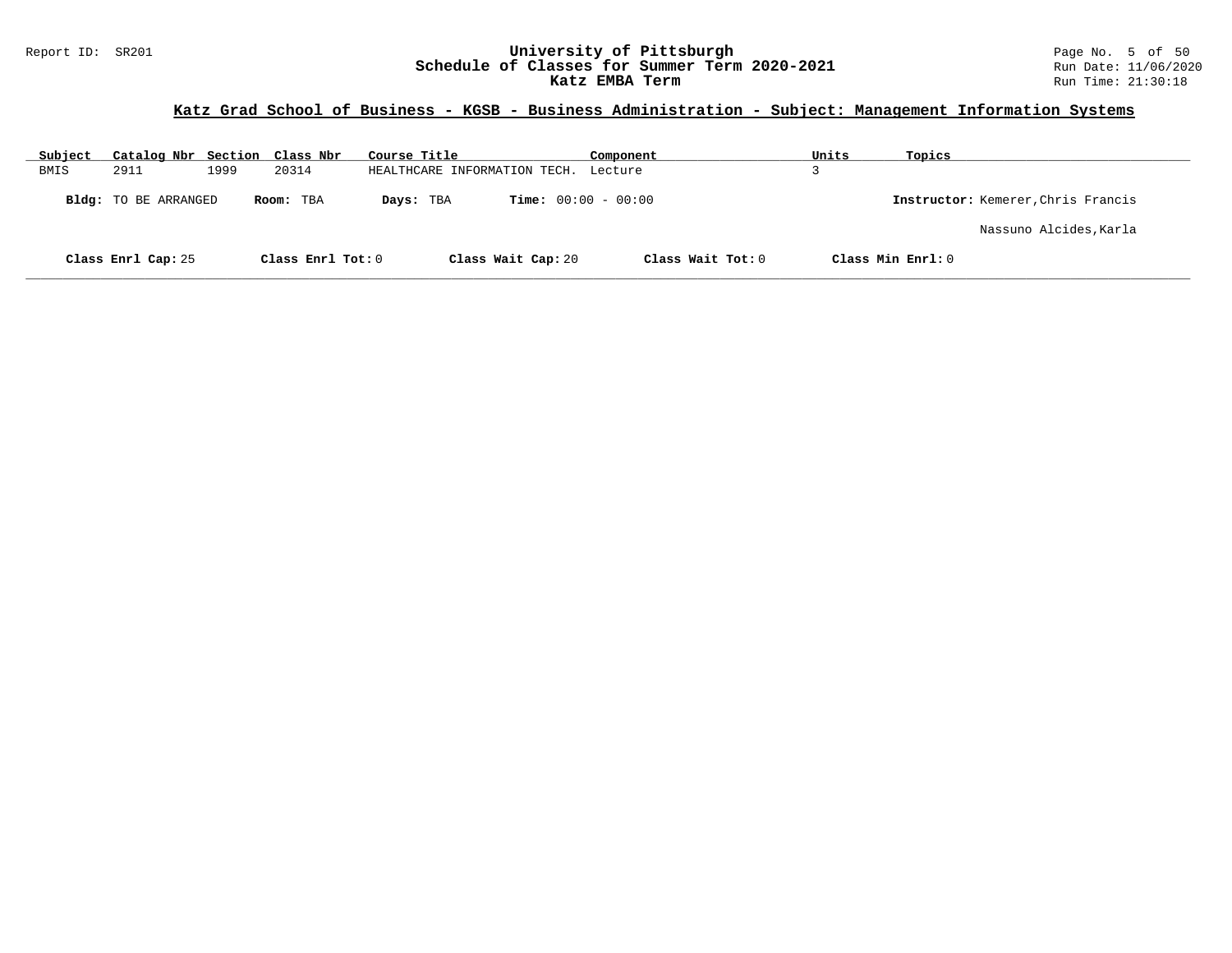### Report ID: SR201 **University of Pittsburgh** Page No. 6 of 50 **Schedule of Classes for Summer Term 2020-2021** Run Date: 11/06/2020 **Katz EMBA Term Run Time: 21:30:18**

# **Katz Grad School of Business - KGSB - Business Administration - Subject: Business Marketing**

| Subject | Catalog Nbr Section Class Nbr |      |                   | Course Title         |                    | Component         | Units             | Topics            |
|---------|-------------------------------|------|-------------------|----------------------|--------------------|-------------------|-------------------|-------------------|
| BMKT    | 2409                          | 1110 | 20452             | MARKETING MANAGEMENT |                    | Lecture           | 1.5               |                   |
|         | Bldg: TBA                     |      | Room: TBA         | Days: TBA            | <b>Time:</b> TBA   |                   |                   | Instructor: Staff |
|         | Class Enrl Cap: 35            |      | Class Enrl Tot: 0 |                      | Class Wait Cap: 20 | Class Wait Tot: 0 | Class Min Enrl: 0 |                   |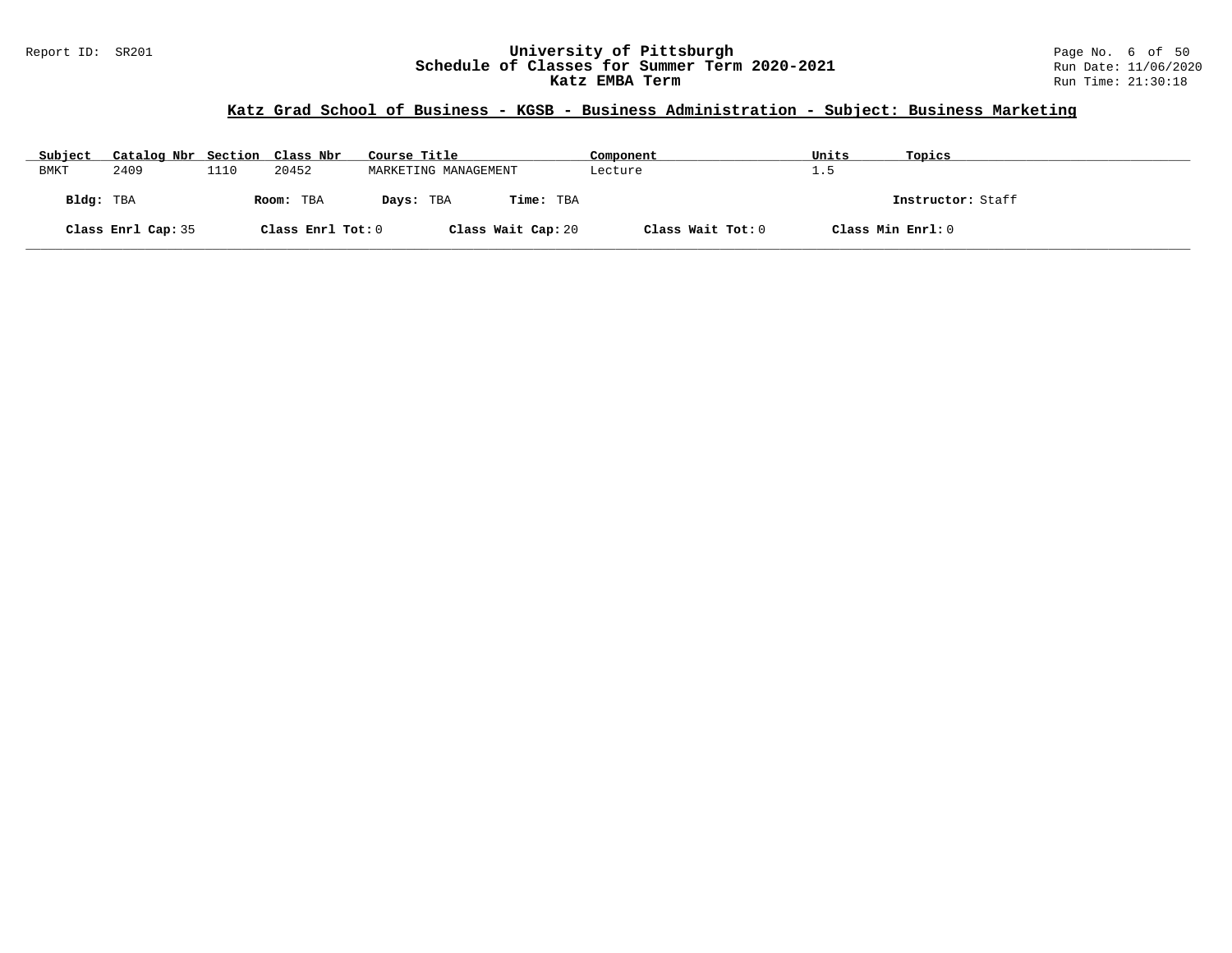# **Katz Grad School of Business - KGSB - Business Administration - Subject: Quantv Methods-Operations Mgt**

| Subject     |                             | Catalog Nbr Section Class Nbr | Course Title                          | Component                    | Units                  | Topics                           |
|-------------|-----------------------------|-------------------------------|---------------------------------------|------------------------------|------------------------|----------------------------------|
| <b>BOOM</b> | 2801                        | 1999<br>18369                 | STATSTCL ANAL: UNCERT                 | Lecture                      | $\mathbf{\Omega}$<br>⊃ |                                  |
|             | <b>Bldg:</b> TO BE ARRANGED | Room: TBA                     | Days: TBA                             | <b>Time:</b> $00:00 - 00:00$ |                        | Instructor: Mirchandani, Prakash |
|             | Class Enrl Cap: 30          | Class $Enr1 Tot: 0$           | Class Wait Cap: 20                    | Class Wait Tot: 0            |                        | Class Min Enrl: 0                |
| <b>BOOM</b> | 2811                        | 1700<br>17846                 | DCSN TECHNLGY IN MFG & OPRATNSLecture |                              |                        |                                  |
|             | <b>Bldg:</b> TO BE ARRANGED | Room: TBA                     | Days: TBA                             | <b>Time:</b> $00:00 - 00:00$ |                        | Instructor: Rokou, Eleni         |
|             |                             |                               |                                       |                              |                        | Nassuno Alcides, Karla           |
|             | Class Enrl Cap: 40          | Class Enrl Tot: 0             | Class Wait Cap: 20                    | Class Wait Tot: 0            |                        | Class Min Enrl: 0                |
|             | Reserve Capacity:           | 01-FEB-2021                   | Restricted to EMBA-MBA                | Reserve Enrl Cap: 40         | Reserve Enrl Tot:      | $\mathbf 0$                      |
|             |                             |                               |                                       |                              |                        |                                  |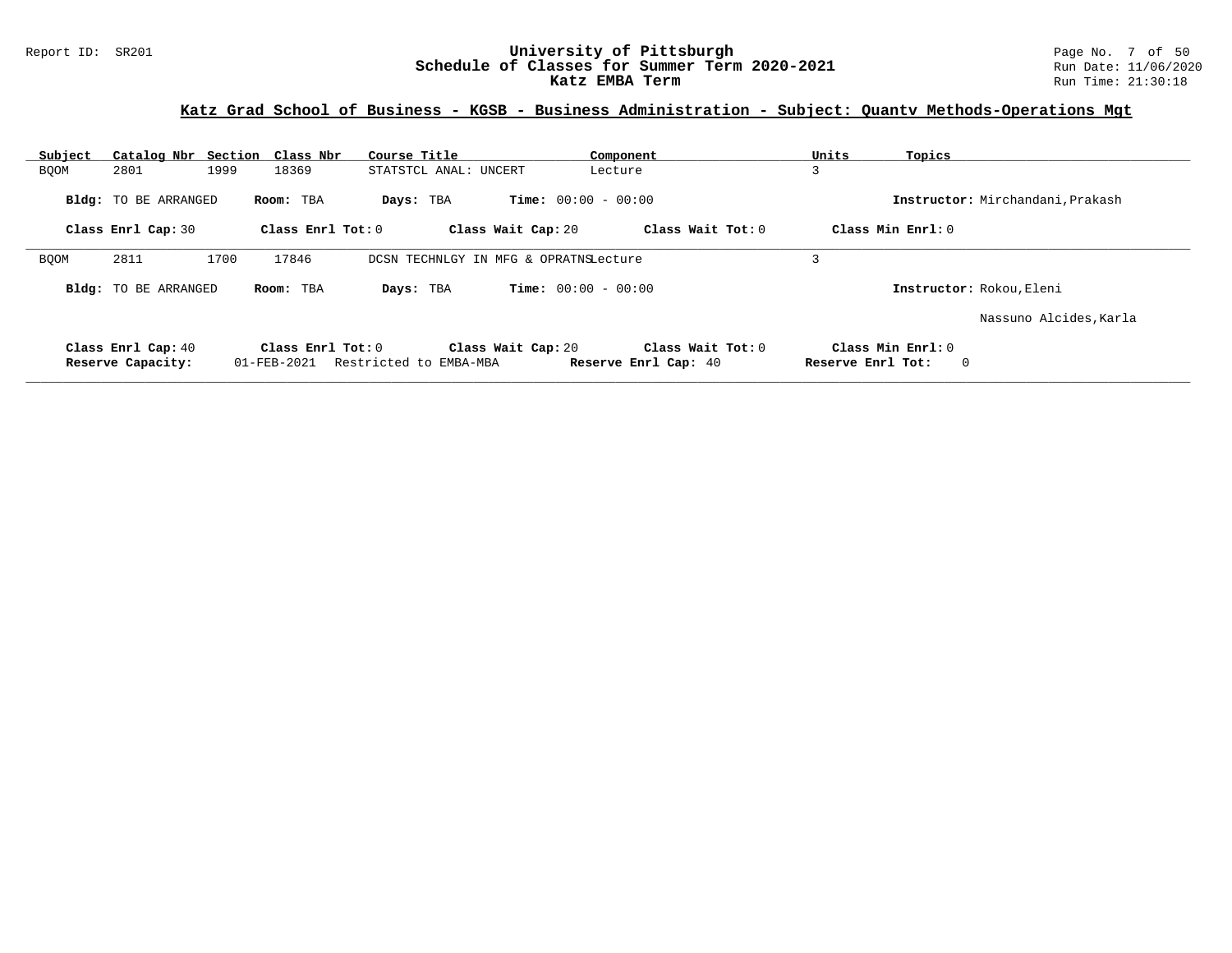### Report ID: SR201 **University of Pittsburgh** Page No. 8 of 50 **Schedule of Classes for Summer Term 2020-2021** Run Date: 11/06/2020 **Katz EMBA Term Run Time: 21:30:18**

# **Katz Grad School of Business - KGSB - Business Administration - Subject: Strategy Envirnmt & Organiztns**

| Subject | Catalog Nbr Section Class Nbr                   |      |                   | Course Title         | Component                    | Units             | Topics                  |
|---------|-------------------------------------------------|------|-------------------|----------------------|------------------------------|-------------------|-------------------------|
| BSEO    | 2407                                            | 1120 | 11938             | STRATEGIC MANAGEMENT | Lecture                      |                   |                         |
|         | Bldg: TO BE ARRANGED                            |      | Room: TBA         | Days: TBA            | <b>Time:</b> $00:00 - 00:00$ |                   | Instructor: Patton, G R |
|         |                                                 |      |                   |                      |                              |                   | Nassuno Alcides, Karla  |
|         | Class Enrl Cap: 30<br>Attributes: Executive MBA |      | Class Enrl Tot: 0 | Class Wait Cap: 20   | Class Wait Tot: $0$          | Class Min Enrl: 0 |                         |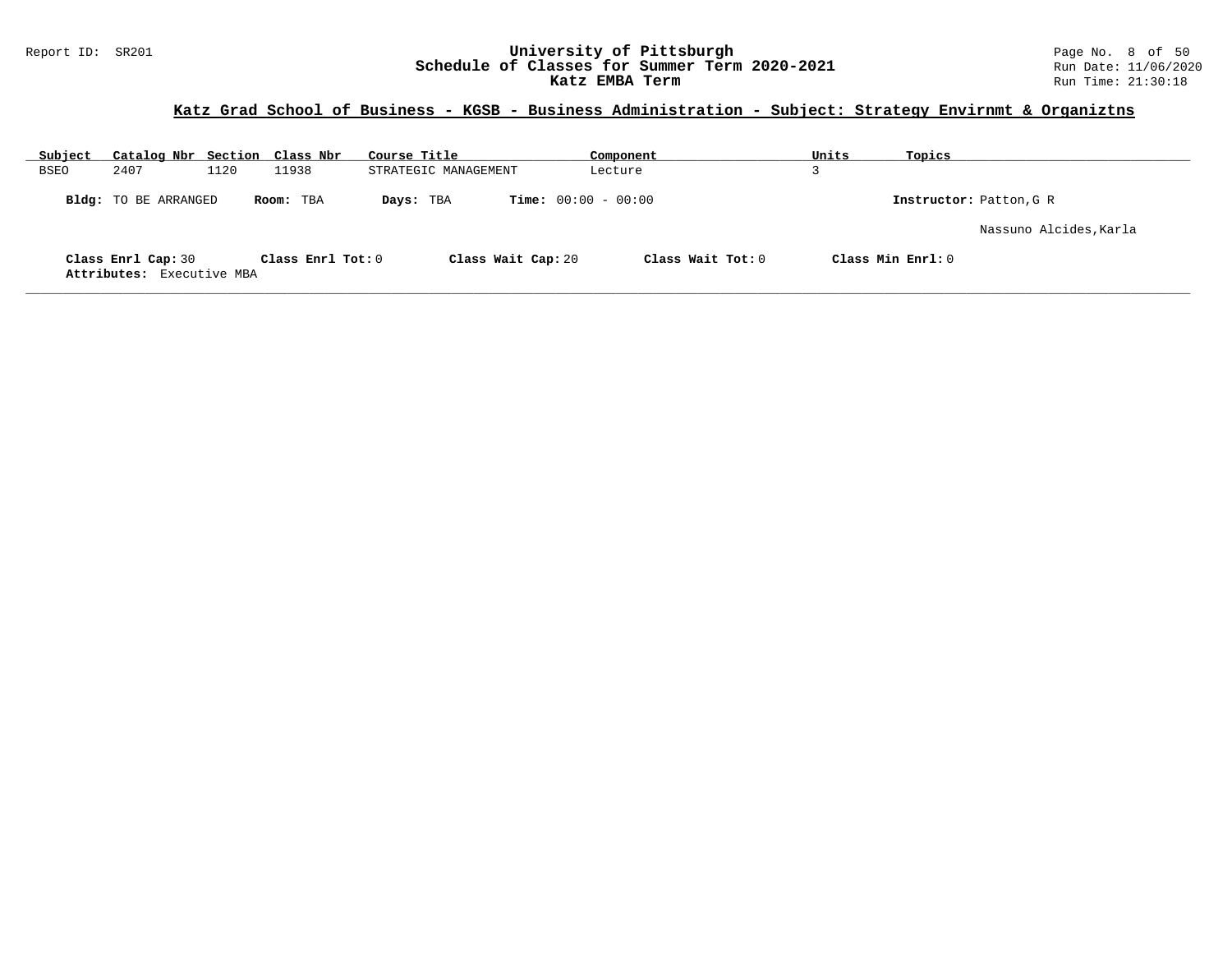#### Report ID: SR201 **University of Pittsburgh** Page No. 9 of 50 **Schedule of Classes for Summer Term 2020-2021** Run Date: 11/06/2020 **Katz Masters Term Run Time: 21:30:18** Run Time: 21:30:18

# **Katz Grad School of Business - KGSB - Business Administration - Subject: Business Accounting**

| Catalog Nbr Section Class Nbr<br>Subject | Course Title                                                              | Component                                                    | Units<br>Topics                     |
|------------------------------------------|---------------------------------------------------------------------------|--------------------------------------------------------------|-------------------------------------|
| 2100<br>1210<br>BACC                     | 17937<br>MACC INTERNSHIP                                                  | Internship                                                   | $1 - 3$                             |
| Bldg: TO BE ARRANGED                     | Room: TBA                                                                 | <b>Days:</b> TBA <b>Time:</b> $00:00 - 00:00$                | Instructor: Shastri, Karen A        |
| Class Enrl Cap: 25                       |                                                                           | Class Enrl Tot: $0$ Class Wait Cap: $20$ Class Wait Tot: $0$ | Class Min Enrl: 0                   |
| Reserve Capacity:                        | 01-FEB-2021 Restricted ACCT-MS                                            | Reserve Enrl Cap: 25                                         | Reserve Enrl Tot:<br>$\overline{0}$ |
| 2401<br>1040<br>BACC                     | 20334<br>FINANCIAL ACCOUNTING                                             | Lecture                                                      | $\overline{3}$                      |
| Bldg: TBA                                | Room: TBA<br>Days: Sa                                                     | <b>Time:</b> $08:00 - 11:00$                                 | Instructor: Shastri, Karen A        |
| Bldg: TBA                                | Room: TBA<br>Days: F                                                      | <b>Time:</b> $08:00 - 11:00$                                 | Instructor: Shastri, Karen A        |
| Bldg: TBA                                | Room: TBA<br>Days: F                                                      | Time: $08:00 - 11:00$                                        | Instructor: Shastri, Karen A        |
| Class Enrl Cap: 32<br>Attributes: Hybrid | Class Enrl Tot: 0<br>Room Characteristics: PeopleSoft - Scheduled (PS)(1) | Class Wait Cap: 20<br>Class Wait Tot: 0                      | Class Min $Enr1:0$                  |
| 2401<br>1100<br>BACC                     | 11916<br>FINANCIAL ACCOUNTING                                             | Lecture                                                      | 3                                   |
| Bldg: TBA                                | Room: TBA<br>Days: Tu                                                     | $Time: 18:20 - 21:20$                                        | Instructor: Boyas, Elise A          |
| Class Enrl Cap: 40<br>Attributes: Hybrid | Class Enrl Tot:0<br>Room Characteristics: PeopleSoft - Scheduled (PS)(1)  | Class Wait Cap: 20<br>Class Wait Tot: 0                      | Class Min Enrl: 0                   |
| Reserve Capacity:                        | 01-FEB-2021 Restricted to BUSADP-MBA                                      | Reserve Enrl Cap: 40                                         | Reserve Enrl Tot:<br>$\Omega$       |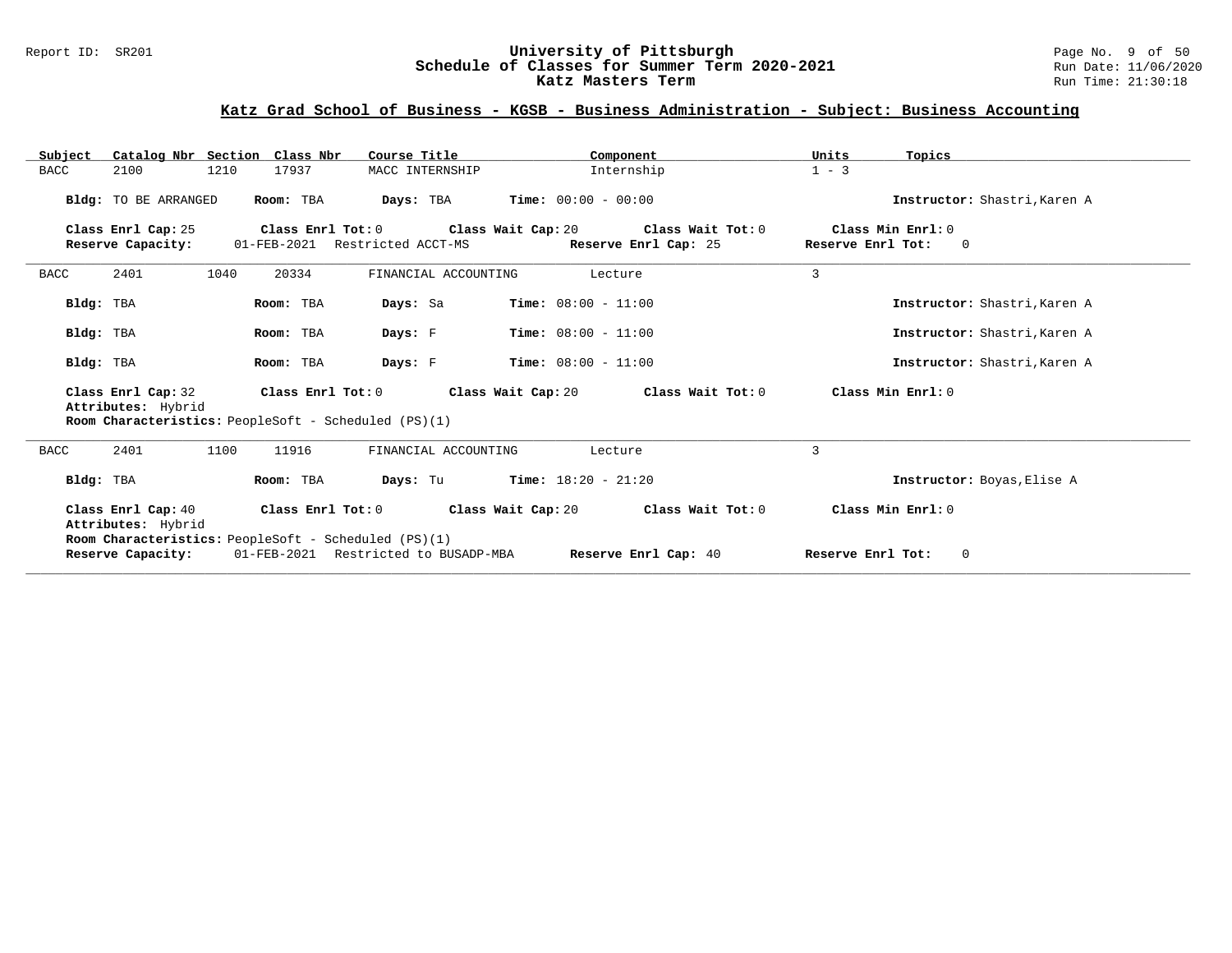#### Report ID: SR201 **University of Pittsburgh** Page No. 10 of 50 **Schedule of Classes for Summer Term 2020-2021** Run Date: 11/06/2020 **Katz Masters Term Run Time: 21:30:18** Run Time: 21:30:18

# **Katz Grad School of Business - KGSB - Business Administration - Subject: Business Economics**

| Subject   | Catalog Nbr Section Class Nbr                               |      |                   | Course Title             |                                       | Component                    |                      | Units             | Topics                         |
|-----------|-------------------------------------------------------------|------|-------------------|--------------------------|---------------------------------------|------------------------------|----------------------|-------------------|--------------------------------|
| BECN      | 2401                                                        | 1010 | 11922             |                          | ECON ANAL MGRL DEC FIRM & MRKTLecture |                              |                      |                   |                                |
| Bldg: TBA |                                                             |      | Room: TBA         | Days: M                  |                                       | <b>Time:</b> $18:20 - 21:20$ |                      |                   | Instructor: Banerjee, Haimanti |
|           | Class Enrl Cap: 58                                          |      | Class Enrl Tot: 0 |                          | Class Wait Cap: 20                    |                              | Class Wait Tot: $0$  |                   | Class Min $Enrl: 0$            |
|           | <b>Room Characteristics:</b> PeopleSoft - Scheduled (PS)(1) |      |                   |                          |                                       |                              |                      |                   |                                |
|           | Reserve Capacity:                                           |      | 01-FEB-2021       | Restricted to BUSADP-MBA |                                       |                              | Reserve Enrl Cap: 58 | Reserve Enrl Tot: | $\Omega$                       |
|           |                                                             |      |                   |                          |                                       |                              |                      |                   |                                |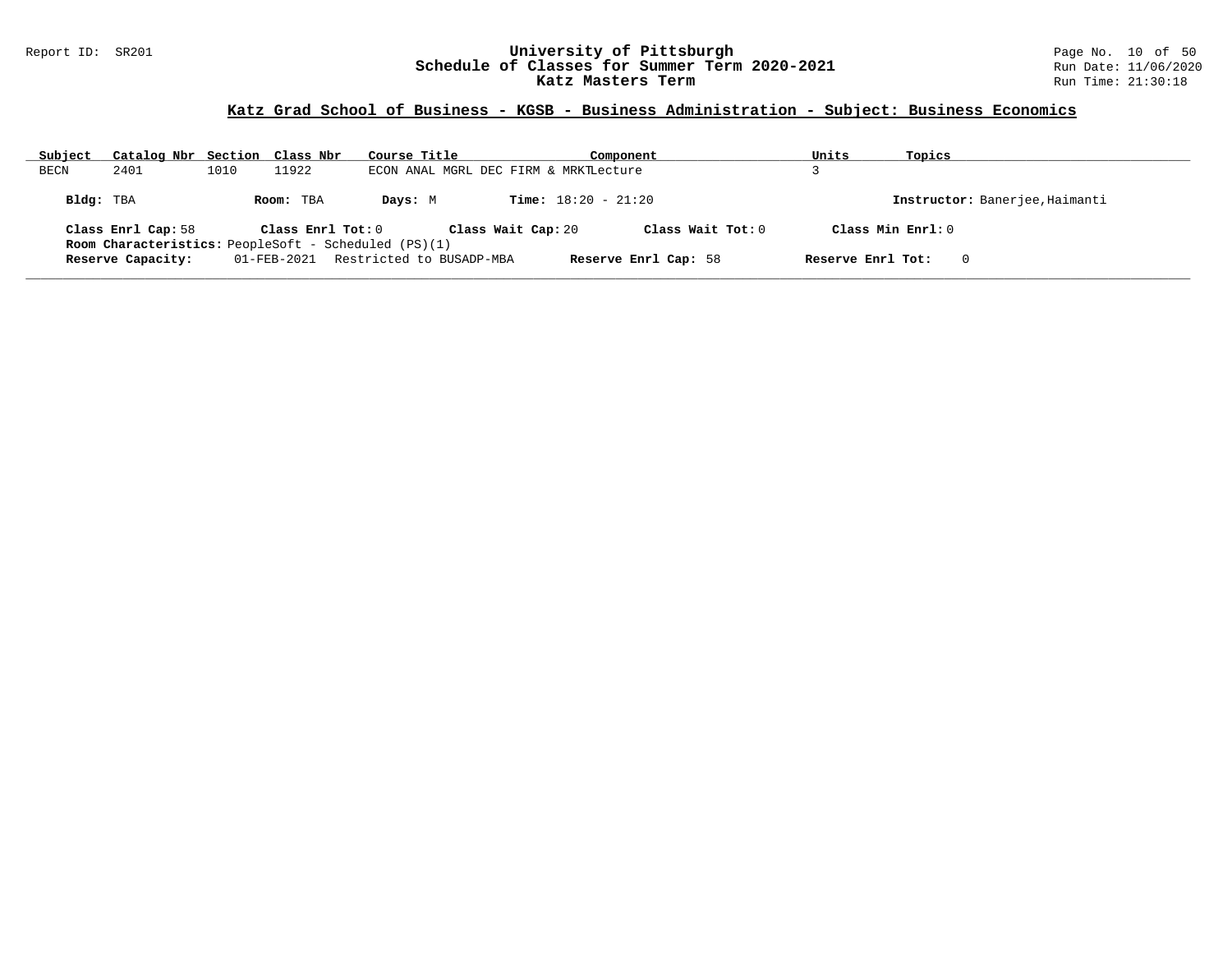### Report ID: SR201 **University of Pittsburgh** Page No. 11 of 50 **Schedule of Classes for Summer Term 2020-2021** Run Date: 11/06/2020 **Katz Masters Term Run Time: 21:30:18** Run Time: 21:30:18

### **Katz Grad School of Business - KGSB - Business Administration - Subject: Interdisciplinary**

| Catalog Nbr Section Class Nbr<br>Subject | Course Title                                         | Component                                       | Units<br>Topics                     |
|------------------------------------------|------------------------------------------------------|-------------------------------------------------|-------------------------------------|
| 1210<br>2067<br><b>BIND</b>              | 19409                                                | KATZ EXCHANGE: KEDGE BUS SCH lIndependent Study | 3                                   |
| Bldg: TO BE ARRANGED                     | Days: TBA<br>Room: TBA                               | $Time: 00:00 - 00:00$                           | Instructor: Burgess, Camille D      |
| Class Enrl Cap: 5                        | Class Enrl Tot: 0<br>Class Wait Cap: 5               | Class Wait Tot: 0                               | Class Min Enrl: 0                   |
| 2200<br>1030<br><b>BIND</b>              | 15917<br>INTEGRATED PROJECT MBA/MS                   | Lecture                                         | 1.5                                 |
| Bldg: TO BE ARRANGED                     | Room: TBA                                            | <b>Days:</b> TBA <b>Time:</b> $00:00 - 00:00$   | Instructor: Chatterjee, Rabikar     |
| Class Enrl Cap: 10                       | Class Enrl Tot: 0                                    | Class Wait Cap: $10$ Class Wait Tot: $0$        | Class Min Enrl: 0                   |
| 2444<br>1220<br><b>BIND</b>              | 16406                                                | MANAGEMENT SIMULATION CAPSTONELecture           | 3                                   |
| Bldg: TBA                                | Room: TBA<br>Days: TBA                               | Time: TBA                                       | Instructor: Staff                   |
| Class Enrl Cap: 58<br>Attributes: Hybrid | Class Wait Cap: 20<br>Class Enrl Tot: 0              | Class Wait Tot: 0                               | Class Min Enrl: 0                   |
|                                          | Room Characteristics: PeopleSoft - Scheduled (PS)(1) |                                                 |                                     |
| Reserve Capacity:                        | 01-FEB-2021 Restricted to BUSADP-MBA                 | Reserve Enrl Cap: 58                            | $\overline{0}$<br>Reserve Enrl Tot: |
| 9999<br>1010<br><b>BIND</b>              | 11936                                                | KATZ FULL-TIME DEVELOPMENT FEEWorkshop          | $\Omega$                            |
| <b>Bldg:</b> TO BE ARRANGED              | Room: TBA                                            | <b>Days:</b> TBA <b>Time:</b> $00:00 - 00:00$   | Instructor: Staff                   |
| Class Enrl Cap: 10                       | Class Wait Cap: 10<br>Class Enrl Tot: 0              | Class Wait Tot: 0                               | Class Min Enrl: 0                   |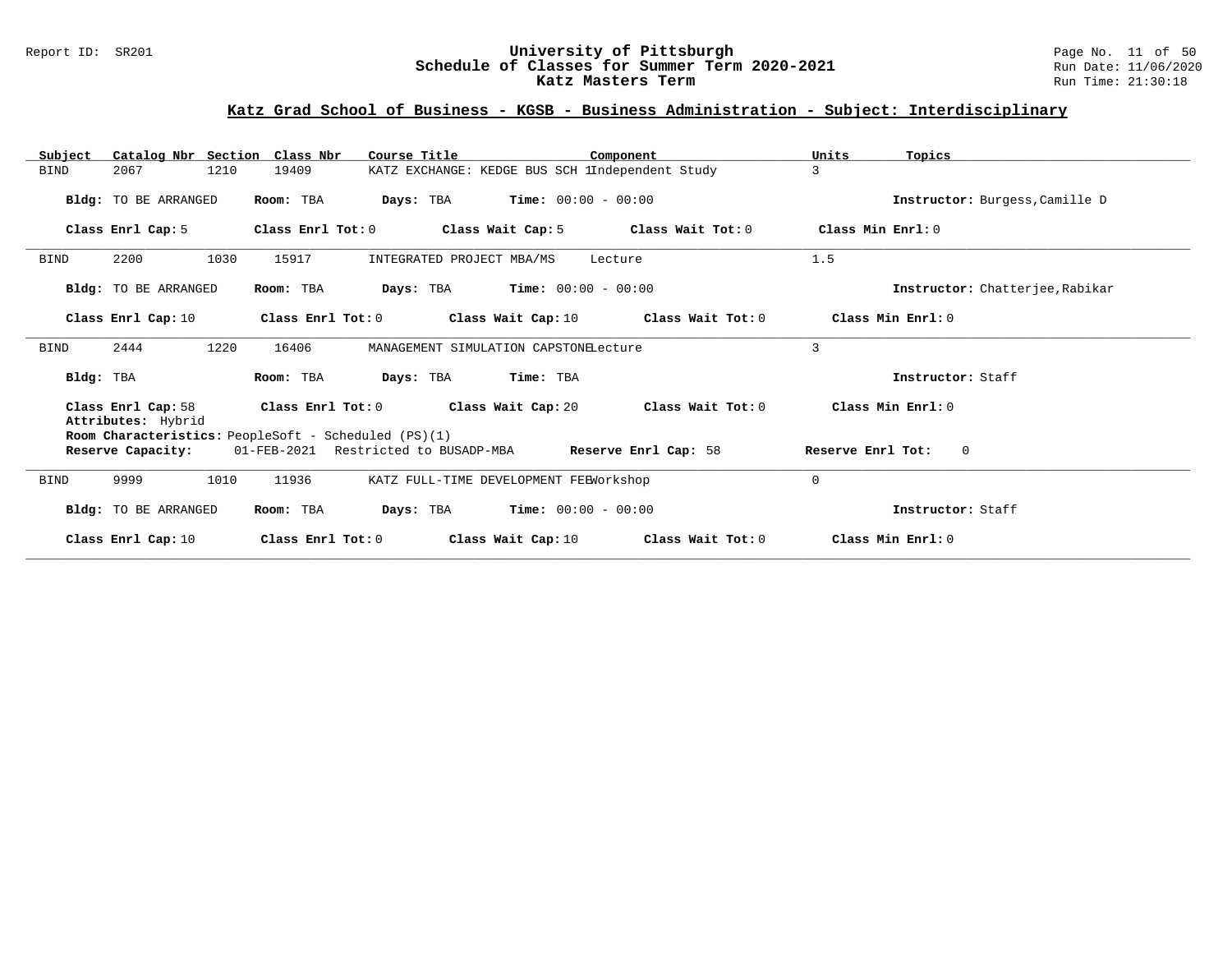### Report ID: SR201 **University of Pittsburgh** Page No. 12 of 50 **Schedule of Classes for Summer Term 2020-2021** Run Date: 11/06/2020 **Katz Masters Term Run Time: 21:30:18** Run Time: 21:30:18

# **Katz Grad School of Business - KGSB - Business Administration - Subject: Management Information Systems**

| Subject   | Catalog Nbr Section Class Nbr                        |      |                   | Course Title |                    | Component                             |                     | Units               | Topics            |
|-----------|------------------------------------------------------|------|-------------------|--------------|--------------------|---------------------------------------|---------------------|---------------------|-------------------|
| BMIS      | 2542                                                 | 1010 | 20098             |              |                    | DATA PROGRAM ESSEN WITH PYTHONLecture |                     |                     |                   |
| Bldg: TBA |                                                      |      | Room: TBA         | Days: TBA    |                    | Time: TBA                             |                     |                     | Instructor: Staff |
|           | Class Enrl Cap: 35                                   |      | Class Enrl Tot: 0 |              | Class Wait Cap: 20 |                                       | Class Wait Tot: $0$ | Class Min $Enrl: 0$ |                   |
|           | Attributes: Hybrid                                   |      |                   |              |                    |                                       |                     |                     |                   |
|           | Room Characteristics: PeopleSoft - Scheduled (PS)(1) |      |                   |              |                    |                                       |                     |                     |                   |
|           |                                                      |      |                   |              |                    |                                       |                     |                     |                   |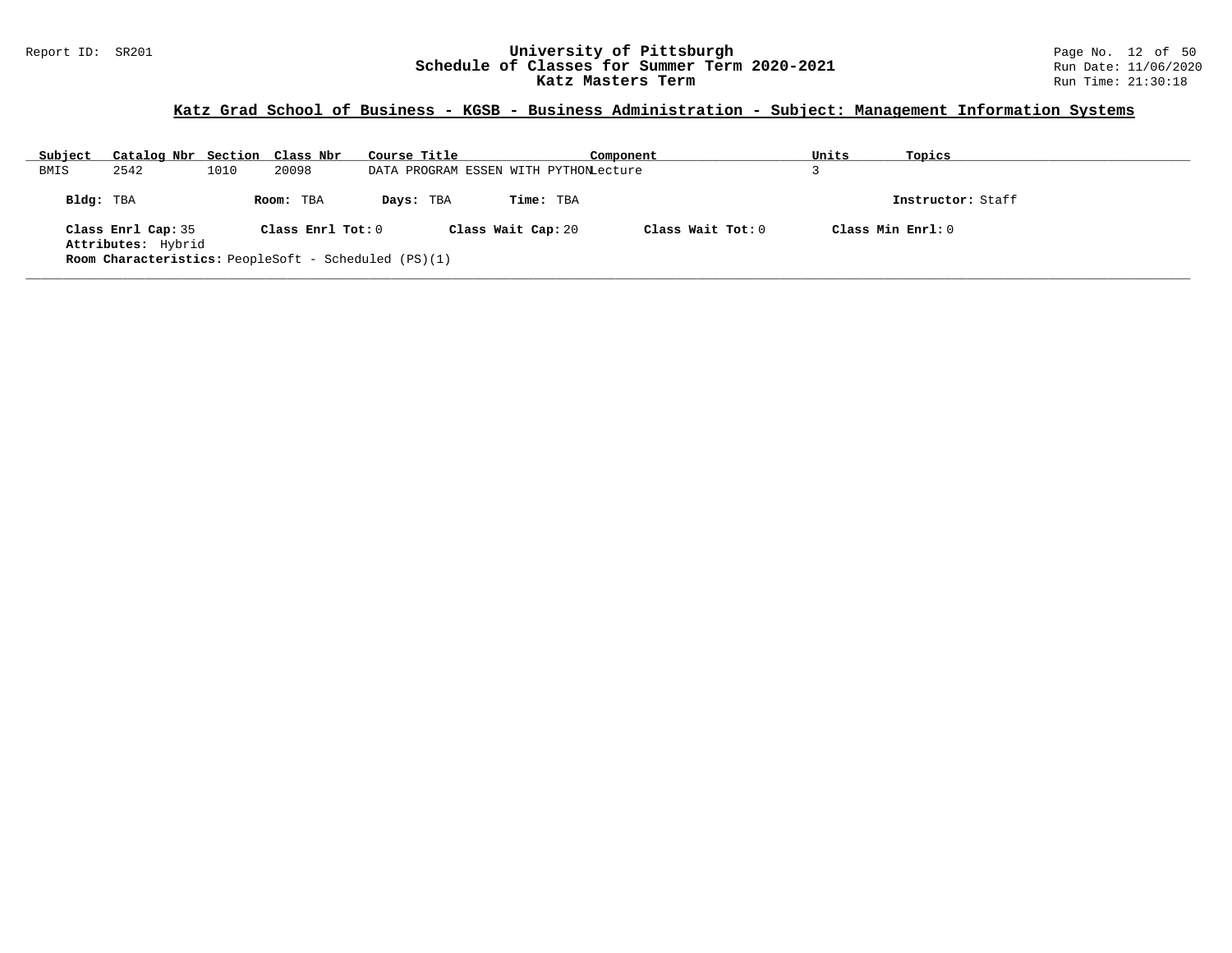### Report ID: SR201 **University of Pittsburgh** Page No. 13 of 50 **Schedule of Classes for Summer Term 2020-2021** Run Date: 11/06/2020 **Katz Masters Term Run Time: 21:30:18** Run Time: 21:30:18

# **Katz Grad School of Business - KGSB - Business Administration - Subject: Business Marketing**

| Subject | Catalog Nbr Section Class Nbr |      |                   | Course Title | Component                                       |                   | Units | Topics            |
|---------|-------------------------------|------|-------------------|--------------|-------------------------------------------------|-------------------|-------|-------------------|
| BMKT    | 2060                          | 1300 | 19180             |              | INDEPENDENT STUDY IN MARKETINGIndependent Study |                   | $-6$  |                   |
|         | <b>Bldg:</b> TO BE ARRANGED   |      | Room: TBA         | Days: TBA    | <b>Time:</b> $00:00 - 00:00$                    |                   |       | Instructor: Staff |
|         | Class Enrl Cap: 35            |      | Class Enrl Tot: 0 |              | Class Wait Cap: 20                              | Class Wait Tot: 0 |       | Class Min Enrl: 0 |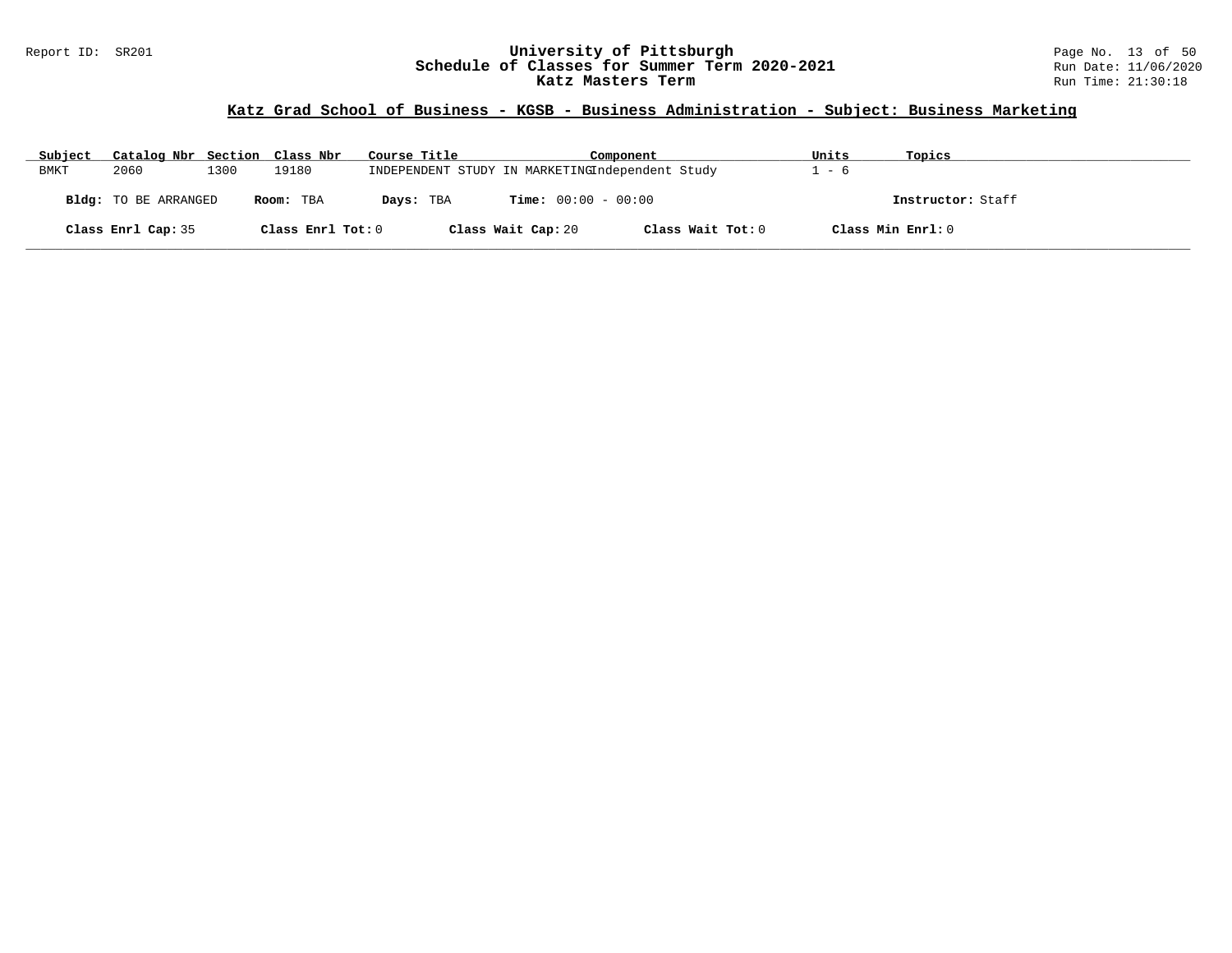#### Report ID: SR201 **University of Pittsburgh** Page No. 14 of 50 **Schedule of Classes for Summer Term 2020-2021** Run Date: 11/06/2020 **Katz Masters Term Run Time: 21:30:18** Run Time: 21:30:18

# **Katz Grad School of Business - KGSB - Business Administration - Subject: Quantv Methods-Operations Mgt**

| Subject     | Catalog Nbr Section Class Nbr |      |                                                             | Course Title                         |                              | Component         | Units | Topics                                 |
|-------------|-------------------------------|------|-------------------------------------------------------------|--------------------------------------|------------------------------|-------------------|-------|----------------------------------------|
| BQOM        | 2401                          | 1060 | 18137                                                       | STATISTICAL ANALYSIS: UNCERT         |                              | Lecture           |       |                                        |
| Bldg: TBA   |                               |      | Room: TBA                                                   | Days: Tu                             | <b>Time:</b> $18:20 - 21:20$ |                   |       | Instructor: Shang, Jennifer Shiou-Chen |
|             | Class Enrl Cap: 40            |      | $Class$ $Enr1$ $Tot: 0$                                     |                                      | Class Wait Cap: 20           | Class Wait Tot: 0 |       | Class Min Enrl: 0                      |
|             |                               |      | <b>Room Characteristics:</b> PeopleSoft - Scheduled (PS)(1) |                                      |                              |                   |       |                                        |
| <b>BOOM</b> | 2401                          | 1070 | 19815                                                       | STATISTICAL ANALYSIS: UNCERT Lecture |                              |                   |       |                                        |
| Bldg: TBA   |                               |      | Room: TBA                                                   | Days: Tu                             | <b>Time:</b> $12:30 - 15:30$ |                   |       | Instructor: Shang, Jennifer Shiou-Chen |
|             | Class Enrl Cap: 58            |      | Class $Enrl$ Tot: $0$                                       |                                      | Class Wait Cap: 20           | Class Wait Tot: 0 |       | Class Min Enrl: 0                      |
|             |                               |      | <b>Room Characteristics:</b> PeopleSoft - Scheduled (PS)(1) |                                      |                              |                   |       |                                        |
|             |                               |      |                                                             |                                      |                              |                   |       |                                        |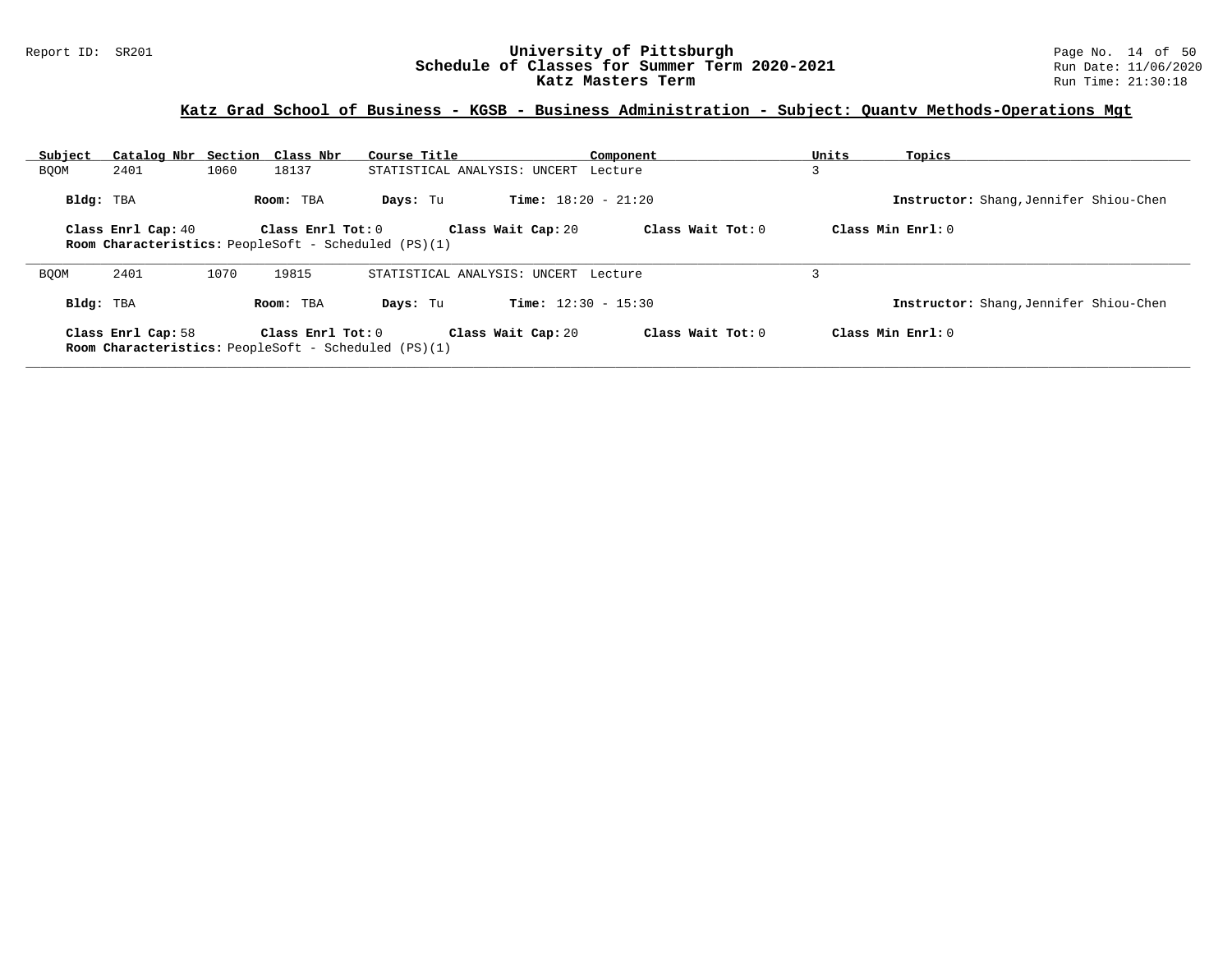### Report ID: SR201 **University of Pittsburgh** Page No. 15 of 50 **Schedule of Classes for Summer Term 2020-2021** Run Date: 11/06/2020 **Katz Masters Term Run Time: 21:30:18** Run Time: 21:30:18

# **Katz Grad School of Business - KGSB - Business Administration - Subject: Strategy Envirnmt & Organiztns**

| Subject     | Catalog Nbr Section Class Nbr                               |      |                   | Course Title |                    | Component |                     | Units | Topics            |
|-------------|-------------------------------------------------------------|------|-------------------|--------------|--------------------|-----------|---------------------|-------|-------------------|
| <b>BSEO</b> | 2316                                                        | 1210 | 19156             | BUSINESS LAW |                    | Lecture   |                     |       |                   |
| Bldg: TBA   |                                                             |      | Room: TBA         | Days: TBA    | Time: TBA          |           |                     |       | Instructor: Staff |
|             | Class Enrl Cap: 35<br>Attributes: Hybrid                    |      | Class Enrl Tot: 0 |              | Class Wait Cap: 20 |           | Class Wait Tot: $0$ |       | Class Min Enrl: 0 |
|             | <b>Room Characteristics:</b> PeopleSoft - Scheduled (PS)(1) |      |                   |              |                    |           |                     |       |                   |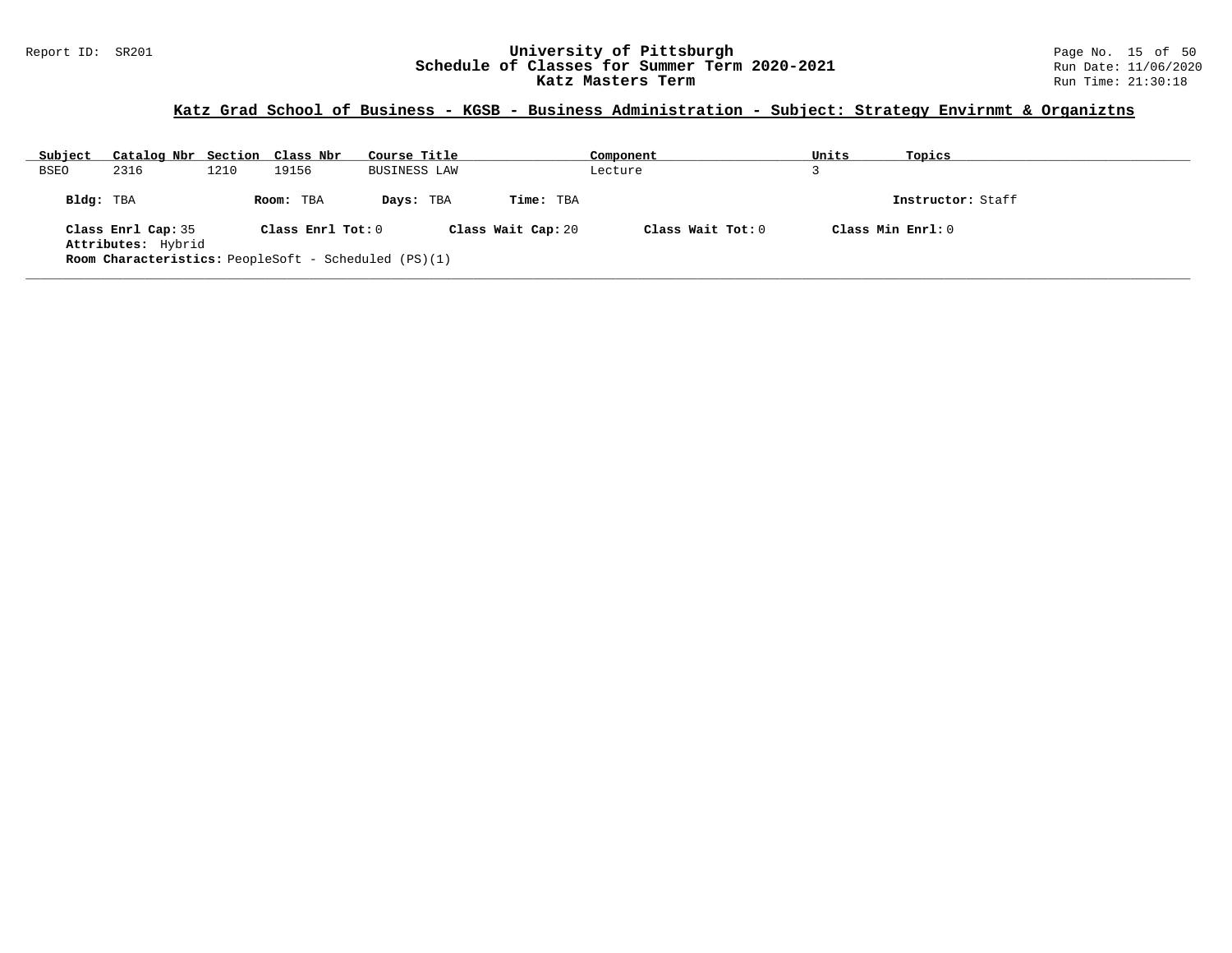### Report ID: SR201 **University of Pittsburgh** Page No. 16 of 50 **Schedule of Classes for Summer Term 2020-2021** Run Date: 11/06/2020 **Katz Masters Term Run Time: 21:30:18** Run Time: 21:30:18

# **Katz Grad School of Business - KGSB - Business Administration - Subject: Strategic Planning & Policy**

| Subject     | Catalog Nbr Section Class Nbr |      |                     | Course Title                                    |                              | Component           | Units   | Topics             |
|-------------|-------------------------------|------|---------------------|-------------------------------------------------|------------------------------|---------------------|---------|--------------------|
| BSPP        | 2060                          | 1210 | 17074               | INDEP STDY STRATGY PLN CONTRL Independent Study |                              |                     | $-6$    |                    |
|             | <b>Bldg:</b> TO BE ARRANGED   |      | Room: TBA           | Days: TBA                                       | <b>Time:</b> $00:00 - 00:00$ |                     |         | Instructor: Staff  |
|             | Class Enrl Cap: 30            |      | Class Enrl Tot: $0$ |                                                 | Class Wait Cap: 20           | Class Wait Tot: $0$ |         | Class Min $Enr1:0$ |
| <b>BSPP</b> | 2060                          | 1300 | 19181               | INDEP STDY STRATGY PLN CONTRL Independent Study |                              |                     | $1 - 6$ |                    |
|             | <b>Bldg:</b> TO BE ARRANGED   |      | Room: TBA           | Days: TBA                                       | <b>Time:</b> $00:00 - 00:00$ |                     |         | Instructor: Staff  |
|             | Class Enrl Cap: 35            |      | Class Enrl Tot: $0$ |                                                 | Class Wait Cap: 20           | Class Wait Tot: $0$ |         | Class Min Enrl: 0  |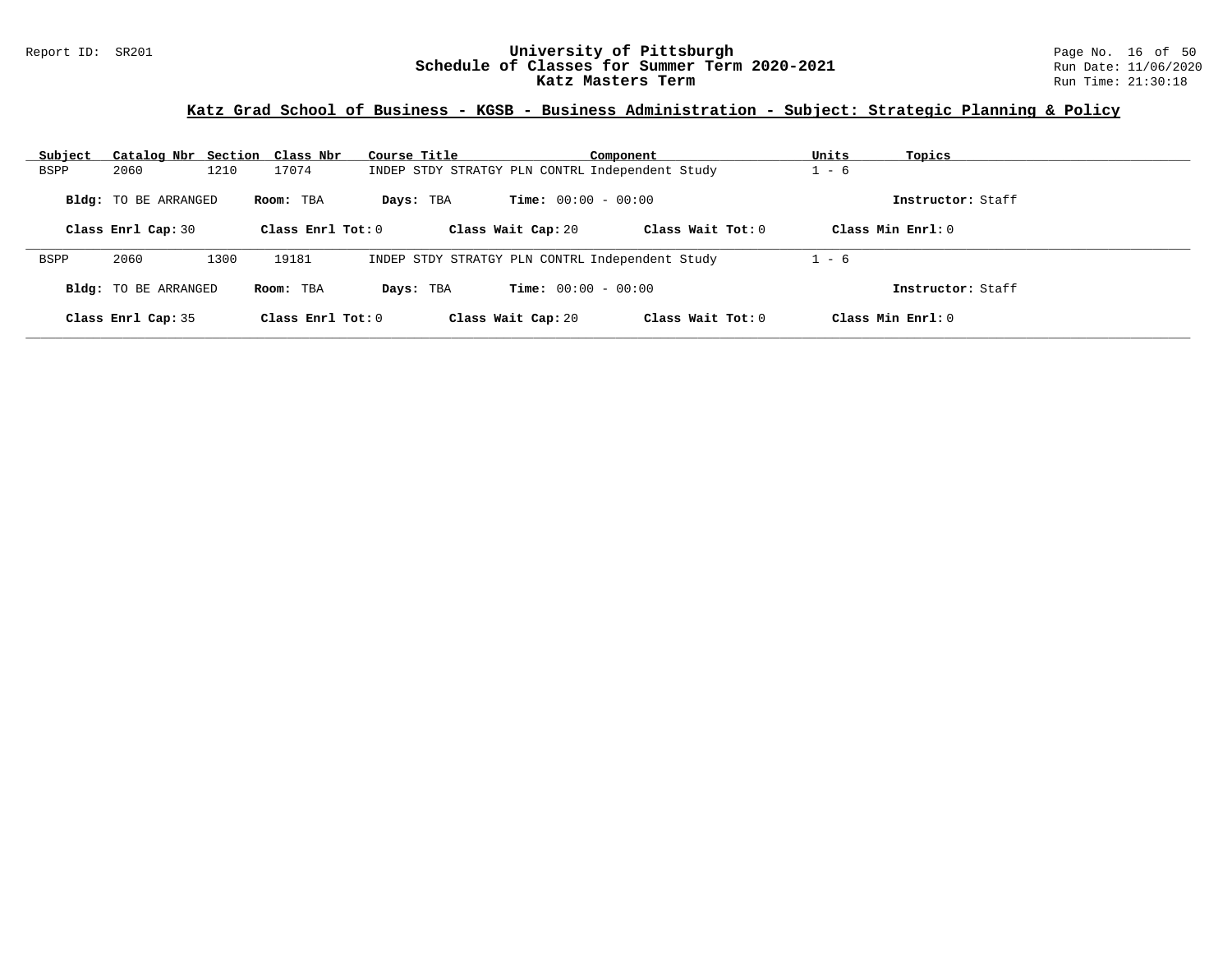### Report ID: SR201 **University of Pittsburgh** Page No. 17 of 50 **Schedule of Classes for Summer Term 2020-2021** Run Date: 11/06/2020 **Katz PHD Term Run Time: 21:30:18**

# **Katz Grad School of Business - KGSB - Business Administration - Subject: Business Accounting**

| Subject | Catalog Nbr Section Class Nbr |                         | Course Title                                    |                              | Component         | Units             | Topics            |
|---------|-------------------------------|-------------------------|-------------------------------------------------|------------------------------|-------------------|-------------------|-------------------|
| BACC    | 3010<br>1100                  | 11886                   | INDEPENDENT STUDY IN ACCONTINGIndependent Study |                              |                   | $1 - 9$           |                   |
|         | <b>Bldg:</b> TO BE ARRANGED   | Room: TBA               | Days: TBA                                       | <b>Time:</b> $00:00 - 00:00$ |                   |                   | Instructor: Staff |
|         | Class Enrl Cap: 25            | $Class$ $Enr1$ $Tot: 0$ |                                                 | Class Wait Cap: 20           | Class Wait Tot: 0 | Class Min Enrl: 0 |                   |
| BACC    | 3017<br>1050                  | 14275                   | ACCOUNTING WORKSHOP                             | Seminar                      |                   | 3                 |                   |
|         | Bldg: TO BE ARRANGED          | Room: TBA               | Days: TBA                                       | <b>Time:</b> $00:00 - 00:00$ |                   |                   | Instructor: Staff |
|         | Class Enrl Cap: 35            | Class Enrl Tot: 0       |                                                 | Class Wait Cap: 20           | Class Wait Tot: 0 | Class Min Enrl: 0 |                   |
| BACC    | 3099<br>1100                  | 11887                   | READINGS IN ACCOUNTING                          |                              | Directed Studies  | $1 - 9$           |                   |
|         | Bldg: TO BE ARRANGED          | Room: TBA               | Days: TBA                                       | <b>Time:</b> $00:00 - 00:00$ |                   |                   | Instructor: Staff |
|         | Class Enrl Cap: 25            | $Class$ $Enr1$ $Tot: 0$ |                                                 | Class Wait Cap: 20           | Class Wait Tot: 0 | Class Min Enrl: 0 |                   |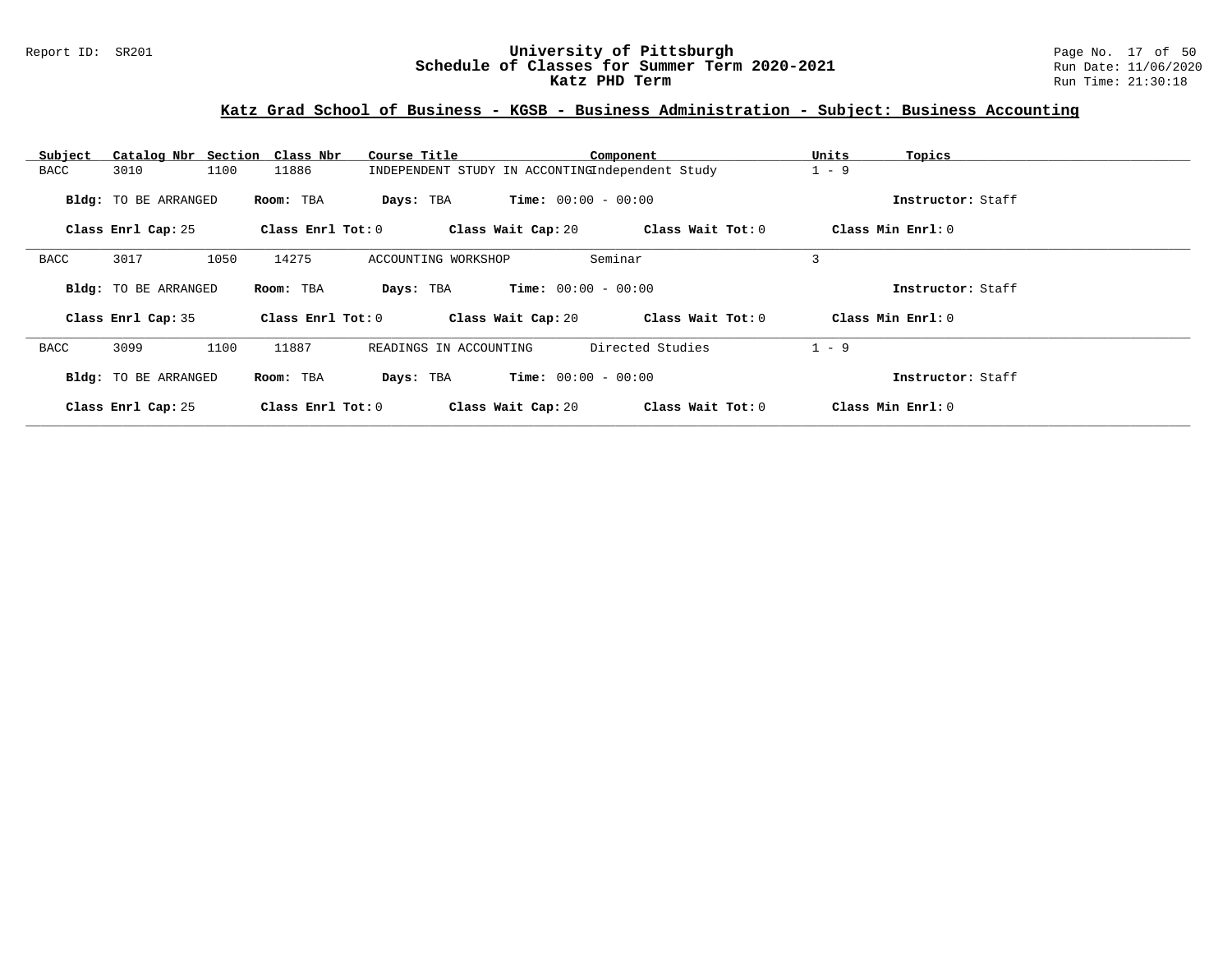### Report ID: SR201 **University of Pittsburgh** Page No. 18 of 50 **Schedule of Classes for Summer Term 2020-2021** Run Date: 11/06/2020 **Katz PHD Term Run Time: 21:30:18**

# **Katz Grad School of Business - KGSB - Business Administration - Subject: Business Economics**

| Subject | Catalog Nbr Section Class Nbr |      |                     | Course Title                                    |                              | Component           | Units   | Topics             |
|---------|-------------------------------|------|---------------------|-------------------------------------------------|------------------------------|---------------------|---------|--------------------|
| BECN    | 3010                          | 1010 | 11888               | INDEPENDENT STUDY IN ECONOMICSIndependent Study |                              |                     | $-9$    |                    |
|         | <b>Bldg:</b> TO BE ARRANGED   |      | Room: TBA           | Days: TBA                                       | <b>Time:</b> $00:00 - 00:00$ |                     |         | Instructor: Staff  |
|         | Class Enrl Cap: 25            |      | Class Enrl Tot: $0$ |                                                 | Class Wait Cap: 20           | Class Wait Tot: $0$ |         | Class Min $Enr1:0$ |
| BECN    | 3099                          | 1010 | 11889               | READINGS IN MANAGERIAL ECONMCSDirected Studies  |                              |                     | $1 - 9$ |                    |
|         | <b>Bldg:</b> TO BE ARRANGED   |      | Room: TBA           | Days: TBA                                       | <b>Time:</b> $00:00 - 00:00$ |                     |         | Instructor: Staff  |
|         | Class Enrl Cap: 25            |      | Class Enrl Tot: $0$ |                                                 | Class Wait Cap: 20           | Class Wait Tot: $0$ |         | Class Min Enrl: 0  |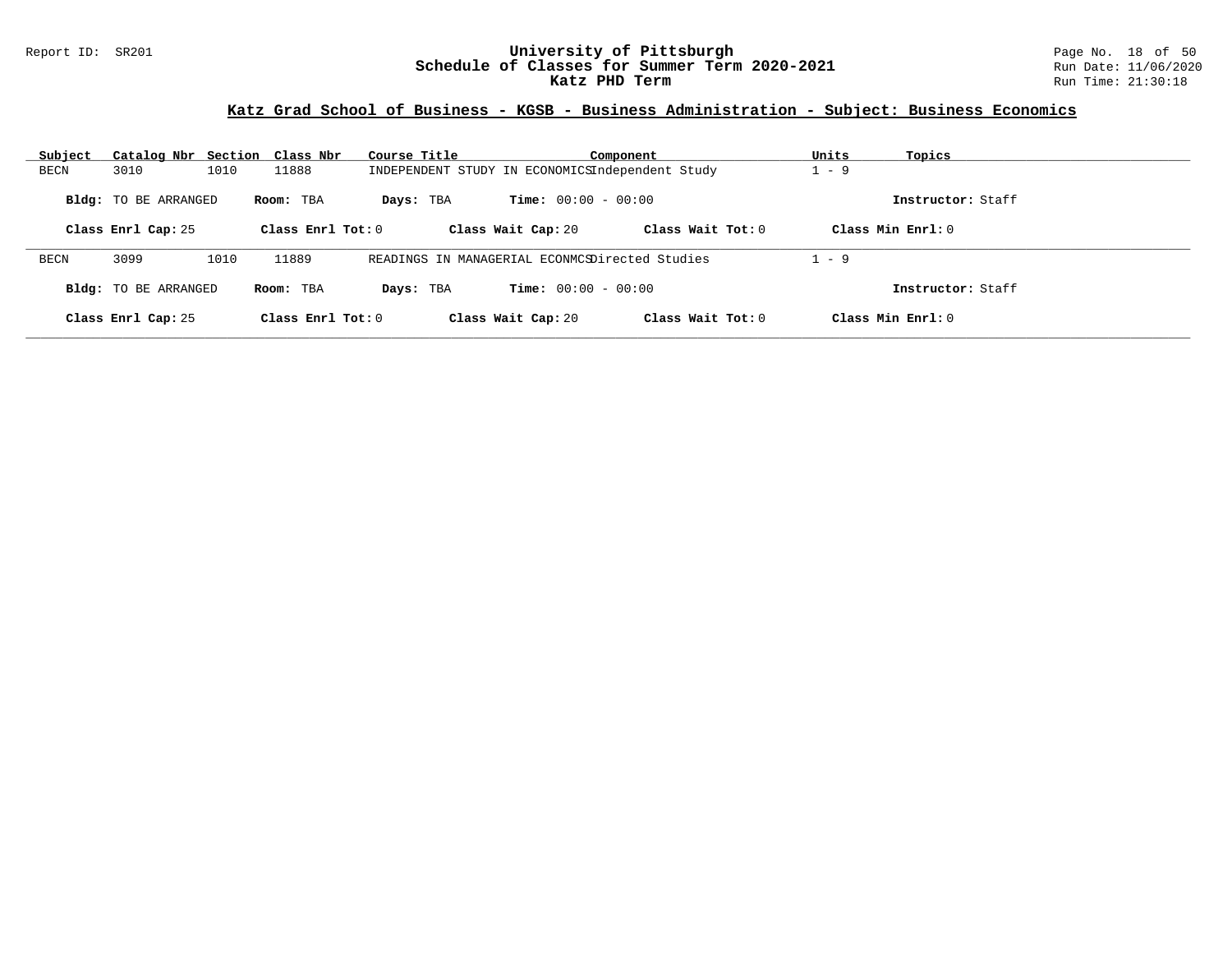### Report ID: SR201 **University of Pittsburgh** Page No. 19 of 50 **Schedule of Classes for Summer Term 2020-2021** Run Date: 11/06/2020 **Katz PHD Term Run Time: 21:30:18**

# **Katz Grad School of Business - KGSB - Business Administration - Subject: Business Finance**

| Subject | Catalog Nbr Section Class Nbr |      |                     | Course Title                 |                              | Component           | Units   | Topics             |
|---------|-------------------------------|------|---------------------|------------------------------|------------------------------|---------------------|---------|--------------------|
| BFIN    | 3010                          | 1010 | 11890               | INDEPENDENT STUDY IN FINANCE |                              | Independent Study   | $1 - 9$ |                    |
|         | <b>Bldg:</b> TO BE ARRANGED   |      | Room: TBA           | Days: TBA                    | <b>Time:</b> $00:00 - 00:00$ |                     |         | Instructor: Staff  |
|         | Class Enrl Cap: 25            |      | Class Enrl Tot: $0$ |                              | Class Wait Cap: 20           | Class Wait Tot: $0$ |         | Class Min $Err1:0$ |
|         |                               |      |                     |                              |                              |                     |         |                    |
| BFIN    | 3099                          | 1010 | 11891               | READINGS IN FINANCE          |                              | Directed Studies    | $1 - 9$ |                    |
|         | Bldg: TO BE ARRANGED          |      | Room: TBA           | Davs: TBA                    | <b>Time:</b> $00:00 - 00:00$ |                     |         | Instructor: Staff  |
|         | Class Enrl Cap: 25            |      | Class $Enr1 Tot: 0$ |                              | Class Wait Cap: 20           | Class Wait Tot: 0   |         | Class Min Enrl: 0  |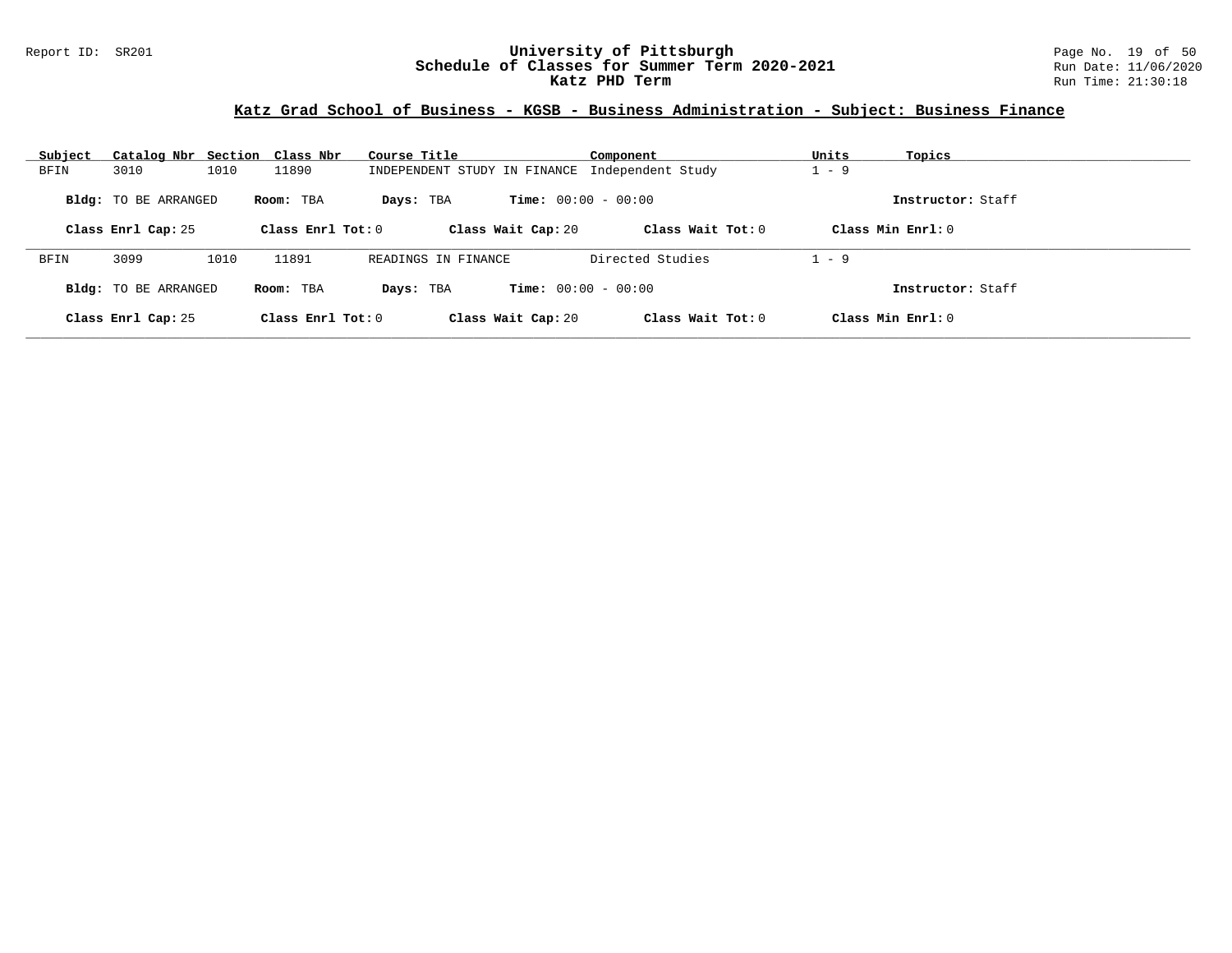### Report ID: SR201 **University of Pittsburgh** Page No. 20 of 50 **Schedule of Classes for Summer Term 2020-2021** Run Date: 11/06/2020 **Katz PHD Term** Run Time: 21:30:18

# **Katz Grad School of Business - KGSB - Business Administration - Subject: Business Human Resources Mgt**

| Subject     | Catalog Nbr Section Class Nbr |      |                   | Course Title |                                                 | Component           | Units   | Topics              |
|-------------|-------------------------------|------|-------------------|--------------|-------------------------------------------------|---------------------|---------|---------------------|
| BHRM        | 3010                          | 1010 | 11893             |              | INDEP STUDY HUMN RESOURCES MGTIndependent Study |                     | $1 - 9$ |                     |
|             | <b>Bldg:</b> TO BE ARRANGED   |      | Room: TBA         | Days: TBA    | <b>Time:</b> $00:00 - 00:00$                    |                     |         | Instructor: Staff   |
|             | Class Enrl Cap: 25            |      | Class Enrl Tot: 0 |              | Class Wait Cap: 20                              | Class Wait Tot: 0   |         | Class Min Enrl: 0   |
| <b>BHRM</b> | 3099                          | 1010 | 11894             |              | READINGS HUMAN RESOURCES MGT Directed Studies   |                     | $1 - 9$ |                     |
|             | <b>Bldg:</b> TO BE ARRANGED   |      | Room: TBA         | Days: TBA    | <b>Time:</b> $00:00 - 00:00$                    |                     |         | Instructor: Staff   |
|             | Class Enrl Cap: 25            |      | Class Enrl Tot: 0 |              | Class Wait Cap: 20                              | Class Wait Tot: $0$ |         | Class Min $Enrl: 0$ |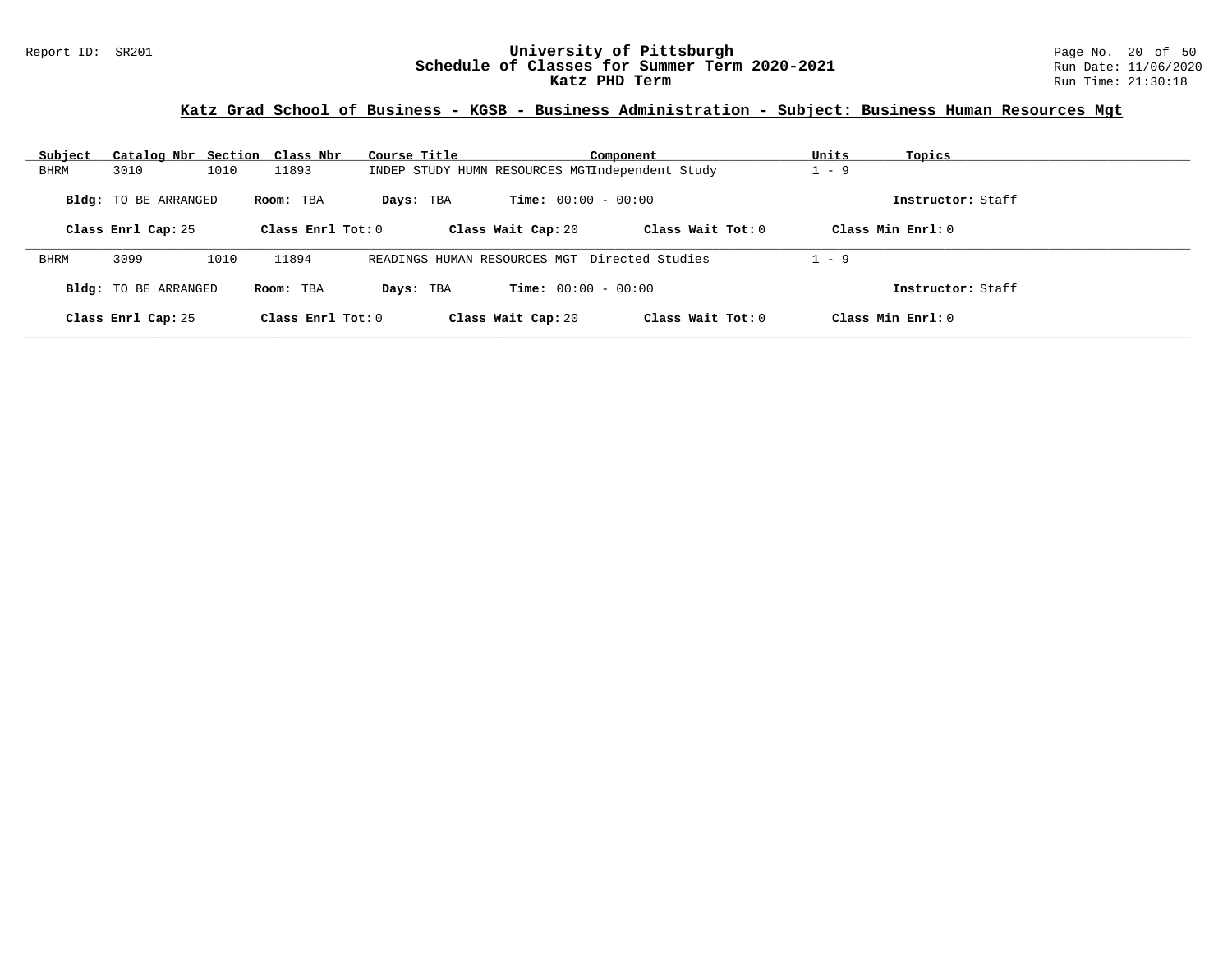### Report ID: SR201 **University of Pittsburgh** Page No. 21 of 50 **Schedule of Classes for Summer Term 2020-2021** Run Date: 11/06/2020 **Katz PHD Term** Run Time: 21:30:18

### **Katz Grad School of Business - KGSB - Business Administration - Subject: Management Information Systems**

| Subject | Catalog Nbr Section Class Nbr |      |                     | Course Title    |                                                 | Component           | Units   | Topics              |
|---------|-------------------------------|------|---------------------|-----------------|-------------------------------------------------|---------------------|---------|---------------------|
| BMIS    | 3010                          | 1010 | 11897               |                 | INDEP STUDY MGT INFOR SYSTEMS Independent Study |                     | $-9$    |                     |
|         | <b>Bldg:</b> TO BE ARRANGED   |      | Room: TBA           | Days: TBA       | <b>Time:</b> $00:00 - 00:00$                    |                     |         | Instructor: Staff   |
|         | Class Enrl Cap: 25            |      | Class $Enr1 Tot: 0$ |                 | Class Wait Cap: 20                              | Class Wait Tot: 0   |         | Class Min $Enrl: 0$ |
| BMIS    | 3099                          | 1010 | 11898               | READINGS IN MIS |                                                 | Directed Studies    | $1 - 9$ |                     |
|         | <b>Bldg:</b> TO BE ARRANGED   |      | Room: TBA           | Days: TBA       | <b>Time:</b> $00:00 - 00:00$                    |                     |         | Instructor: Staff   |
|         | Class Enrl Cap: 25            |      | Class $Enr1 Tot: 0$ |                 | Class Wait Cap: 20                              | Class Wait Tot: $0$ |         | Class Min Enrl: $0$ |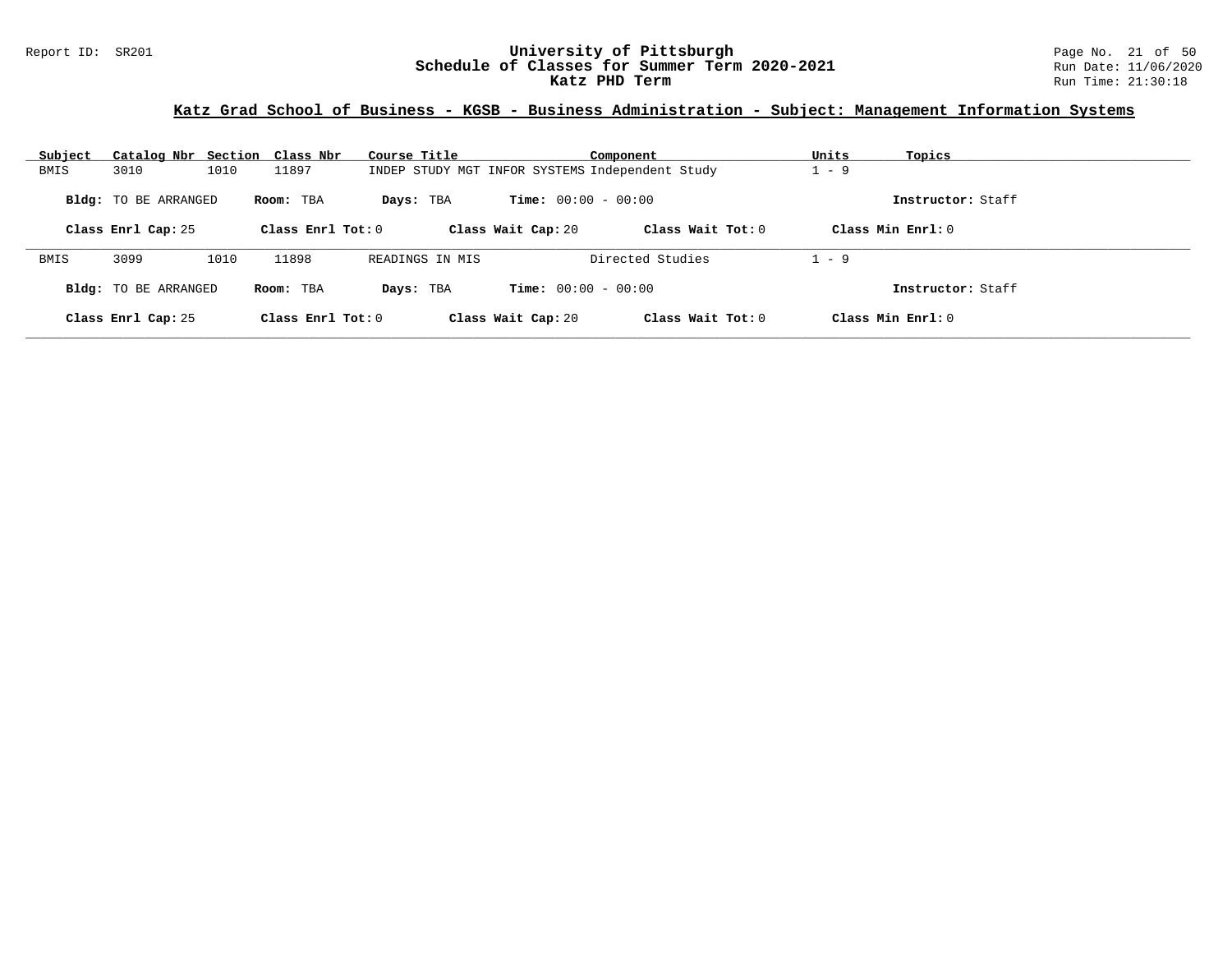### Report ID: SR201 **University of Pittsburgh** Page No. 22 of 50 **Schedule of Classes for Summer Term 2020-2021** Run Date: 11/06/2020 **Katz PHD Term Run Time: 21:30:18**

# **Katz Grad School of Business - KGSB - Business Administration - Subject: Business Marketing**

| Catalog Nbr Section Class Nbr<br>Subject | Course Title                   | Component                                       | Units<br>Topics                 |
|------------------------------------------|--------------------------------|-------------------------------------------------|---------------------------------|
| 3010<br>1010<br><b>BMKT</b>              | 11899                          | INDEPENDENT STUDY IN MARKETINGIndependent Study | $1 - 9$                         |
| <b>Bldg:</b> TO BE ARRANGED              | Room: TBA<br>Days: TBA         | <b>Time:</b> $00:00 - 00:00$                    | Instructor: Inman, John Jeffrey |
|                                          |                                |                                                 | Uzyak, Carrie A                 |
| Class Enrl Cap: 25                       | Class Enrl Tot: 0              | Class Wait Cap: 20<br>Class Wait Tot: 0         | Class Min Enrl: 0               |
| 3099<br>1010<br>BMKT                     | 11900<br>READINGS IN MARKETING | Directed Studies                                | $1 - 9$                         |
| <b>Bldg:</b> TO BE ARRANGED              | Room: TBA<br>Days: TBA         | <b>Time:</b> $00:00 - 00:00$                    | Instructor: Staff               |
| Class Enrl Cap: 25                       | Class Enrl Tot: 0              | Class Wait Cap: 20<br>Class Wait Tot: 0         | Class Min Enrl: 0               |
| 1020<br>3099<br>BMKT                     | 11921<br>READINGS IN MARKETING | Directed Studies                                | $1 - 9$                         |
| <b>Bldg:</b> TO BE ARRANGED              | Room: TBA<br>Days: TBA         | <b>Time:</b> $00:00 - 00:00$                    | Instructor: Staff               |
| Class Enrl Cap: 25                       | Class Enrl Tot: 0              | Class Wait Tot: 0<br>Class Wait Cap: 20         | Class Min Enrl: 0               |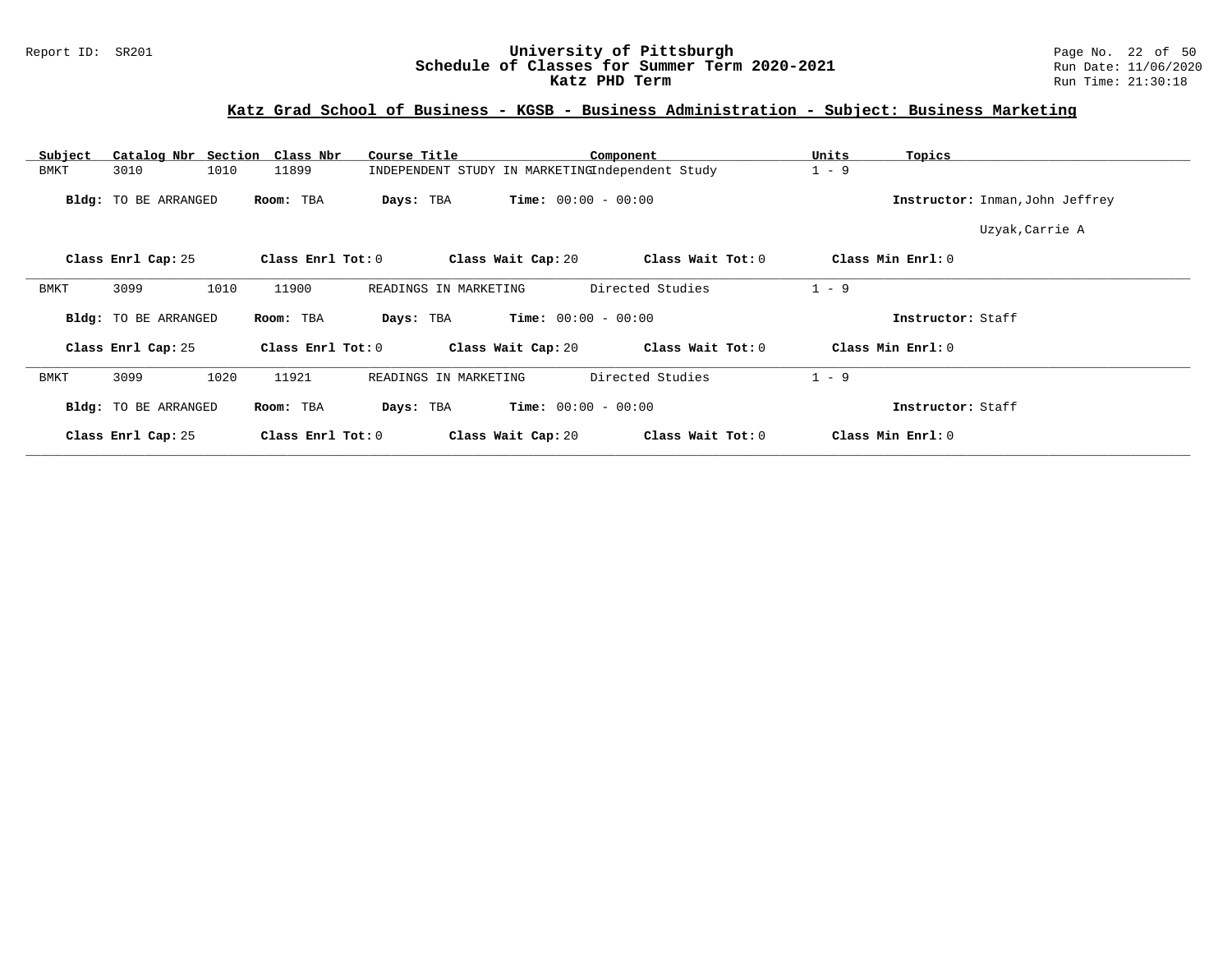### Report ID: SR201 **University of Pittsburgh** Page No. 23 of 50 **Schedule of Classes for Summer Term 2020-2021** Run Date: 11/06/2020 **Katz PHD Term** Run Time: 21:30:18

# **Katz Grad School of Business - KGSB - Business Administration - Subject: Organization Studies**

| Subject | Catalog Nbr Section Class Nbr |      |                     | Course Title                                  |                              | Component           | Units              | Topics                      |
|---------|-------------------------------|------|---------------------|-----------------------------------------------|------------------------------|---------------------|--------------------|-----------------------------|
| BORG    | 3010                          | 1010 | 11901               | INDEP STUDY ORGNZTNL STUDIES                  |                              | Independent Study   | $-9$               |                             |
|         | <b>Bldg:</b> TO BE ARRANGED   |      | Room: TBA           | Days: TBA                                     | <b>Time:</b> $00:00 - 00:00$ |                     |                    | Instructor: Staff           |
|         | Class Enrl Cap: 25            |      | Class Enrl Tot: $0$ |                                               | Class Wait Cap: 20           | Class Wait Tot: $0$ | Class Min $Enr1:0$ |                             |
| BORG    | 3099                          | 1010 | 11902               | READINGS ORGANIZTNAL STUDIES Directed Studies |                              |                     | $1 - 9$            |                             |
|         | <b>Bldg:</b> TO BE ARRANGED   |      | Room: TBA           | Days: TBA                                     | <b>Time:</b> $00:00 - 00:00$ |                     |                    | Instructor: Leana, Carrie R |
|         | Class Enrl Cap: 25            |      | Class Enrl Tot: $0$ |                                               | Class Wait Cap: 20           | Class Wait Tot: $0$ | Class Min Enrl: 0  |                             |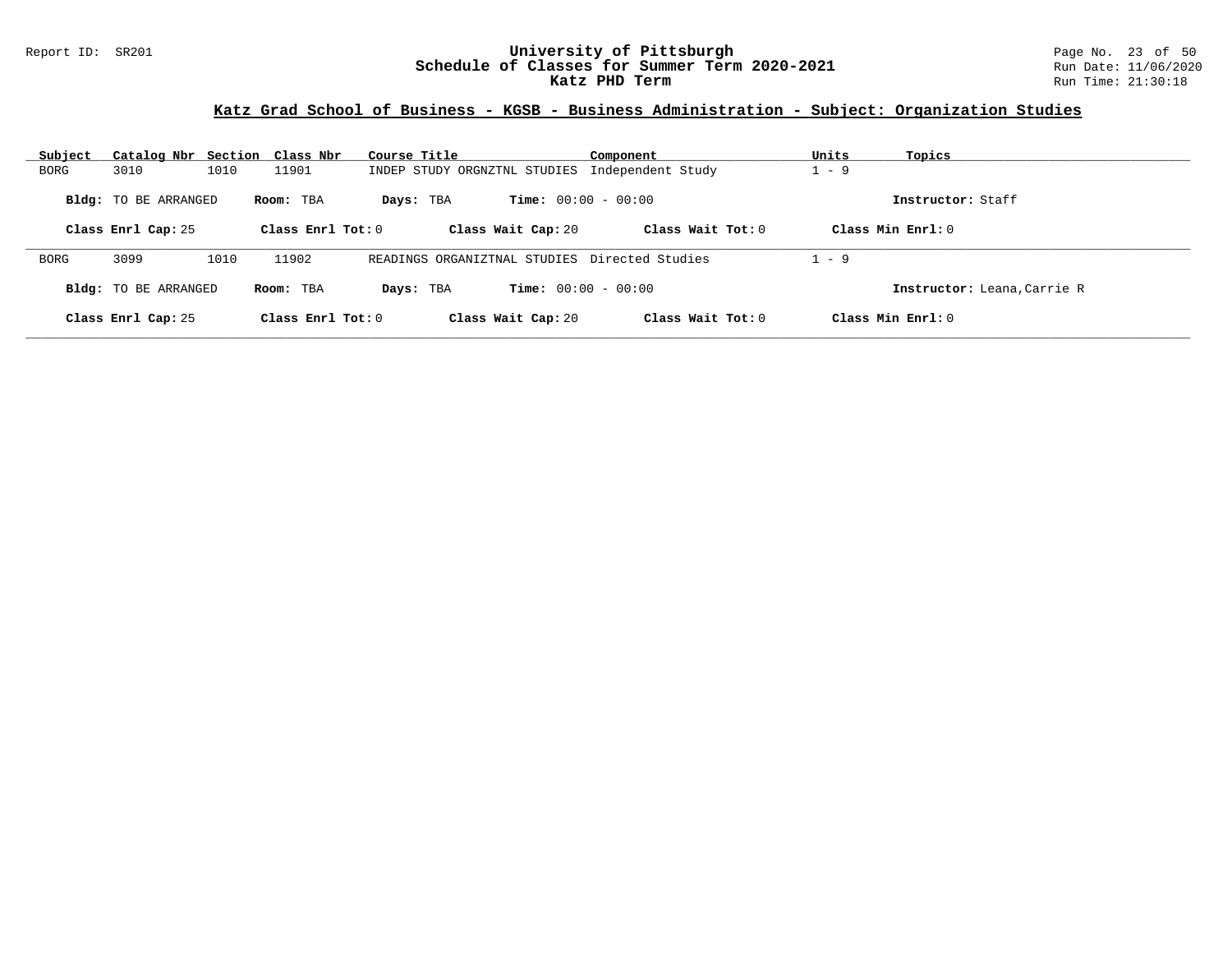### Report ID: SR201 **University of Pittsburgh** Page No. 24 of 50 **Schedule of Classes for Summer Term 2020-2021** Run Date: 11/06/2020 **Katz PHD Term** Run Time: 21:30:18

# **Katz Grad School of Business - KGSB - Business Administration - Subject: Quantv Methods-Operations Mgt**

| Subject     | Catalog Nbr Section Class Nbr |                   | Course Title | Component                                       |                   | Units<br>Topics   |  |
|-------------|-------------------------------|-------------------|--------------|-------------------------------------------------|-------------------|-------------------|--|
| <b>BQOM</b> | 1010<br>3010                  | 11905             |              | INDEP STUDY OPRATIONS RESEARCHIndependent Study |                   | $1 - 9$           |  |
|             | Bldg: TO BE ARRANGED          | Room: TBA         | Days: TBA    | <b>Time:</b> $00:00 - 00:00$                    |                   | Instructor: Staff |  |
|             | Class Enrl Cap: 25            | Class Enrl Tot: 0 |              | Class Wait Cap: 20                              | Class Wait Tot: 0 | Class Min Enrl: 0 |  |
| <b>BQOM</b> | 1010<br>3099                  | 11906             |              | READINGS IN OPRATIONS RESEARCHSeminar           |                   | $1 - 9$           |  |
|             | Bldg: TO BE ARRANGED          | Room: TBA         | Days: TBA    | <b>Time:</b> $00:00 - 00:00$                    |                   | Instructor: Staff |  |
|             | Class Enrl Cap: 25            | Class Enrl Tot: 0 |              | Class Wait Cap: 20                              | Class Wait Tot: 0 | Class Min Enrl: 0 |  |
| BQOM        | 3099<br>1020                  | 15530             |              | READINGS IN OPRATIONS RESEARCHSeminar           |                   | $1 - 9$           |  |
|             | Bldg: TO BE ARRANGED          | Room: TBA         | Days: TBA    | <b>Time:</b> $00:00 - 00:00$                    | DECISION SCIENCES | Instructor: Staff |  |
|             | Class Enrl Cap: 25            | Class Enrl Tot: 0 |              | Class Wait Cap: 20                              | Class Wait Tot: 0 | Class Min Enrl: 0 |  |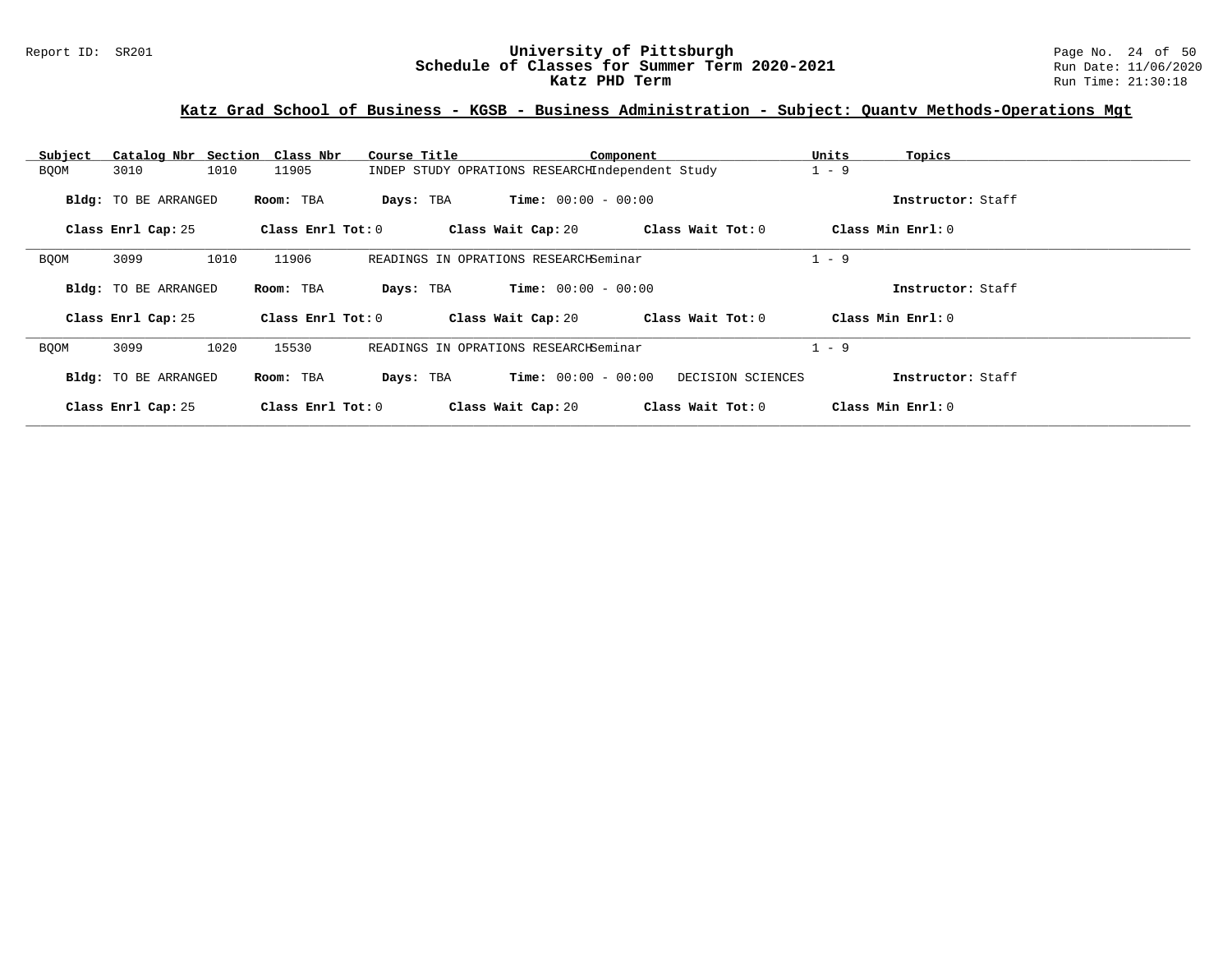### Report ID: SR201 **University of Pittsburgh** Page No. 25 of 50 **Schedule of Classes for Summer Term 2020-2021** Run Date: 11/06/2020 **Katz PHD Term** Run Time: 21:30:18

# **Katz Grad School of Business - KGSB - Business Administration - Subject: Strategic Planning & Policy**

| Subject     | Catalog Nbr Section Class Nbr |      |                     | Course Title |                                                 | Component           | Units   | Topics              |
|-------------|-------------------------------|------|---------------------|--------------|-------------------------------------------------|---------------------|---------|---------------------|
| <b>BSPP</b> | 3010                          | 1010 | 11910               |              | INDEP STDY STRATGC PLNNG POLCYIndependent Study |                     | 1 - 9   |                     |
|             | <b>Bldg:</b> TO BE ARRANGED   |      | Room: TBA           | Days: TBA    | <b>Time:</b> $00:00 - 00:00$                    |                     |         | Instructor: Staff   |
|             | Class Enrl Cap: 25            |      | Class Enrl Tot: $0$ |              | Class Wait Cap: 20                              | Class Wait $Tot: 0$ |         | Class Min $Enrl: 0$ |
| <b>BSPP</b> | 3099                          | 1030 | 11915               |              | READNGS STRATEGC PLNNG & POLCYDirected Studies  |                     | $1 - 9$ |                     |
|             | Bldg: TO BE ARRANGED          |      | Room: TBA           | Days: TBA    | <b>Time:</b> $00:00 - 00:00$                    |                     |         | Instructor: Staff   |
|             | Class Enrl Cap: 10            |      | Class Enrl Tot: $0$ |              | Class Wait Cap: 10                              | Class Wait Tot: $0$ |         | Class Min Enrl: 0   |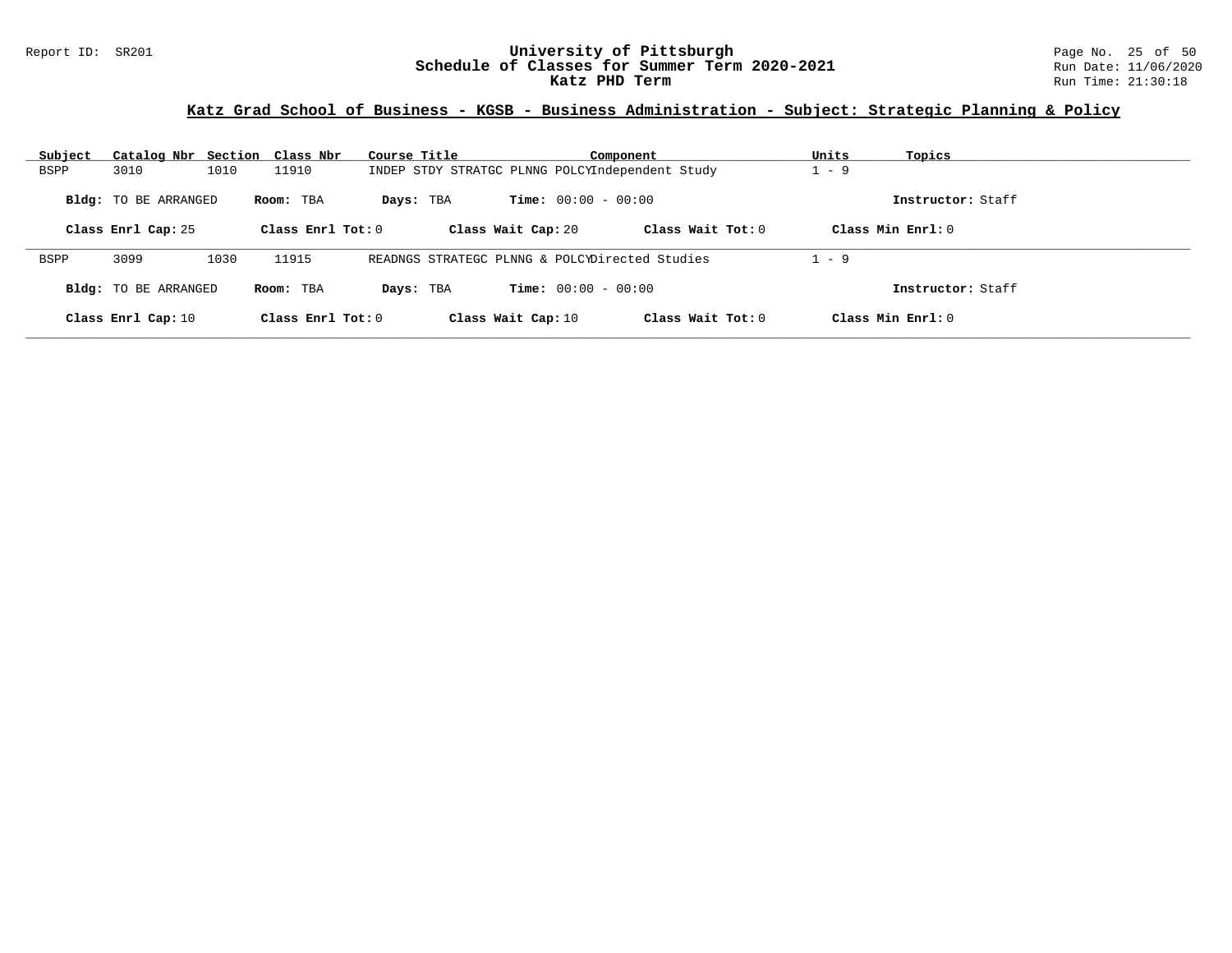### Report ID: SR201 **University of Pittsburgh** Page No. 26 of 50 **Schedule of Classes for Summer Term 2020-2021** Run Date: 11/06/2020 **Katz PHD Term** Run Time: 21:30:18

### **Katz Grad School of Business - KGSB - Business Administration - Subject: Business Administration**

| Subject       | Catalog Nbr Section Class Nbr |      |                   | Course Title |                                               | Component         | Units | Topics                      |
|---------------|-------------------------------|------|-------------------|--------------|-----------------------------------------------|-------------------|-------|-----------------------------|
| <b>BUSADM</b> | 3199                          | 1020 | 11908             |              | RESEARCH AND DISSERTATION PHD Thesis Research |                   | 1 – 9 |                             |
|               | Bldg: TO BE ARRANGED          |      | Room: TBA         | Days: TBA    | <b>Time:</b> $00:00 - 00:00$                  |                   |       | Instructor: Uzyak, Carrie A |
|               | Class Enrl Cap: 125           |      | Class Enrl Tot: 0 |              | Class Wait Cap: 20                            | Class Wait Tot: 0 |       | Class Min Enrl: 0           |

**\_\_\_\_\_\_\_\_\_\_\_\_\_\_\_\_\_\_\_\_\_\_\_\_\_\_\_\_\_\_\_\_\_\_\_\_\_\_\_\_\_\_\_\_\_\_\_\_\_\_\_\_\_\_\_\_\_\_\_\_\_\_\_\_\_\_\_\_\_\_\_\_\_\_\_\_\_\_\_\_\_\_\_\_\_\_\_\_\_\_\_\_\_\_\_\_\_\_\_\_\_\_\_\_\_\_\_\_\_\_\_\_\_\_\_\_\_\_\_\_\_\_\_\_\_\_\_\_\_\_\_\_\_\_\_\_\_\_\_\_\_\_\_\_\_\_\_\_\_\_\_\_\_\_\_\_**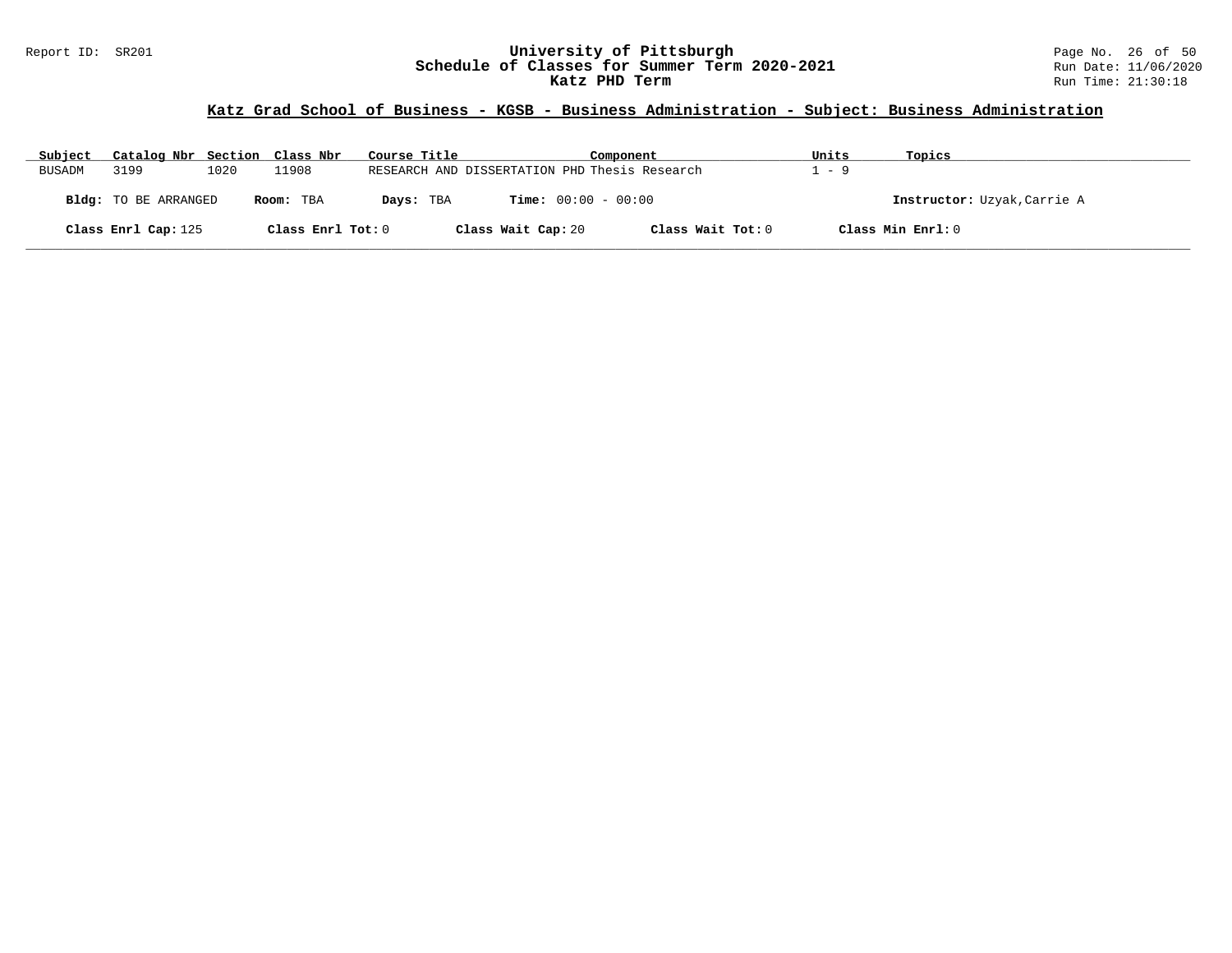### Report ID: SR201 **University of Pittsburgh** Page No. 27 of 50 **Schedule of Classes for Summer Term 2020-2021** Run Date: 11/06/2020 **Katz Session 1** Run Time: 21:30:18

# **Katz Grad School of Business - KGSB - Business Administration - Subject: Business Accounting**

| Subject     | Catalog Nbr Section Class Nbr |      |                   | Course Title | Component                                       |                   | Units             | Topics      |
|-------------|-------------------------------|------|-------------------|--------------|-------------------------------------------------|-------------------|-------------------|-------------|
| <b>BACC</b> | 2060                          | ⊥100 | 11914             |              | INDEPENDENT STUDY IN ACCONTINGIndependent Study |                   | - 9               |             |
|             |                               |      |                   |              |                                                 |                   |                   |             |
|             | Bldg: TO BE ARRANGED          |      | Room: TBA         | Days: TBA    | <b>Time:</b> $00:00 - 00:00$                    |                   |                   | Instructor: |
|             | Class Enrl Cap: 10            |      | Class Enrl Tot: 0 |              | Class Wait Cap: 10                              | Class Wait Tot: 0 | Class Min Enrl: 0 |             |

**\_\_\_\_\_\_\_\_\_\_\_\_\_\_\_\_\_\_\_\_\_\_\_\_\_\_\_\_\_\_\_\_\_\_\_\_\_\_\_\_\_\_\_\_\_\_\_\_\_\_\_\_\_\_\_\_\_\_\_\_\_\_\_\_\_\_\_\_\_\_\_\_\_\_\_\_\_\_\_\_\_\_\_\_\_\_\_\_\_\_\_\_\_\_\_\_\_\_\_\_\_\_\_\_\_\_\_\_\_\_\_\_\_\_\_\_\_\_\_\_\_\_\_\_\_\_\_\_\_\_\_\_\_\_\_\_\_\_\_\_\_\_\_\_\_\_\_\_\_\_\_\_\_\_\_\_**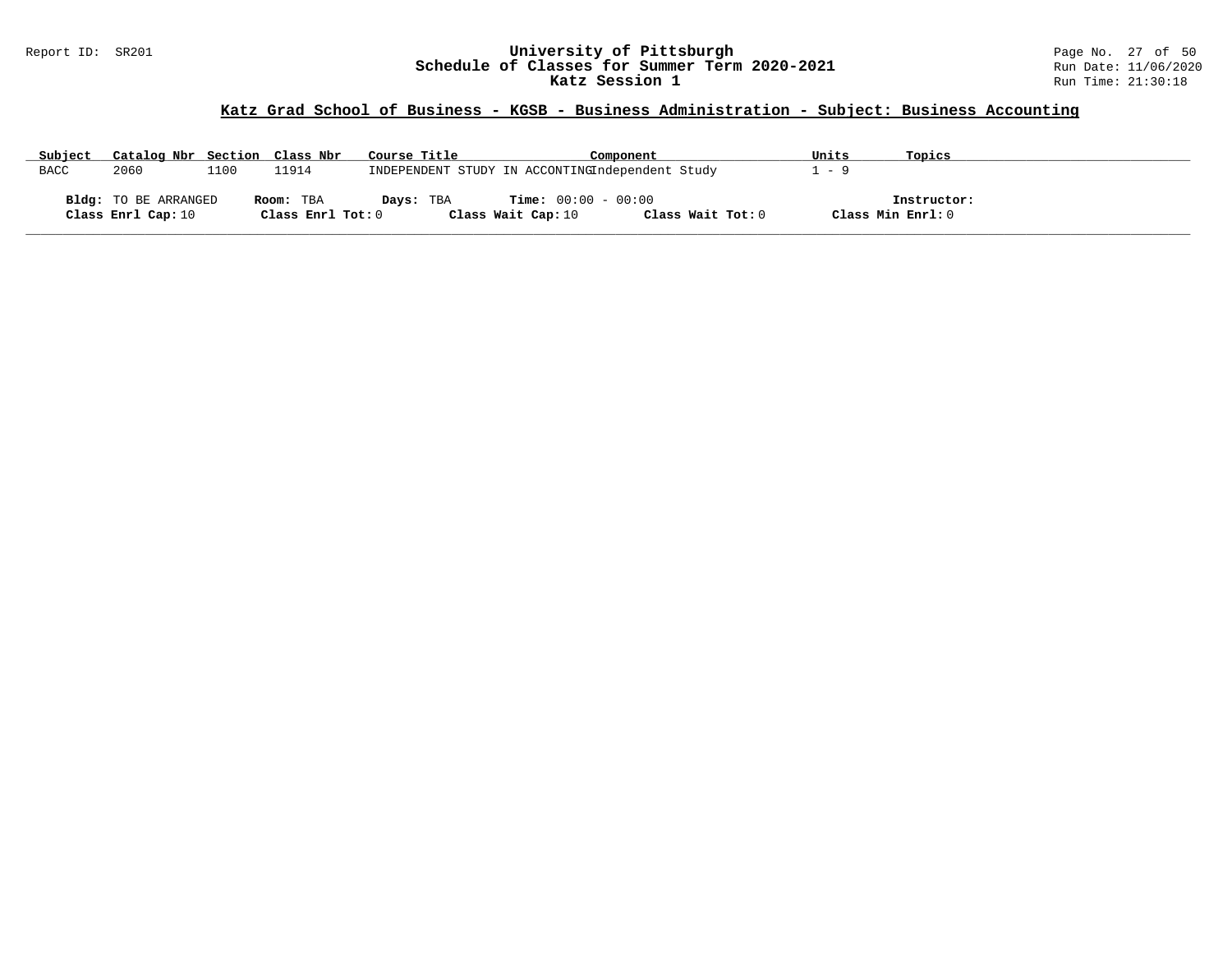### Report ID: SR201 **University of Pittsburgh** Page No. 28 of 50 **Schedule of Classes for Summer Term 2020-2021** Run Date: 11/06/2020 **Katz Session 1** Run Time: 21:30:18

# **Katz Grad School of Business - KGSB - Business Administration - Subject: Business Economics**

| Subject | Catalog Nbr Section Class Nbr |      |                   | Course Title       | Component                                       | Units | Topics            |
|---------|-------------------------------|------|-------------------|--------------------|-------------------------------------------------|-------|-------------------|
| BECN    | 2060                          | 1100 | 11913             |                    | INDEP STUDY MANAGERIAL ECONMCSIndependent Study | 1 – 9 |                   |
|         | Bldg: TO BE ARRANGED          |      | Room: TBA         | Days: TBA          | <b>Time:</b> $00:00 - 00:00$                    |       | Instructor: Staff |
|         | Class Enrl Cap: 10            |      | Class Enrl Tot: 0 | Class Wait Cap: 10 | Class Wait Tot: 0                               |       | Class Min Enrl: 0 |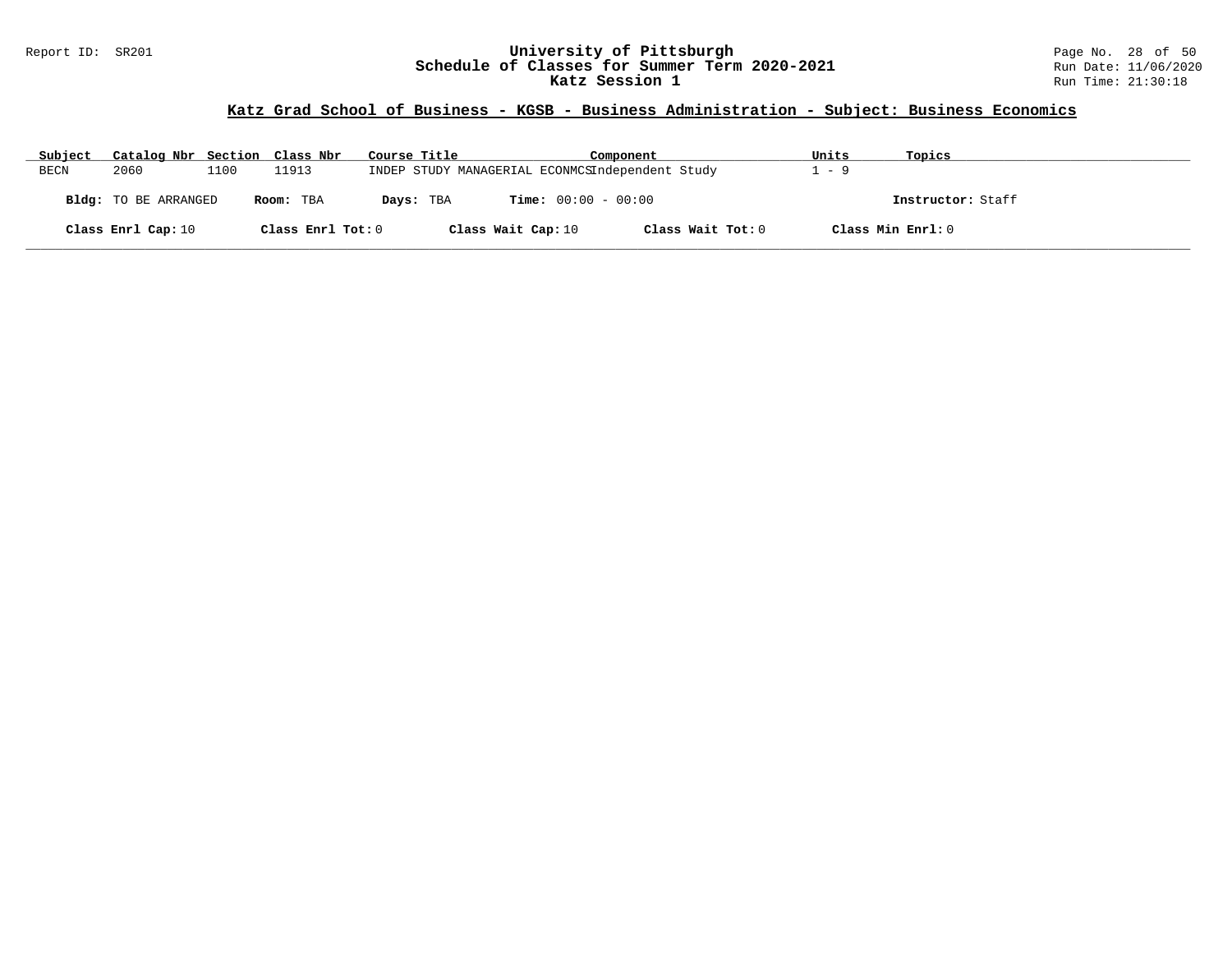#### Report ID: SR201 **University of Pittsburgh** Page No. 29 of 50 **Schedule of Classes for Summer Term 2020-2021** Run Date: 11/06/2020 **Katz Session 1** Run Time: 21:30:18

### **Katz Grad School of Business - KGSB - Business Administration - Subject: Business Finance**

| Subject                     | Catalog Nbr Section Class Nbr<br>Course Title                                               | Component            | Units<br>Topics                    |
|-----------------------------|---------------------------------------------------------------------------------------------|----------------------|------------------------------------|
| 2015<br>1100<br><b>BFIN</b> | 11918<br>SHORT-TERM FINANCING                                                               | Lecture              | 1.5                                |
| Bldg: TBA                   | <b>Days:</b> M <b>Time:</b> $18:20 - 21:20$<br>Room: TBA                                    |                      | Instructor: Washburn, Andrew J     |
| Class Enrl Cap: 58          | Class Enrl Tot: $0$ Class Wait Cap: $20$ Class Wait Tot: $0$                                |                      | Class Min Enrl: 0                  |
|                             | Room Characteristics: PeopleSoft - Scheduled (PS)(1)                                        |                      |                                    |
| Reserve Capacity:           | 01-FEB-2021 Restricted to BUSADP-MBA Reserve Enrl Cap: 48                                   |                      | Reserve Enrl Tot:<br>$\mathbf 0$   |
|                             | 01-FEB-2021 Restricted to BUSADF-MBA                                                        | 10                   | $\Omega$                           |
| 1100<br><b>BFIN</b><br>2060 | INDEPENDENT STUDY IN FINANCE Independent Study<br>11912                                     |                      | $1 - 9$                            |
| Bldg: TO BE ARRANGED        | <b>Days:</b> TBA <b>Time:</b> $00:00 - 00:00$<br>Room: TBA                                  |                      | Instructor: Burgess, Camille D     |
| Class Enrl Cap: 10          | Class Enrl Tot: $0$ Class Wait Cap: 10 Class Wait Tot: $0$ Class Min Enrl: $0$              |                      |                                    |
| 2409<br>1000<br><b>BFIN</b> | 20473<br>FINANCIAL MANAGEMENT 1                                                             | Lecture              | 1.5                                |
| Bldg: TO BE ARRANGED        | <b>Days:</b> W <b>Time:</b> $18:20 - 21:20$<br>Room: TBA                                    |                      | Instructor: Staff                  |
| Class Enrl Cap: 5           | Class Enrl Tot: $0$ Class Wait Cap: $5$ Class Wait Tot: $0$                                 |                      | Class Min Enrl: 0                  |
| 2409<br><b>BFIN</b><br>1140 | 16402<br>FINANCIAL MANAGEMENT 1                                                             | Lecture              | 1.5                                |
| Bldg: TBA                   | Room: TBA<br>Days: TBA Time: TBA                                                            |                      | Instructor: Staff                  |
| Attributes: Hybrid          | Class Enrl Cap: 58 Class Enrl Tot: 0 Class Wait Cap: 20 Class Wait Tot: 0 Class Min Enrl: 0 |                      |                                    |
|                             | Room Characteristics: PeopleSoft - Scheduled (PS)(1)                                        |                      |                                    |
| Reserve Capacity:           | 01-FEB-2021 Restricted to BUSADP-MBA<br>01-FEB-2021 Restricted to BUSADF-MBA                | Reserve Enrl Cap: 50 | Reserve Enrl Tot:<br>0<br>$\Omega$ |
|                             |                                                                                             | 5                    |                                    |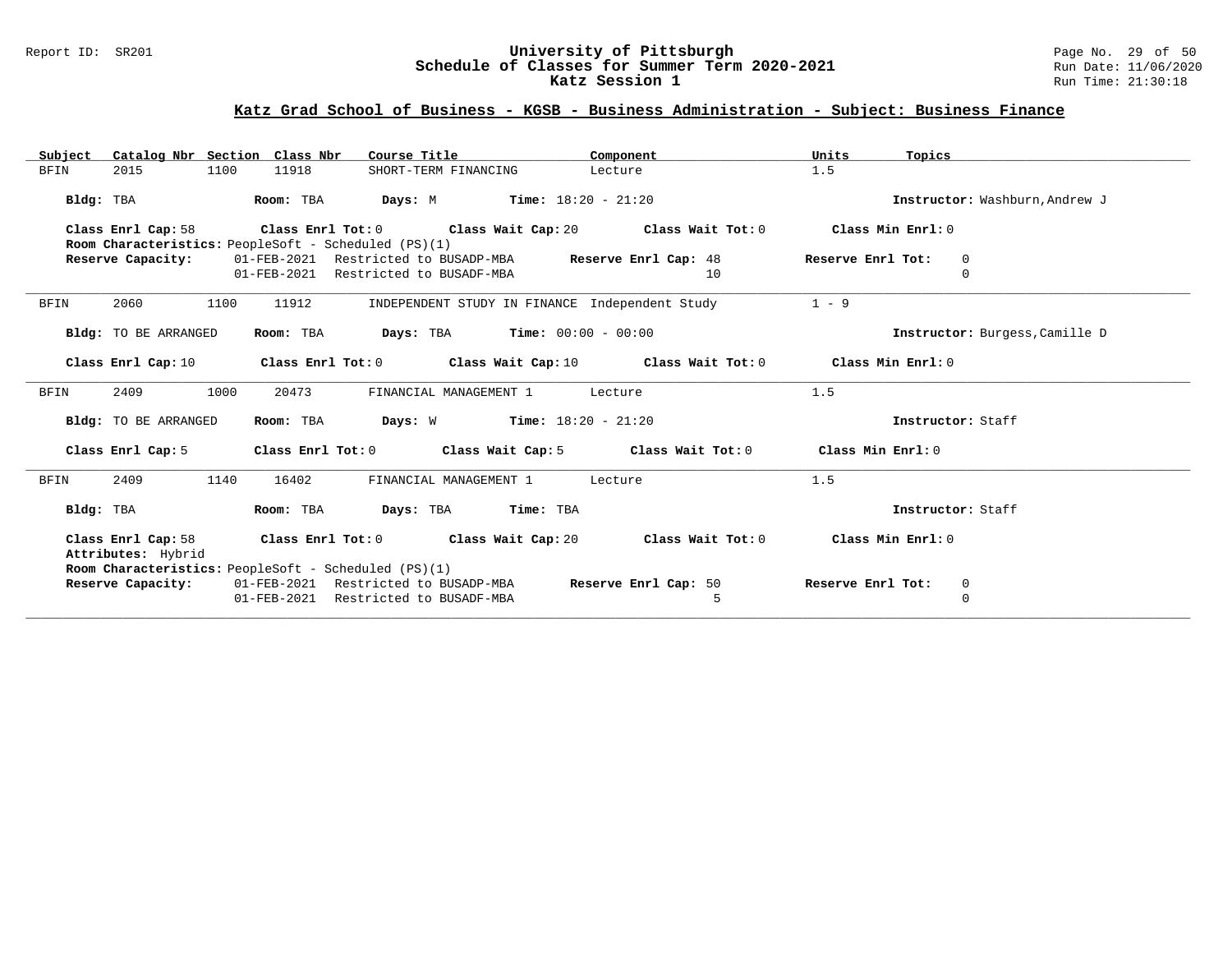### Report ID: SR201 **University of Pittsburgh** Page No. 30 of 50 **Schedule of Classes for Summer Term 2020-2021** Run Date: 11/06/2020 **Katz Session 1** Run Time: 21:30:18

# **Katz Grad School of Business - KGSB - Business Administration - Subject: Business Human Resources Mgt**

| Subject | Catalog Nbr Section Class Nbr |      |                   | Course Title | Component                                       | Units | Topics            |  |
|---------|-------------------------------|------|-------------------|--------------|-------------------------------------------------|-------|-------------------|--|
| BHRM    | 2060                          | 1100 | 11892             |              | INDEP STUDY HUMN RESOURCES MGTIndependent Study | $-9$  |                   |  |
|         |                               |      |                   |              |                                                 |       |                   |  |
|         | Bldg: TO BE ARRANGED          |      | Room: TBA         | Days: TBA    | $Time: 00:00 - 00:00$                           |       | Instructor:       |  |
|         | Class Enrl Cap: 20            |      | Class Enrl Tot: 0 |              | Class Wait Tot: 0<br>Class Wait Cap: 20         |       | Class Min Enrl: 0 |  |

**\_\_\_\_\_\_\_\_\_\_\_\_\_\_\_\_\_\_\_\_\_\_\_\_\_\_\_\_\_\_\_\_\_\_\_\_\_\_\_\_\_\_\_\_\_\_\_\_\_\_\_\_\_\_\_\_\_\_\_\_\_\_\_\_\_\_\_\_\_\_\_\_\_\_\_\_\_\_\_\_\_\_\_\_\_\_\_\_\_\_\_\_\_\_\_\_\_\_\_\_\_\_\_\_\_\_\_\_\_\_\_\_\_\_\_\_\_\_\_\_\_\_\_\_\_\_\_\_\_\_\_\_\_\_\_\_\_\_\_\_\_\_\_\_\_\_\_\_\_\_\_\_\_\_\_\_**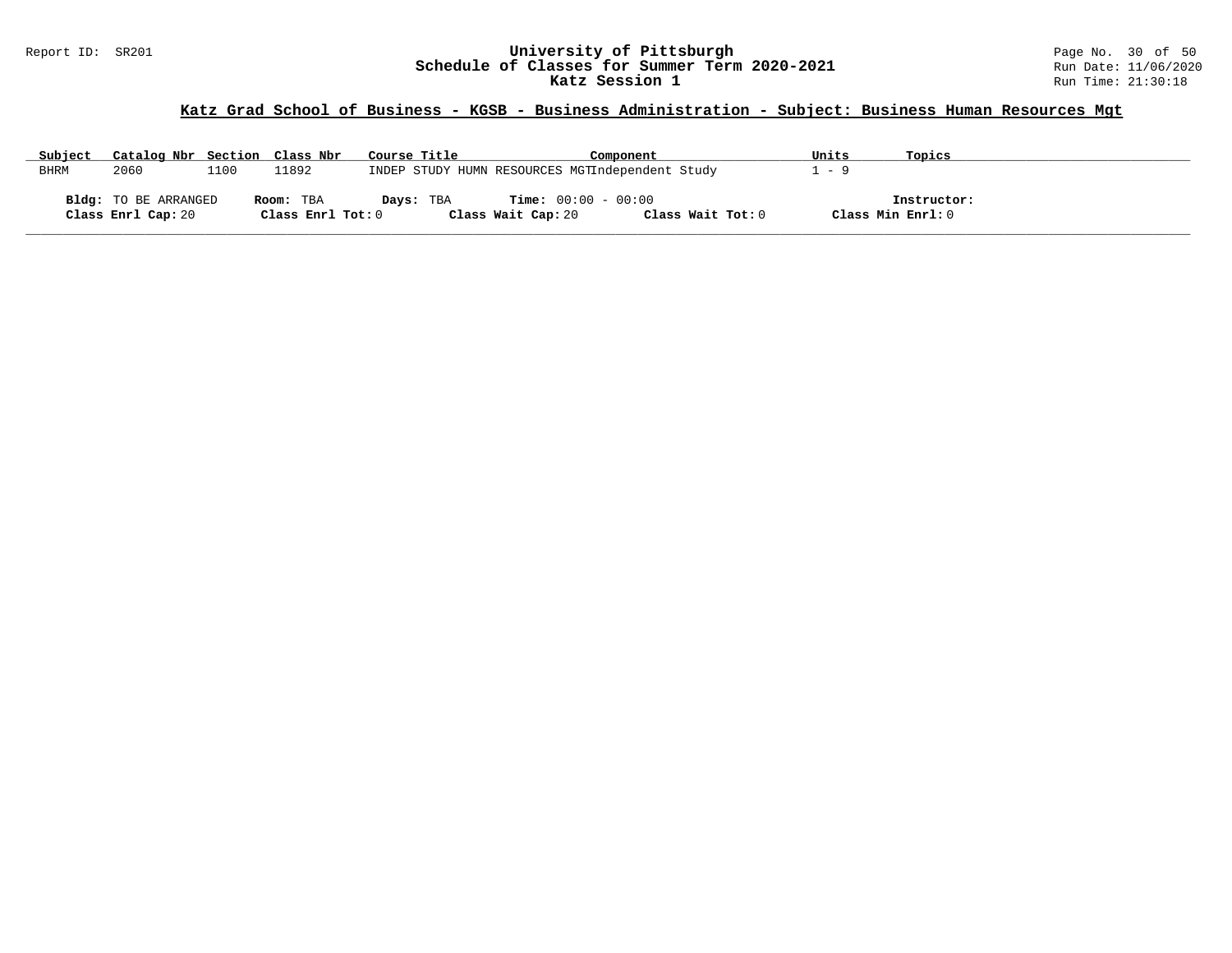### Report ID: SR201 **University of Pittsburgh** Page No. 31 of 50 **Schedule of Classes for Summer Term 2020-2021** Run Date: 11/06/2020 **Katz Session 1** Run Time: 21:30:18

# **Katz Grad School of Business - KGSB - Business Administration - Subject: Interdisciplinary**

| Subject     |                      | Catalog Nbr Section Class Nbr                        | Course Title <b>Source Search</b>                                                           | Component | Units<br>Topics                |
|-------------|----------------------|------------------------------------------------------|---------------------------------------------------------------------------------------------|-----------|--------------------------------|
| BIND        | 2060                 | 1100<br>11895                                        | INDEP STUDY BUSINESS ADMIN Independent Study                                                |           | $1 - 9$                        |
|             | Bldg: TO BE ARRANGED |                                                      | Room: TBA $Days:$ TBA $Time: 00:00 - 00:00$                                                 |           | Instructor:                    |
|             |                      |                                                      | Class Enrl Cap: 14 Class Enrl Tot: 0 Class Wait Cap: 10 Class Wait Tot: 0 Class Min Enrl: 0 |           |                                |
|             |                      |                                                      |                                                                                             |           |                                |
| BIND        | 2063                 | 1030<br>15921                                        | INDEP STUDY INTERNATIONAL BUS Independent Study                                             |           | $1 - 9$                        |
|             | Bldg: TO BE ARRANGED |                                                      | Room: TBA $Days:$ TBA $Time: 00:00 - 00:00$                                                 |           | Instructor: Burgess, Camille D |
|             | Class Enrl Cap: 3    |                                                      | Class Enrl Tot: 0 Class Wait Cap: 3 Class Wait Tot: 0 Class Min Enrl: 0                     |           |                                |
| BIND        | 2066                 | 1010<br>20182                                        | KATZ EXCHANGE: WHU             Independent Study                                            |           | $\overline{\mathbf{3}}$        |
|             | Bldg: TO BE ARRANGED |                                                      | Room: TBA $Days:$ TBA Time: $00:00 - 00:00$                                                 |           | Instructor: Staff              |
|             |                      |                                                      | Class Enrl Cap: 35 Class Enrl Tot: 0 Class Wait Cap: 20 Class Wait Tot: 0 Class Min Enrl: 0 |           |                                |
| BIND        | 2068                 | 1010<br>19696                                        | KATZ EXCHANGE: KEDGE BUS SCH 2Independent Study                                             |           | 1.5                            |
|             | Bldg: TO BE ARRANGED |                                                      | Room: TBA $Days:$ TBA $Time: 00:00 - 00:00$                                                 |           | Instructor: Staff              |
|             | Class Enrl Cap: 5    |                                                      | Class Enrl Tot: 0 Class Wait Cap: 5 Class Wait Tot: 0 Class Min Enrl: 0                     |           |                                |
| BIND        |                      |                                                      | 2069 1010 19697 KATZ EXCHANGE: KEDGE BUS SCH 3Independent Study                             |           | 6                              |
|             | Bldg: TO BE ARRANGED |                                                      | Room: TBA $Days: TBA$ Time: $00:00 - 00:00$                                                 |           | Instructor: Staff              |
|             | Class Enrl Cap: 5    |                                                      | Class Enrl Tot: 0 Class Wait Cap: 5 Class Wait Tot: 0 Class Min Enrl: 0                     |           |                                |
| <b>BIND</b> | 2554                 | 1100<br>16206                                        | ENTERING FOREIGN MARKETS 1 Lecture                                                          |           | 1.5                            |
|             | Bldg: TBA            |                                                      | Room: TBA $Days: M$ Time: $18:20 - 21:20$                                                   |           | Instructor: Florkowski, Gary W |
|             |                      | Room Characteristics: PeopleSoft - Scheduled (PS)(1) | Class Enrl Cap: 48 Class Enrl Tot: 0 Class Wait Cap: 20 Class Wait Tot: 0 Class Min Enrl: 0 |           |                                |
|             | Reserve Capacity:    |                                                      | 01-FEB-2021 Restricted to BUSADP-MBA <b>Reserve Enrl Cap:</b> 38 <b>Reserve Enrl Tot:</b> 0 |           |                                |
|             |                      |                                                      | 01-FEB-2021 Restricted to BUSADF-MBA                                                        | 10        | $\mathbf 0$                    |
|             |                      |                                                      |                                                                                             |           |                                |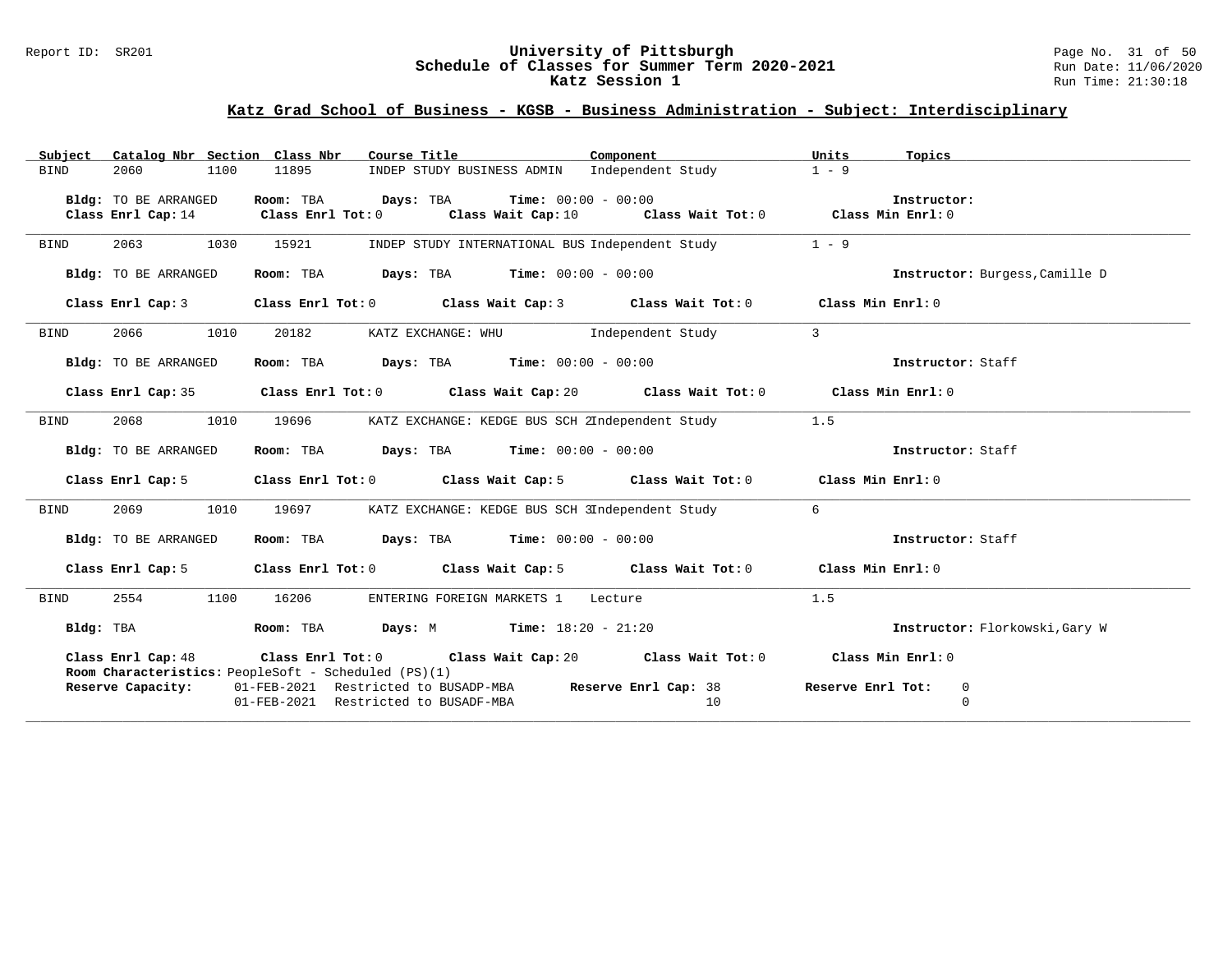### Report ID: SR201 **University of Pittsburgh** Page No. 32 of 50 **Schedule of Classes for Summer Term 2020-2021** Run Date: 11/06/2020 **Katz Session 1** Run Time: 21:30:18

# **Katz Grad School of Business - KGSB - Business Administration - Subject: Management Information Systems**

| Subject   | Catalog Nbr Section Class Nbr                    |      |                                | Course Title                                                  |                                                    | Component                                       | Units   | Topics                           |
|-----------|--------------------------------------------------|------|--------------------------------|---------------------------------------------------------------|----------------------------------------------------|-------------------------------------------------|---------|----------------------------------|
| BMIS      | 2060                                             | 1100 | 11896                          |                                                               |                                                    | INDEP STUDY MGT INFOR SYSTEMS Independent Study | $1 - 6$ |                                  |
|           | Bldg: TO BE ARRANGED<br>Class Enrl Cap: 16       |      | Room: TBA<br>Class Enrl Tot: 0 | Days: TBA                                                     | <b>Time:</b> $00:00 - 00:00$<br>Class Wait Cap: 10 | Class Wait Tot: 0                               |         | Instructor:<br>Class Min Enrl: 0 |
| BMIS      | 2409                                             | 1030 | 20329                          | INFORMATION SYSTEMS                                           |                                                    | Lecture                                         | 1.5     |                                  |
| Bldg: TBA |                                                  |      | Room: TBA                      | Days: TBA                                                     | Time: TBA                                          |                                                 |         | Instructor: Staff                |
|           | Class Enrl Cap: 58<br>Attributes: Hybrid, Online |      | Class Enrl Tot: 0              | <b>Room Characteristics:</b> PeopleSoft - Scheduled $(PS)(1)$ | Class Wait Cap: 20                                 | Class Wait Tot: $0$                             |         | Class Min Enrl: 0                |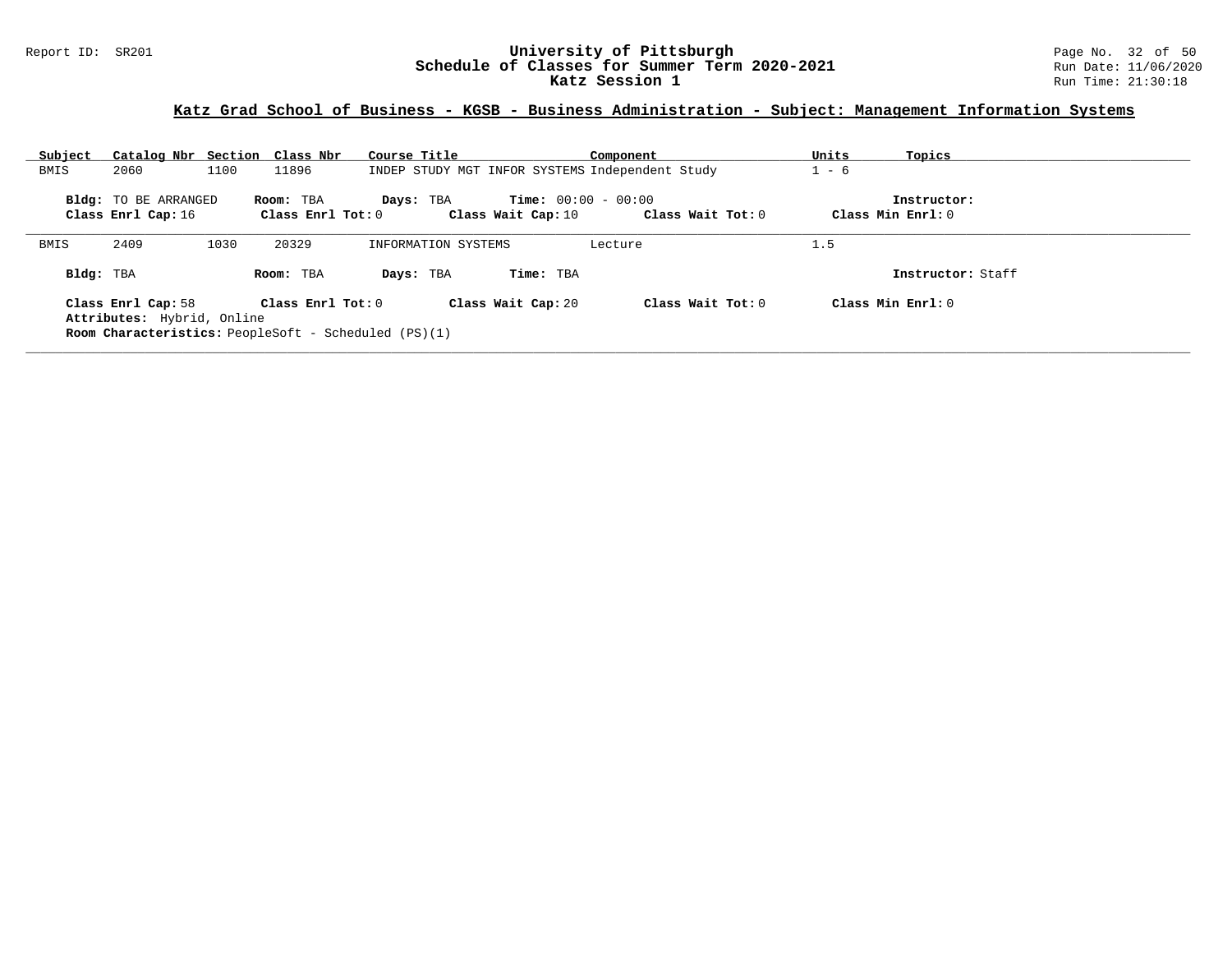### Report ID: SR201 **University of Pittsburgh** Page No. 33 of 50 **Schedule of Classes for Summer Term 2020-2021** Run Date: 11/06/2020 **Katz Session 1** Run Time: 21:30:18

# **Katz Grad School of Business - KGSB - Business Administration - Subject: Business Marketing**

| Catalog Nbr Section Class Nbr<br>Subject | Course Title                                                                                                                        | Component                                | Units<br>Topics                       |
|------------------------------------------|-------------------------------------------------------------------------------------------------------------------------------------|------------------------------------------|---------------------------------------|
| 2060<br>1100<br><b>BMKT</b>              | INDEPENDENT STUDY IN MARKETINGIndependent Study<br>11911                                                                            |                                          | $1 - 6$                               |
| Bldg: TO BE ARRANGED                     | Days: TBA<br>$Time: 00:00 - 00:00$<br>Room: TBA                                                                                     |                                          | Instructor: Burgess, Camille D        |
| Class Enrl Cap: 10                       | Class Enrl Tot: 0 Class Wait Cap: 10 Class Wait Tot: 0                                                                              |                                          | Class Min Enrl: 0                     |
| 2409<br>1070<br>BMKT                     | 20330<br>MARKETING MANAGEMENT                                                                                                       | Lecture                                  | 1.5                                   |
| Bldg: TBA                                | Room: TBA<br>Days: TBA Time: TBA                                                                                                    |                                          | Instructor: Staff                     |
| Class Enrl Cap: 32<br>Attributes: Hybrid | Class Enrl Tot: 0 Class Wait Cap: 20                                                                                                | Class Wait Tot: 0                        | Class Min Enrl: 0                     |
|                                          | Room Characteristics: PeopleSoft - Scheduled (PS)(1)                                                                                |                                          |                                       |
| This class is for Pharmacy Students Only |                                                                                                                                     |                                          |                                       |
| 2409<br>1100<br><b>BMKT</b>              | 16403<br>MARKETING MANAGEMENT                                                                                                       | Lecture                                  | 1.5                                   |
| Bldg: TBA                                | <b>Days:</b> Th <b>Time:</b> $18:20 - 21:20$<br>Room: TBA                                                                           |                                          | Instructor: Bhowmick, Sandeep         |
| Class Enrl Cap: 50                       | Class Enrl Tot: $0$ Class Wait Cap: $20$ Class Wait Tot: $0$                                                                        |                                          | Class Min Enrl: 0                     |
|                                          | Room Characteristics: PeopleSoft - Scheduled (PS)(1)<br>Reserve Capacity: 01-FEB-2021 Restricted to BUSADP-MBA Reserve Enrl Cap: 38 |                                          | Reserve Enrl Tot: 0                   |
| 2533<br>1100<br><b>BMKT</b>              | 11923<br>BUSINESS TO BUSINESS                                                                                                       | Lecture                                  | 1.5                                   |
| Bldg: TBA                                | <b>Days:</b> W <b>Time:</b> $18:20 - 21:20$<br>Room: TBA                                                                            |                                          | Instructor: Coticchia, Gregory M      |
| Class Enrl Cap: 58                       | Class Enrl Tot: 0<br>Room Characteristics: PeopleSoft - Scheduled (PS)(1)                                                           | Class Wait Cap: $20$ Class Wait Tot: $0$ | Class Min Enrl: 0                     |
| Reserve Capacity:                        | 01-FEB-2021 Restricted to BUSADP-MBA<br>01-FEB-2021 Restricted to BUSADF-MBA                                                        | Reserve Enrl Cap: 48<br>10               | Reserve Enrl Tot:<br>0<br>$\mathbf 0$ |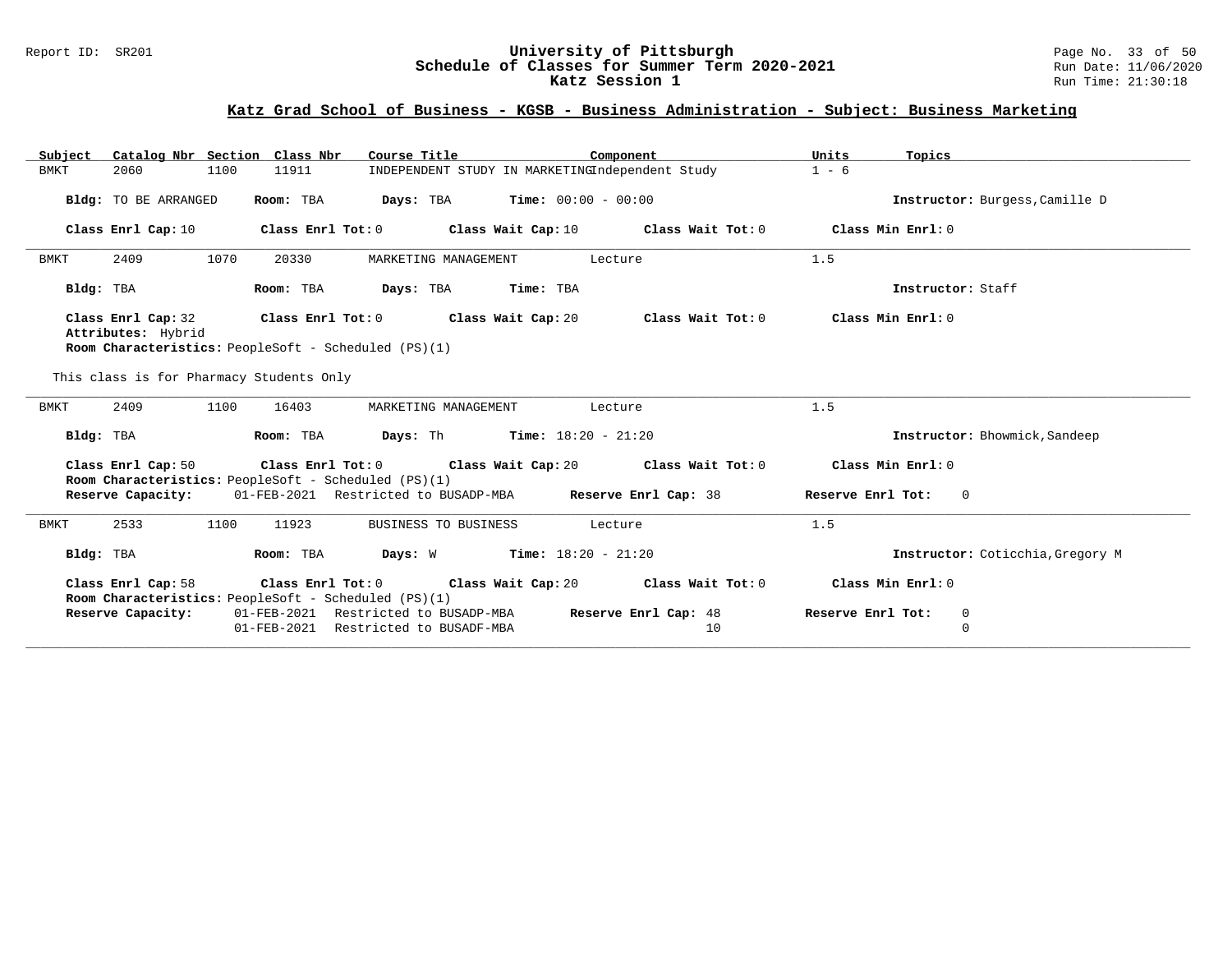### Report ID: SR201 **University of Pittsburgh** Page No. 34 of 50 **Schedule of Classes for Summer Term 2020-2021** Run Date: 11/06/2020 **Katz Session 1** Run Time: 21:30:18

# **Katz Grad School of Business - KGSB - Business Administration - Subject: Organiztnl Beh & Human Resrcs**

| Subject                                  | Catalog Nbr Section Class Nbr                                                    | Course Title                          | Component                    | Units<br>Topics             |  |
|------------------------------------------|----------------------------------------------------------------------------------|---------------------------------------|------------------------------|-----------------------------|--|
| 2409<br>BOAH                             | 1100<br>16404                                                                    | ORGANIZATIONAL BEHAVIOR               | Lecture                      | 1.5                         |  |
| Bldg: TBA                                | Room: TBA                                                                        | Days: M                               | <b>Time:</b> $18:20 - 21:20$ | Instructor: Atkin, Robert S |  |
|                                          |                                                                                  |                                       |                              | Lebel, Ronald David         |  |
| Class Enrl Cap: 58                       | Class Enrl Tot: 0<br><b>Room Characteristics:</b> PeopleSoft - Scheduled (PS)(1) | Class Wait Cap: 20                    | Class Wait Tot: 0            | Class Min Enrl: 0           |  |
| Reserve Capacity:                        | 01-FEB-2021                                                                      | Restricted to BUSADP-MBA              | Reserve Enrl Cap: 46         | Reserve Enrl Tot:<br>0      |  |
|                                          | 01-FEB-2021                                                                      | Restricted to BUSADF-MBA              | 12                           |                             |  |
| 2517<br><b>BOAH</b>                      | 11920<br>1100                                                                    | INTRPERSONAL SKILLS MANAGERS lLecture |                              | 1.5                         |  |
| Bldg: TBA                                | Room: TBA                                                                        | Days: TBA                             | Time: TBA                    | Instructor: Staff           |  |
| Class Enrl Cap: 48<br>Attributes: Hybrid | Class Enrl Tot: 0<br><b>Room Characteristics:</b> PeopleSoft - Scheduled (PS)(1) | Class Wait Cap: 20                    | Class Wait Tot: 0            | Class Min Enrl: 0           |  |
|                                          |                                                                                  |                                       |                              |                             |  |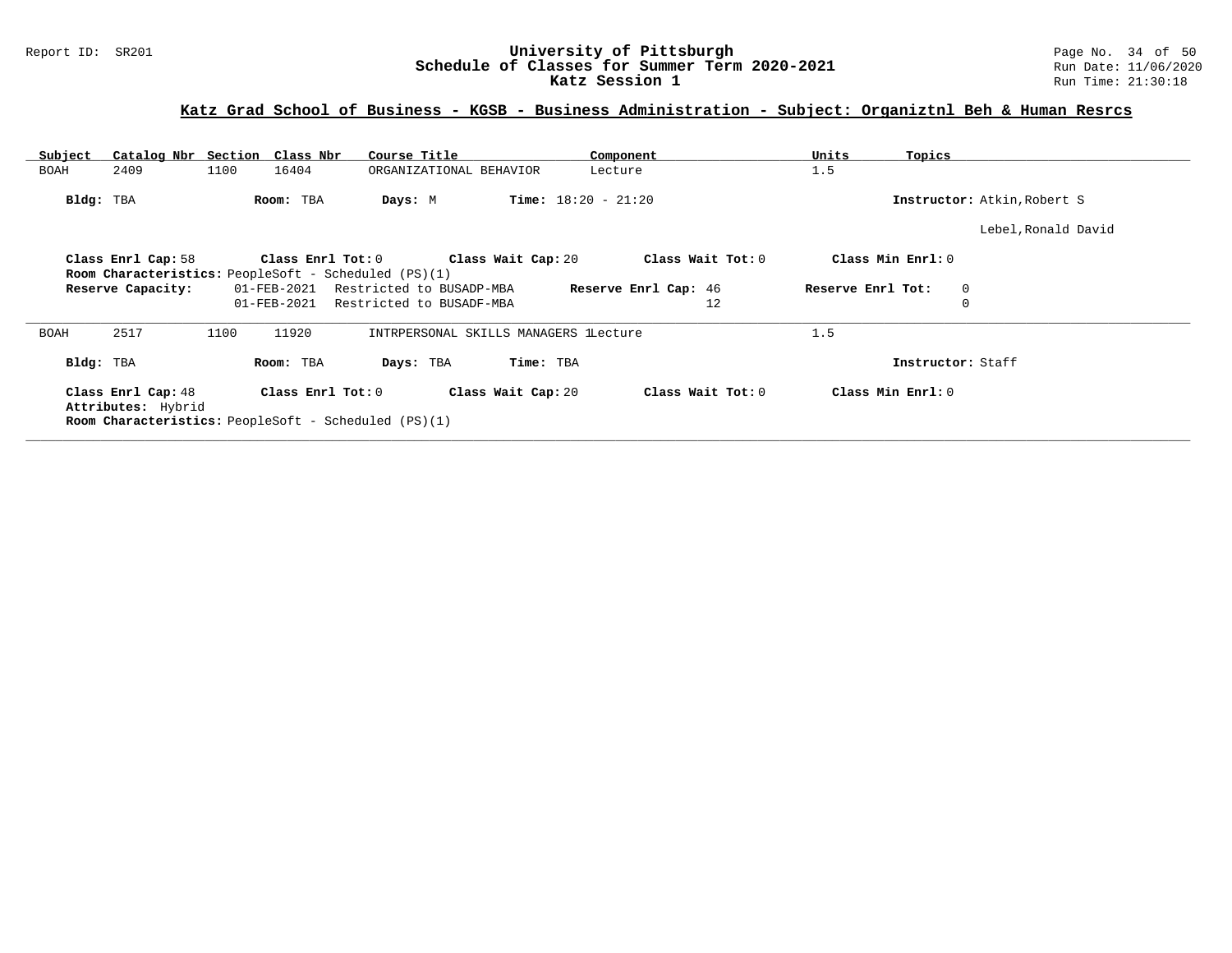#### Report ID: SR201 **University of Pittsburgh** Page No. 35 of 50 **Schedule of Classes for Summer Term 2020-2021** Run Date: 11/06/2020 **Katz Session 1** Run Time: 21:30:18

# **Katz Grad School of Business - KGSB - Business Administration - Subject: Organization Studies**

| Subject     | Catalog Nbr Section Class Nbr                     |      |                                | Course Title |                                                    | Component                                       | Units | Topics                           |  |
|-------------|---------------------------------------------------|------|--------------------------------|--------------|----------------------------------------------------|-------------------------------------------------|-------|----------------------------------|--|
| <b>BORG</b> | 2060                                              | ⊥100 | 11919                          |              |                                                    | INDEP STUDY IN ORGNIZTN BEHAVRIndependent Study | $-6$  |                                  |  |
|             | <b>Bldg:</b> TO BE ARRANGED<br>Class Enrl Cap: 20 |      | Room: TBA<br>Class Enrl Tot: 0 | Days: TBA    | <b>Time:</b> $00:00 - 00:00$<br>Class Wait Cap: 20 | Class Wait Tot: 0                               |       | Instructor:<br>Class Min Enrl: 0 |  |

**\_\_\_\_\_\_\_\_\_\_\_\_\_\_\_\_\_\_\_\_\_\_\_\_\_\_\_\_\_\_\_\_\_\_\_\_\_\_\_\_\_\_\_\_\_\_\_\_\_\_\_\_\_\_\_\_\_\_\_\_\_\_\_\_\_\_\_\_\_\_\_\_\_\_\_\_\_\_\_\_\_\_\_\_\_\_\_\_\_\_\_\_\_\_\_\_\_\_\_\_\_\_\_\_\_\_\_\_\_\_\_\_\_\_\_\_\_\_\_\_\_\_\_\_\_\_\_\_\_\_\_\_\_\_\_\_\_\_\_\_\_\_\_\_\_\_\_\_\_\_\_\_\_\_\_\_**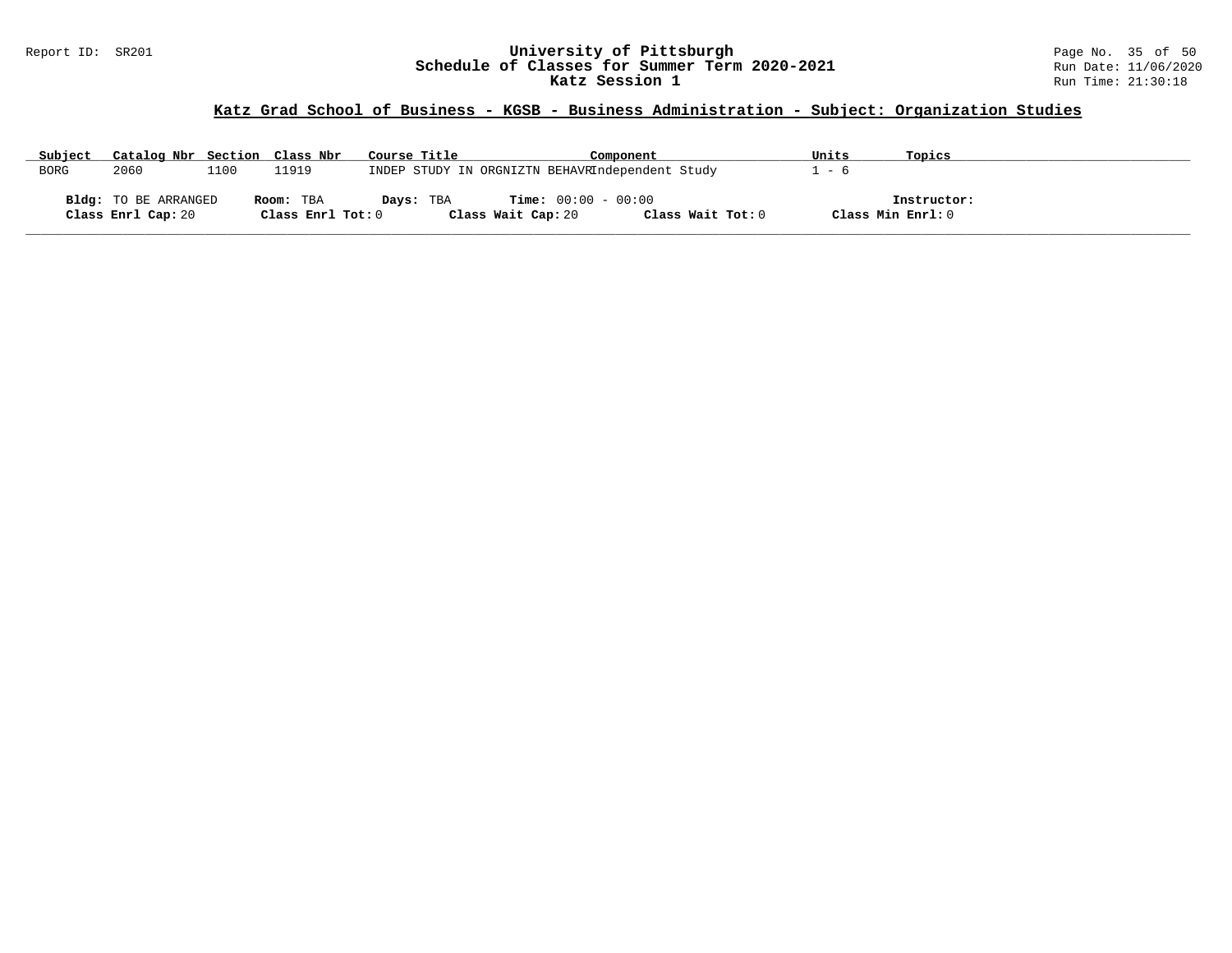#### Report ID: SR201 **University of Pittsburgh** Page No. 36 of 50 **Schedule of Classes for Summer Term 2020-2021** Run Date: 11/06/2020 **Katz Session 1** Run Time: 21:30:18

# **Katz Grad School of Business - KGSB - Business Administration - Subject: Quantv Methods-Operations Mgt**

|                             | Subject Catalog Nbr Section Class Nbr Course Title The Component                                                                                        | Units<br>Topics          |
|-----------------------------|---------------------------------------------------------------------------------------------------------------------------------------------------------|--------------------------|
| 2060<br>1100<br><b>BOOM</b> | INDEP STUDY QUANTIT METHDS Independent Study<br>11903                                                                                                   | $1 - 6$                  |
| Bldg: TO BE ARRANGED        | Room: TBA $Days:$ TBA $Time: 00:00 - 00:00$<br>Class Enrl Cap: 14 Class Enrl Tot: 0 Class Wait Cap: 10 Class Wait Tot: 0 Class Min Enrl: 0              | Instructor:              |
| 2061<br>1100<br><b>BOOM</b> | INDEP STUDY OPERATIONS MGMNT Independent Study<br>11904                                                                                                 | $1 - 6$                  |
| Bldg: TO BE ARRANGED        | Room: TBA $Days:$ TBA $Time: 00:00 - 00:00$<br>Class Enrl Cap: 14 Class Enrl Tot: 0 Class Wait Cap: 10 Class Wait Tot: 0 Class Min Enrl: 0              | Instructor:              |
| 2421<br>1130<br><b>BQOM</b> | 16407<br>DECISN TECHN IN MFG & OPER MGTLecture                                                                                                          | 1.5                      |
| Bldg: TBA                   | <b>Room:</b> TBA $Days: Tu$ <b>Time:</b> $18:20 - 21:20$                                                                                                | Instructor: Rokou, Eleni |
|                             | Class Enrl Cap: 58 Class Enrl Tot: 0 Class Wait Cap: 20 Class Wait Tot: 0 Class Min Enrl: 0                                                             |                          |
|                             | Room Characteristics: PeopleSoft - Scheduled (PS)(1)<br>Reserve Capacity: 01-FEB-2021 Restricted to BUSADP-MBA Reserve Enrl Cap: 58 Reserve Enrl Tot: 0 |                          |
| 2521<br>1010<br><b>BQOM</b> | 20099<br>DECISN MAKING COMPLX ENVRNMNT Lecture                                                                                                          | 1.5                      |
| Bldg: TBA                   | Room: TBA Days: TBA Time: TBA                                                                                                                           | Instructor: Staff        |
| Attributes: Hybrid          | Class Enrl Cap: 35 Class Enrl Tot: 0 Class Wait Cap: 20 Class Wait Tot: 0 Class Min Enrl: 0<br>Room Characteristics: PeopleSoft - Scheduled (PS)(1)     |                          |
|                             |                                                                                                                                                         |                          |
| 2523<br>1100<br><b>BQOM</b> | 18406<br>PROCESS ENGINEERING<br>Lecture                                                                                                                 | 1.5                      |
| Bldg: TBA                   | Room: TBA Days: TBA Time: TBA                                                                                                                           | Instructor: Staff        |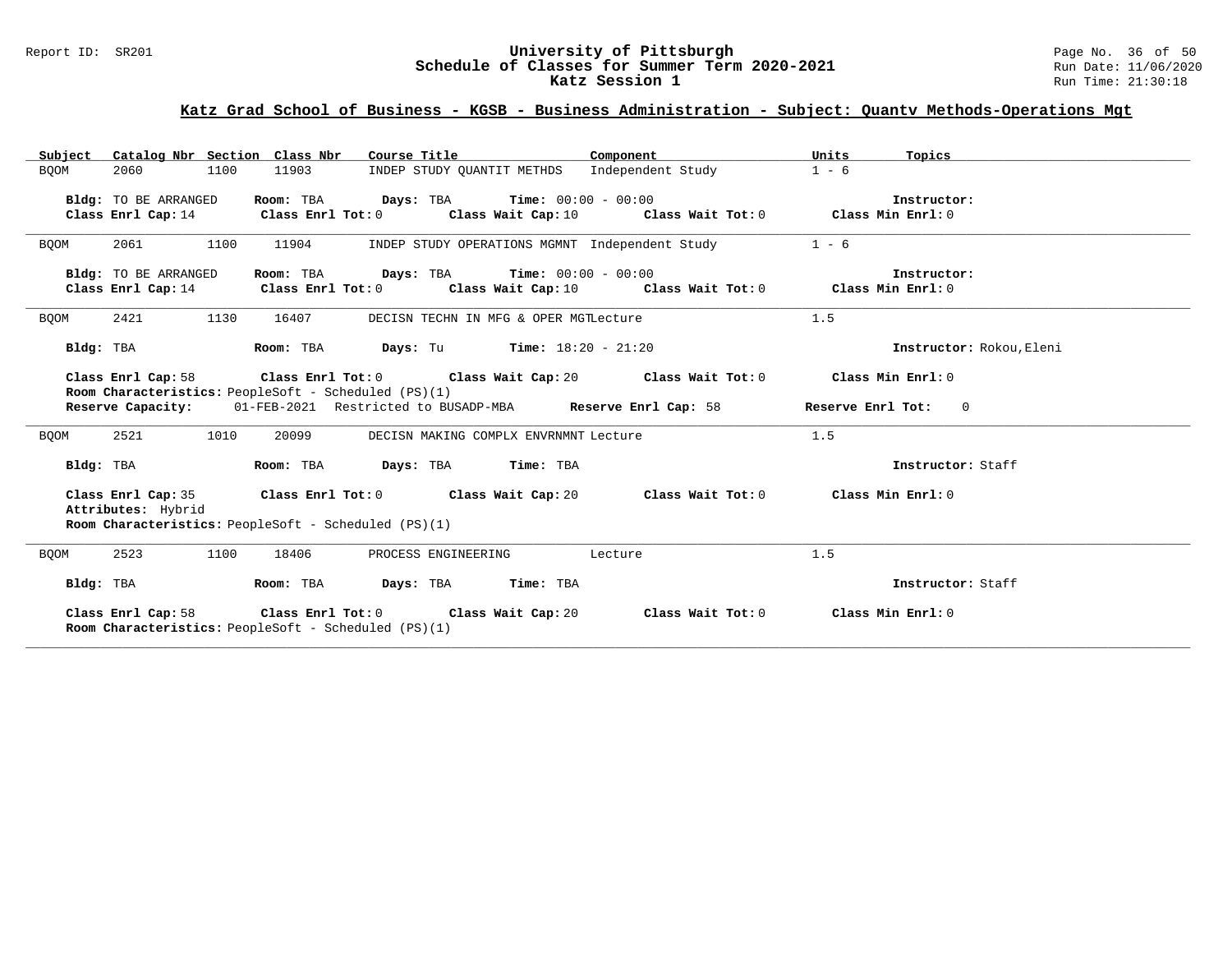#### Report ID: SR201 **University of Pittsburgh** Page No. 37 of 50 **Schedule of Classes for Summer Term 2020-2021** Run Date: 11/06/2020 **Katz Session 1** Run Time: 21:30:18

# **Katz Grad School of Business - KGSB - Business Administration - Subject: Strategy Envirnmt & Organiztns**

| Subject     |                                                  |      | Catalog Nbr Section Class Nbr                                                    | Course Title      |                                       | Component                                                    | Units             | Topics                        |
|-------------|--------------------------------------------------|------|----------------------------------------------------------------------------------|-------------------|---------------------------------------|--------------------------------------------------------------|-------------------|-------------------------------|
| <b>BSEO</b> | 2033                                             | 1200 | 19624                                                                            |                   | MANGNG THE NATURAL ENVIRONMNT Lecture |                                                              | 1.5               |                               |
| Bldg: TBA   |                                                  |      | Room: TBA                                                                        | Days: Th          | <b>Time:</b> $18:20 - 21:20$          |                                                              |                   | Instructor: Kabala, Stanley J |
|             | Class Enrl Cap: 26<br>Attributes: Global Studies |      | Class Enrl Tot: 0<br><b>Room Characteristics:</b> PeopleSoft - Scheduled (PS)(1) |                   | Class Wait Cap: 20                    | Class Wait Tot: 0                                            |                   | Class Min Enrl: 0             |
| <b>BSEO</b> | 2401                                             | 1205 | 19625                                                                            |                   | BUSINSS ETHCS & SOCIAL PERFORMLecture |                                                              | 1.5               |                               |
| Bldg: TBA   |                                                  |      | Room: TBA                                                                        | <b>Days:</b> TuTh | $Time: 09:30 - 10:45$                 |                                                              |                   | Instructor: Klein, Paul M     |
|             | Class Enrl Cap: 58                               |      | <b>Room Characteristics:</b> PeopleSoft - Scheduled (PS)(1)                      |                   |                                       | Class Enrl Tot: $0$ Class Wait Cap: $20$ Class Wait Tot: $0$ | Class Min Enrl: 0 |                               |
| <b>BSEO</b> | 2506                                             | 1105 | 19627                                                                            |                   | COMPETING EMERGING ECONOMIES Lecture  |                                                              | 1.5               |                               |
| Bldg: TBA   |                                                  |      | Room: TBA                                                                        | Days: TBA         | Time: TBA                             |                                                              |                   | Instructor: Staff             |
|             | Class Enrl Cap: 58                               |      | Class Enrl Tot: 0<br><b>Room Characteristics:</b> PeopleSoft - Scheduled (PS)(1) |                   | Class Wait Cap: 20                    | Class Wait Tot: 0                                            |                   | Class Min Enrl: 0             |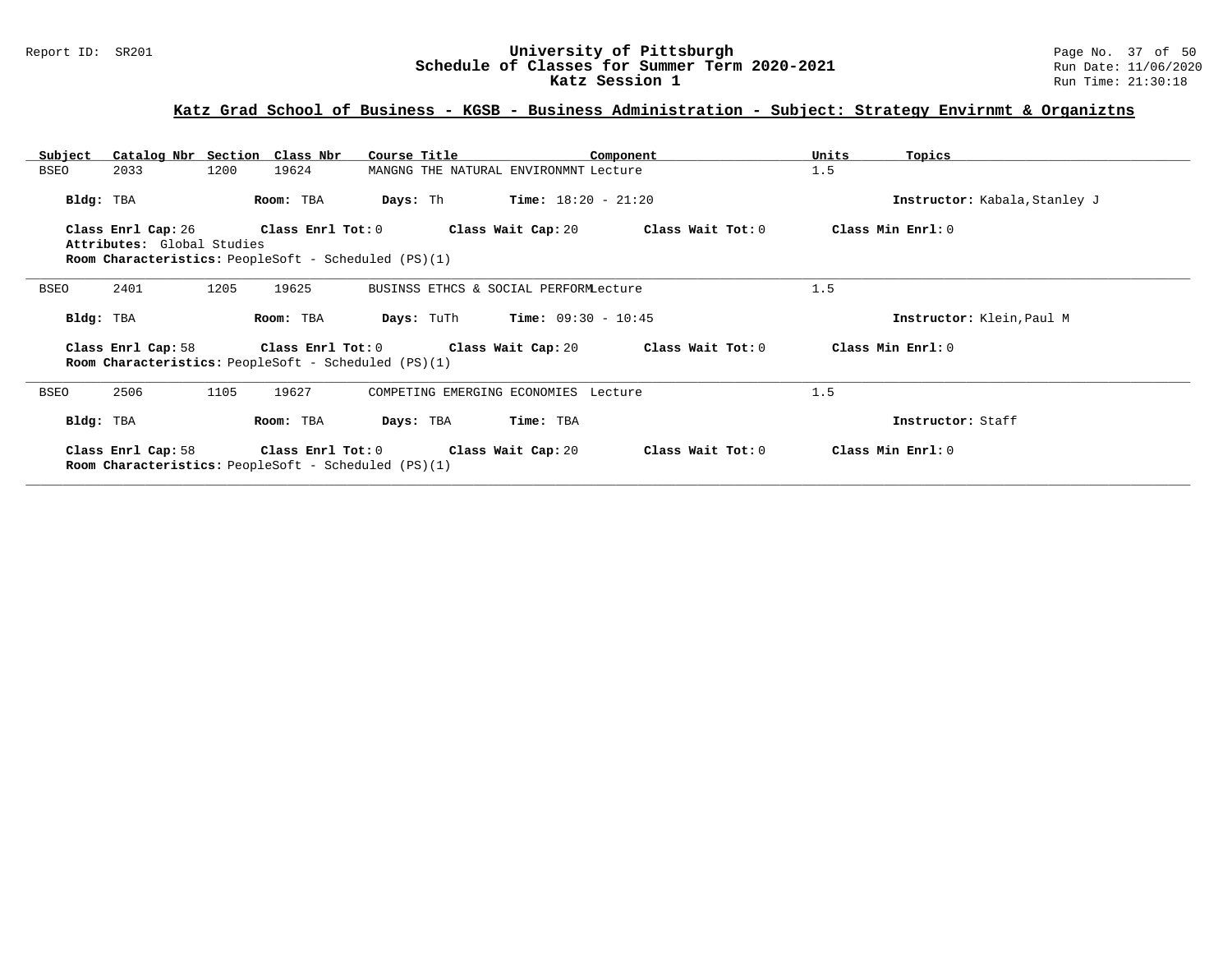### Report ID: SR201 **University of Pittsburgh** Page No. 38 of 50 **Schedule of Classes for Summer Term 2020-2021** Run Date: 11/06/2020 **Katz Session 1** Run Time: 21:30:18

### **Katz Grad School of Business - KGSB - Business Administration - Subject: Strategic Planning & Policy**

| Subject     | Catalog Nbr Section Class Nbr |      |                   | Course Title                                    | Component                    | Units | Topics                         |
|-------------|-------------------------------|------|-------------------|-------------------------------------------------|------------------------------|-------|--------------------------------|
| <b>BSPP</b> | 2060                          | 1100 | 11907             | INDEP STDY STRATGY PLN CONTRL Independent Study |                              | - 6   |                                |
|             | <b>Bldg:</b> TO BE ARRANGED   |      | Room: TBA         | Days: TBA                                       | <b>Time:</b> $00:00 - 00:00$ |       | Instructor: Burgess, Camille D |
|             | Class Enrl Cap: 30            |      | Class Enrl Tot: 0 | Class Wait Cap: 20                              | Class Wait Tot: 0            |       | Class Min Enrl: 0              |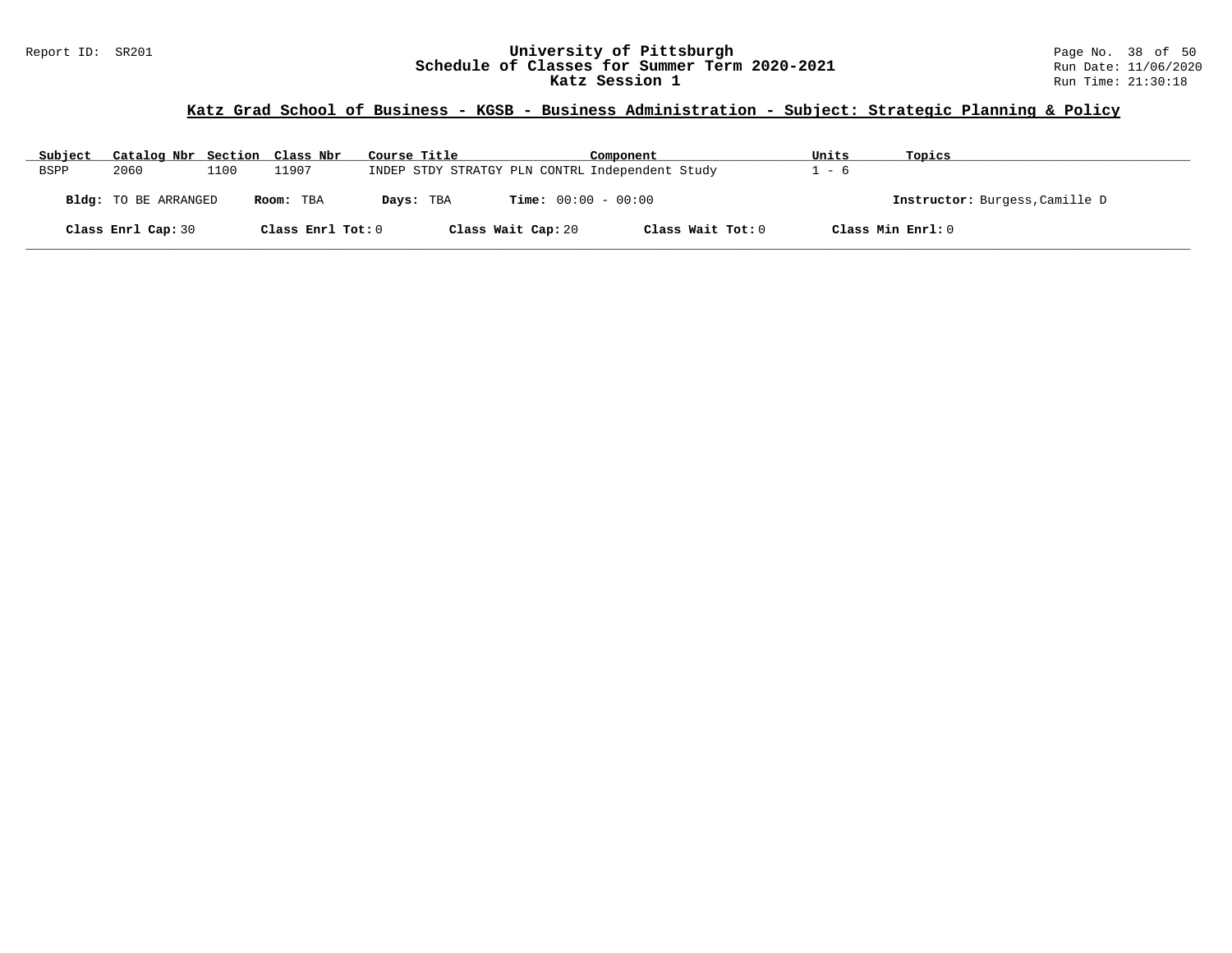### Report ID: SR201 **University of Pittsburgh** Page No. 39 of 50 **Schedule of Classes for Summer Term 2020-2021** Run Date: 11/06/2020 **Katz Session 2 Run Time: 21:30:18** Run Time: 21:30:18

# **Katz Grad School of Business - KGSB - Business Administration - Subject: Business Accounting**

| Subject     | Catalog Nbr Section Class Nbr |      |                   | Course Title | Component                                       |                   | Units                     | Topics            |
|-------------|-------------------------------|------|-------------------|--------------|-------------------------------------------------|-------------------|---------------------------|-------------------|
| <b>BACC</b> | 2060                          | 1200 | L1934             |              | INDEPENDENT STUDY IN ACCONTINGIndependent Study |                   | $\qquad \qquad - \quad c$ |                   |
|             |                               |      |                   |              |                                                 |                   |                           |                   |
|             | Bldg: TO BE ARRANGED          |      | Room: TBA         | Days: TBA    | <b>Time:</b> $00:00 - 00:00$                    |                   |                           | Instructor:       |
|             | Class Enrl Cap: 10            |      | Class Enrl Tot: 0 |              | Class Wait Cap: 10                              | Class Wait Tot: 0 |                           | Class Min Enrl: 0 |

**\_\_\_\_\_\_\_\_\_\_\_\_\_\_\_\_\_\_\_\_\_\_\_\_\_\_\_\_\_\_\_\_\_\_\_\_\_\_\_\_\_\_\_\_\_\_\_\_\_\_\_\_\_\_\_\_\_\_\_\_\_\_\_\_\_\_\_\_\_\_\_\_\_\_\_\_\_\_\_\_\_\_\_\_\_\_\_\_\_\_\_\_\_\_\_\_\_\_\_\_\_\_\_\_\_\_\_\_\_\_\_\_\_\_\_\_\_\_\_\_\_\_\_\_\_\_\_\_\_\_\_\_\_\_\_\_\_\_\_\_\_\_\_\_\_\_\_\_\_\_\_\_\_\_\_\_**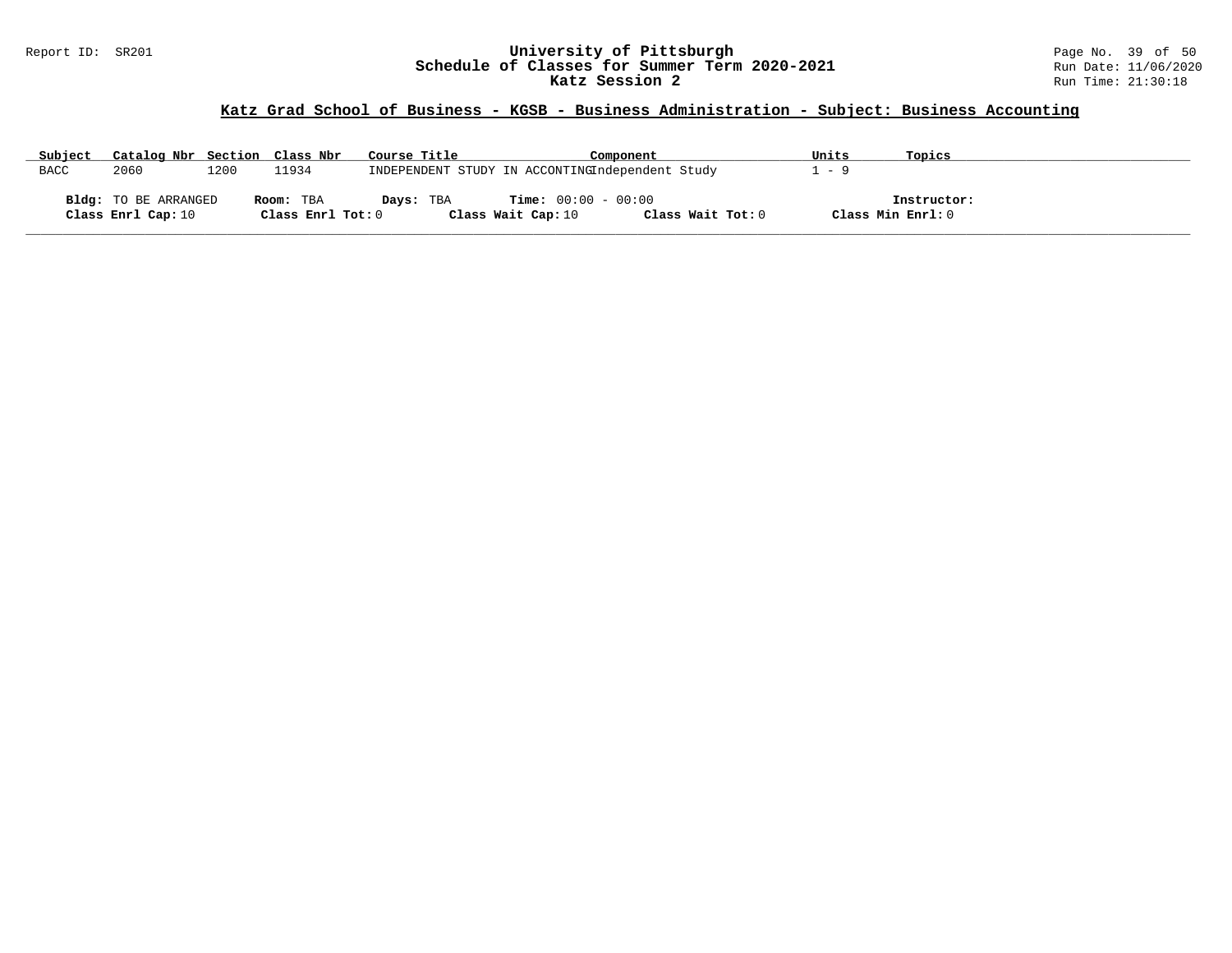### Report ID: SR201 **University of Pittsburgh** Page No. 40 of 50 **Schedule of Classes for Summer Term 2020-2021** Run Date: 11/06/2020 **Katz Session 2 Run Time: 21:30:18** Run Time: 21:30:18

# **Katz Grad School of Business - KGSB - Business Administration - Subject: Business Economics**

| Subject | Catalog Nbr Section Class Nbr |      |                   | Course Title | Component                                       | Units             | Topics            |  |
|---------|-------------------------------|------|-------------------|--------------|-------------------------------------------------|-------------------|-------------------|--|
| BECN    | 2060                          | 1200 | 11931             |              | INDEP STUDY MANAGERIAL ECONMCSIndependent Study | - 9               |                   |  |
|         | <b>Bldg:</b> TO BE ARRANGED   |      | Room: TBA         | Days: TBA    | <b>Time:</b> $00:00 - 00:00$                    |                   | Instructor:       |  |
|         | Class Enrl Cap: 10            |      | Class Enrl Tot: 0 |              | Class Wait Cap: 10                              | Class Wait Tot: 0 | Class Min Enrl: 0 |  |

**\_\_\_\_\_\_\_\_\_\_\_\_\_\_\_\_\_\_\_\_\_\_\_\_\_\_\_\_\_\_\_\_\_\_\_\_\_\_\_\_\_\_\_\_\_\_\_\_\_\_\_\_\_\_\_\_\_\_\_\_\_\_\_\_\_\_\_\_\_\_\_\_\_\_\_\_\_\_\_\_\_\_\_\_\_\_\_\_\_\_\_\_\_\_\_\_\_\_\_\_\_\_\_\_\_\_\_\_\_\_\_\_\_\_\_\_\_\_\_\_\_\_\_\_\_\_\_\_\_\_\_\_\_\_\_\_\_\_\_\_\_\_\_\_\_\_\_\_\_\_\_\_\_\_\_\_**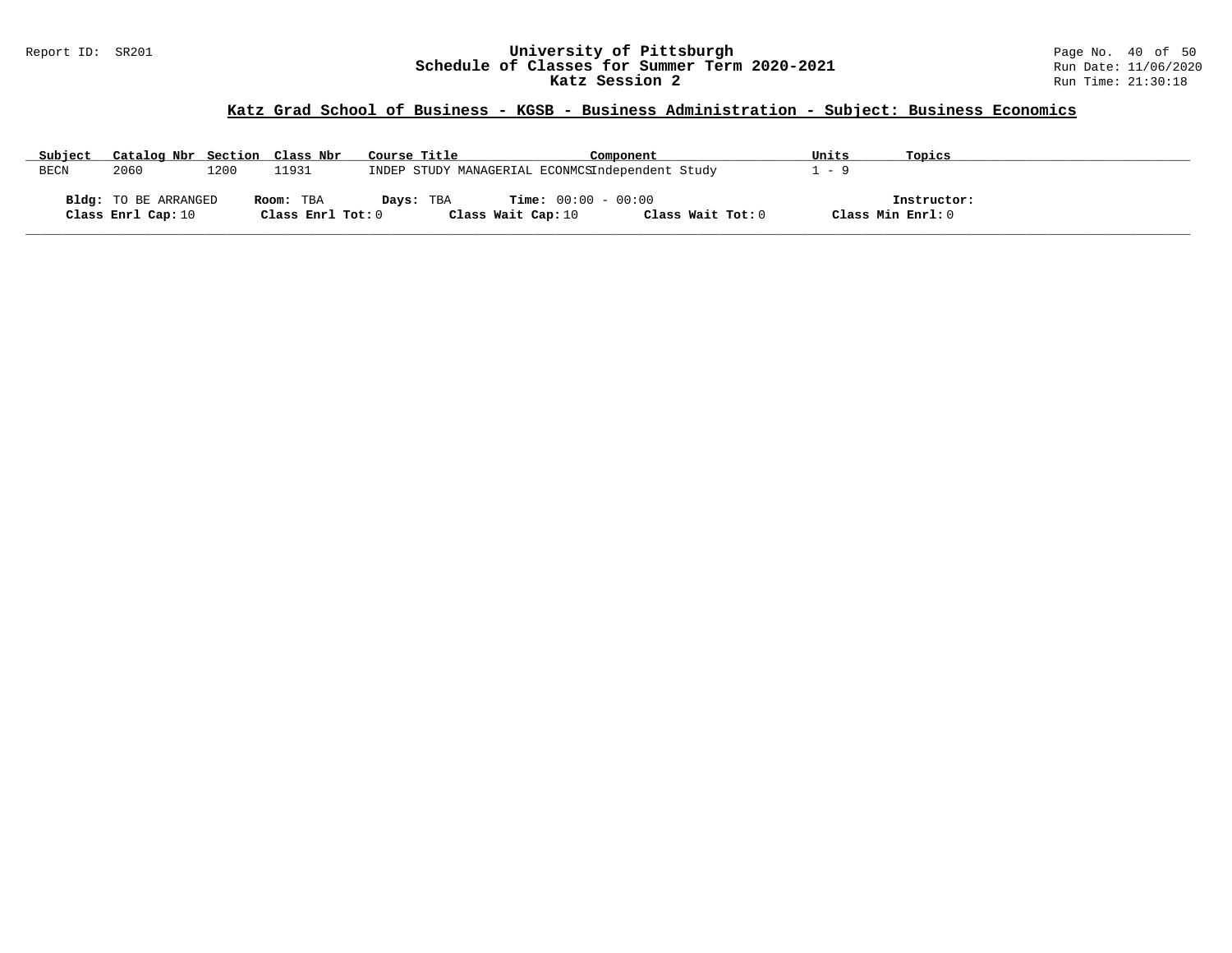### Report ID: SR201 **University of Pittsburgh** Page No. 41 of 50 **Schedule of Classes for Summer Term 2020-2021** Run Date: 11/06/2020 **Katz Session 2 Run Time: 21:30:18** Run Time: 21:30:18

# **Katz Grad School of Business - KGSB - Business Administration - Subject: Business Finance**

| Subject   | Catalog Nbr Section Class Nbr |      |                     | Course Title                                                |                              | Component           | Units   | Topics                                  |
|-----------|-------------------------------|------|---------------------|-------------------------------------------------------------|------------------------------|---------------------|---------|-----------------------------------------|
| BFIN      | 2060                          | 1200 | 11929               | INDEPENDENT STUDY IN FINANCE                                |                              | Independent Study   | $1 - 9$ |                                         |
|           | <b>Bldg:</b> TO BE ARRANGED   |      | Room: TBA           | Days: TBA                                                   | <b>Time:</b> $00:00 - 00:00$ |                     |         | Instructor: Burgess, Camille D          |
|           | Class Enrl Cap: 30            |      | Class $Enr1 Tot: 0$ |                                                             | Class Wait Cap: 20           | Class Wait Tot: $0$ |         | Class Min $Enrl: 0$                     |
| BFIN      | 2410                          | 1155 | 19623               | FINANCIAL MANAGEMENT 2                                      |                              | Lecture             | 1.5     |                                         |
| Bldg: TBA |                               |      | Room: TBA           | Days: W                                                     | <b>Time:</b> $18:20 - 21:20$ |                     |         | Instructor: Schlingemann, Frederik-Paul |
|           | Class Enrl Cap: 58            |      | Class Enrl Tot: $0$ | <b>Room Characteristics:</b> PeopleSoft - Scheduled (PS)(1) | Class Wait Cap: 20           | Class Wait Tot: 0   |         | Class Min $Enrl: 0$                     |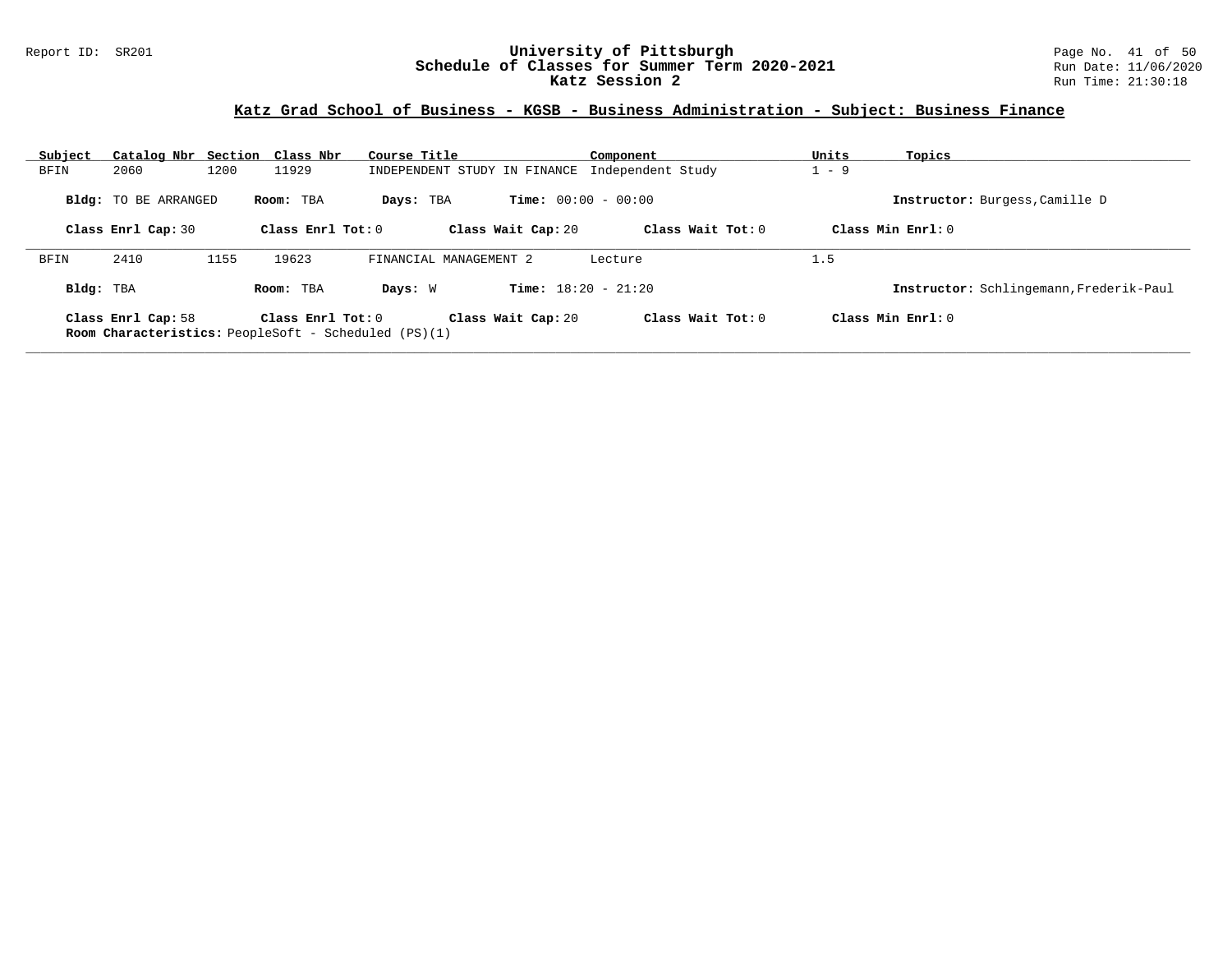### Report ID: SR201 **University of Pittsburgh** Page No. 42 of 50 **Schedule of Classes for Summer Term 2020-2021** Run Date: 11/06/2020 **Katz Session 2** Run Time: 21:30:18

# **Katz Grad School of Business - KGSB - Business Administration - Subject: Business Human Resources Mgt**

| Subject | Catalog Nbr Section Class Nbr |      |                     | Course Title | Component                                       | Units             | Topics      |
|---------|-------------------------------|------|---------------------|--------------|-------------------------------------------------|-------------------|-------------|
| BHRM    | 2060                          | 1200 | 11924               |              | INDEP STUDY HUMN RESOURCES MGTIndependent Study | $\sim$ $-$        |             |
|         |                               |      |                     |              |                                                 |                   |             |
|         | Bldg: TO BE ARRANGED          |      | Room: TBA           | Days: TBA    | <b>Time:</b> $00:00 - 00:00$                    |                   | Instructor: |
|         | Class Enrl Cap: 5             |      | Class Enrl Tot: $0$ |              | Class Wait Tot: 0<br>Class Wait Cap: 5          | Class Min Enrl: 0 |             |

**\_\_\_\_\_\_\_\_\_\_\_\_\_\_\_\_\_\_\_\_\_\_\_\_\_\_\_\_\_\_\_\_\_\_\_\_\_\_\_\_\_\_\_\_\_\_\_\_\_\_\_\_\_\_\_\_\_\_\_\_\_\_\_\_\_\_\_\_\_\_\_\_\_\_\_\_\_\_\_\_\_\_\_\_\_\_\_\_\_\_\_\_\_\_\_\_\_\_\_\_\_\_\_\_\_\_\_\_\_\_\_\_\_\_\_\_\_\_\_\_\_\_\_\_\_\_\_\_\_\_\_\_\_\_\_\_\_\_\_\_\_\_\_\_\_\_\_\_\_\_\_\_\_\_\_\_**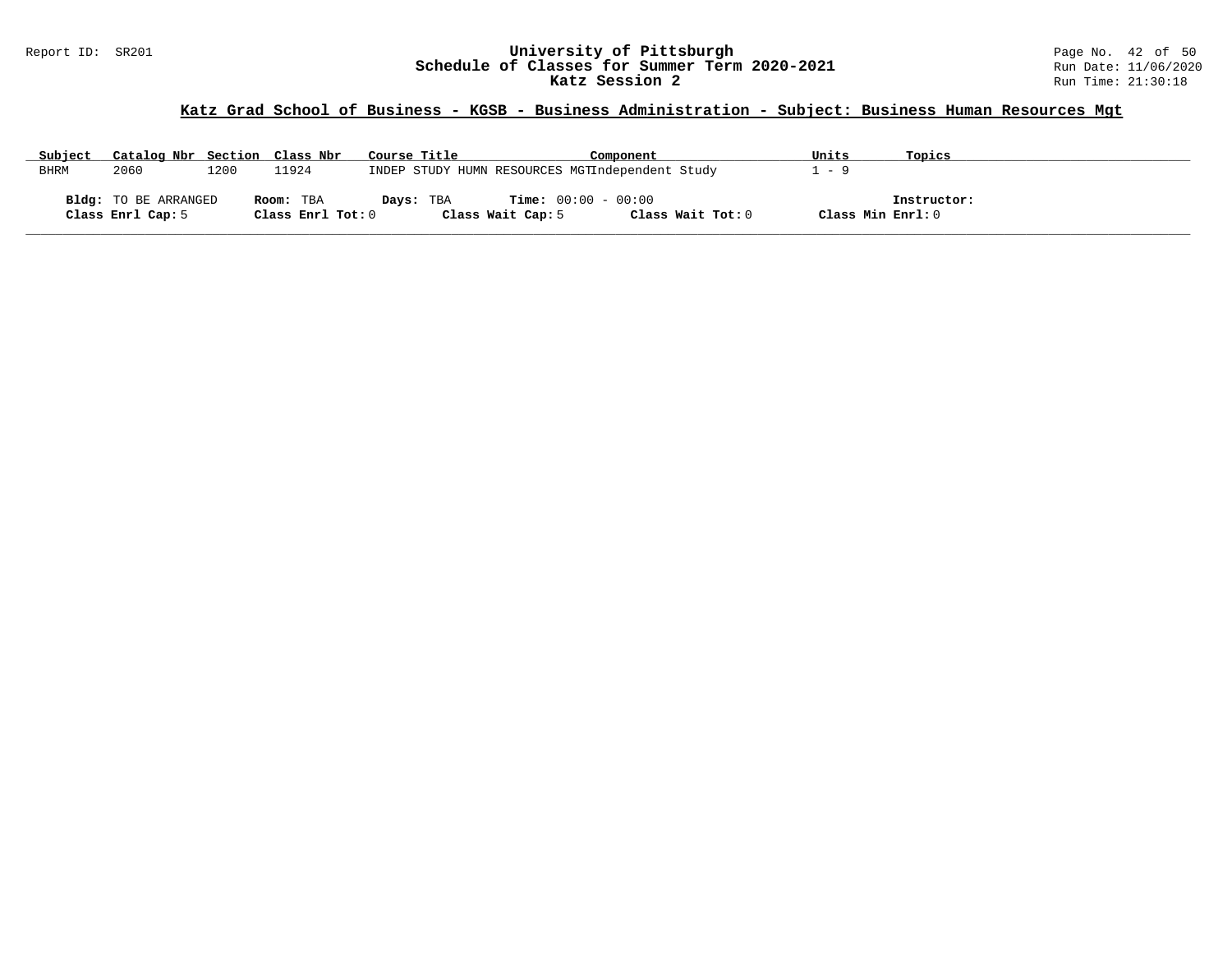### Report ID: SR201 **University of Pittsburgh** Page No. 43 of 50 **Schedule of Classes for Summer Term 2020-2021** Run Date: 11/06/2020 **Katz Session 2 Run Time: 21:30:18** Run Time: 21:30:18

# **Katz Grad School of Business - KGSB - Business Administration - Subject: Interdisciplinary**

| Catalog Nbr Section Class Nbr<br>Subject | Course Title                        | Component                                       | Units<br>Topics                |
|------------------------------------------|-------------------------------------|-------------------------------------------------|--------------------------------|
| 1200<br><b>BIND</b><br>2060              | 11928<br>INDEP STUDY BUSINESS ADMIN | Independent Study                               | $1 - 9$                        |
|                                          |                                     |                                                 |                                |
| Bldg: TO BE ARRANGED                     | Room: TBA<br>Days: TBA              | $Time: 00:00 - 00:00$                           | Instructor:                    |
| Class Enrl Cap: 80                       | Class Enrl Tot: 0                   | Class Wait Cap: 20 Class Wait Tot: 0            | Class Min Enrl: 0              |
| 2061<br>1200<br>BIND                     | 11932                               | INDEP STUDY ENTREP/SMALL BUS Independent Study  | $1 - 9$                        |
| Bldg: TO BE ARRANGED                     | Room: TBA                           | <b>Days:</b> TBA <b>Time:</b> $00:00 - 00:00$   | Instructor: Staff              |
| Class Enrl Cap: 10                       | $Class$ $Enrl$ $Tot: 0$             | Class Wait Cap: $10$ Class Wait Tot: $0$        | Class Min Enrl: 0              |
| 1040<br>2063<br><b>BIND</b>              | 19280                               | INDEP STUDY INTERNATIONAL BUS Independent Study | $1 - 9$                        |
| Bldg: TO BE ARRANGED                     | Room: TBA<br>Days: TBA              | $Time: 00:00 - 00:00$                           | Instructor: Burgess, Camille D |
| Class Enrl Cap: 3                        | Class Enrl Tot: 0                   | Class Wait Tot: 0<br>Class Wait Cap: 3          | Class Min $Enr1:0$             |
| 1200<br>BIND<br>2064                     | 11933                               | INDEP STUDY ENTREPRENUERSHIP Independent Study  | $1 - 9$                        |
| Bldg: TO BE ARRANGED                     | Room: TBA<br>Days: TBA              | $Time: 00:00 - 00:00$                           | Instructor: Staff              |
| Class Enrl Cap: 10                       | Class Enrl Tot: $0$                 | Class Wait Cap: $10$ Class Wait Tot: $0$        | Class Min Enrl: 0              |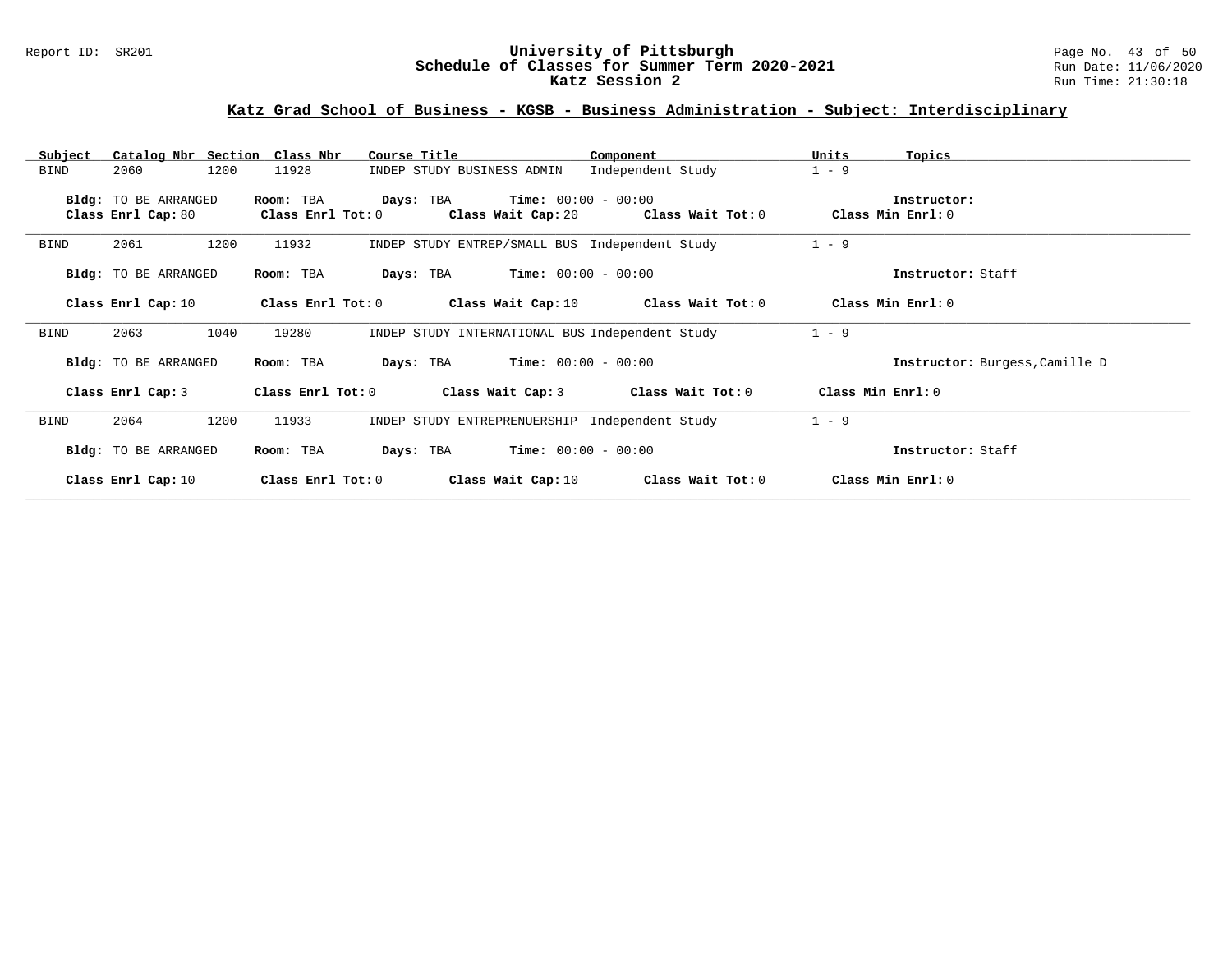### Report ID: SR201 **University of Pittsburgh** Page No. 44 of 50 **Schedule of Classes for Summer Term 2020-2021** Run Date: 11/06/2020 **Katz Session 2** Run Time: 21:30:18

# **Katz Grad School of Business - KGSB - Business Administration - Subject: Management Information Systems**

| Subject | Catalog Nbr Section Class Nbr             |                                  | Course Title                                    |                                                   | Component         | Units             | Topics                      |
|---------|-------------------------------------------|----------------------------------|-------------------------------------------------|---------------------------------------------------|-------------------|-------------------|-----------------------------|
| BMIS    | 2060<br>1200                              | 11925                            | INDEP STUDY MGT INFOR SYSTEMS Independent Study |                                                   |                   | $1 - 6$           |                             |
|         | Bldg: TO BE ARRANGED<br>Class Enrl Cap: 5 | Room: TBA<br>Class Enrl Tot: $0$ | Days: TBA                                       | <b>Time:</b> $00:00 - 00:00$<br>Class Wait Cap: 5 | Class Wait Tot: 0 | Class Min Enrl: 0 | Instructor:                 |
| BMIS    | 2409<br>1010                              | 19794                            | INFORMATION SYSTEMS                             |                                                   | Lecture           | 1.5               |                             |
|         | Bldg: TO BE ARRANGED                      | Room: TBA                        | Days: TBA                                       | <b>Time:</b> $00:00 - 00:00$                      |                   |                   | Instructor: Rodi, Anthony F |
|         |                                           |                                  |                                                 |                                                   |                   |                   | Giles, Amy E.               |
|         |                                           |                                  |                                                 |                                                   |                   |                   | Walker, Bridget T           |
|         | Class Enrl Cap: 20                        | $Class$ $Enrl$ $Tot: 0$          |                                                 | Class Wait Cap: 20                                | Class Wait Tot: 0 |                   | Class Min $Enr1: 0$         |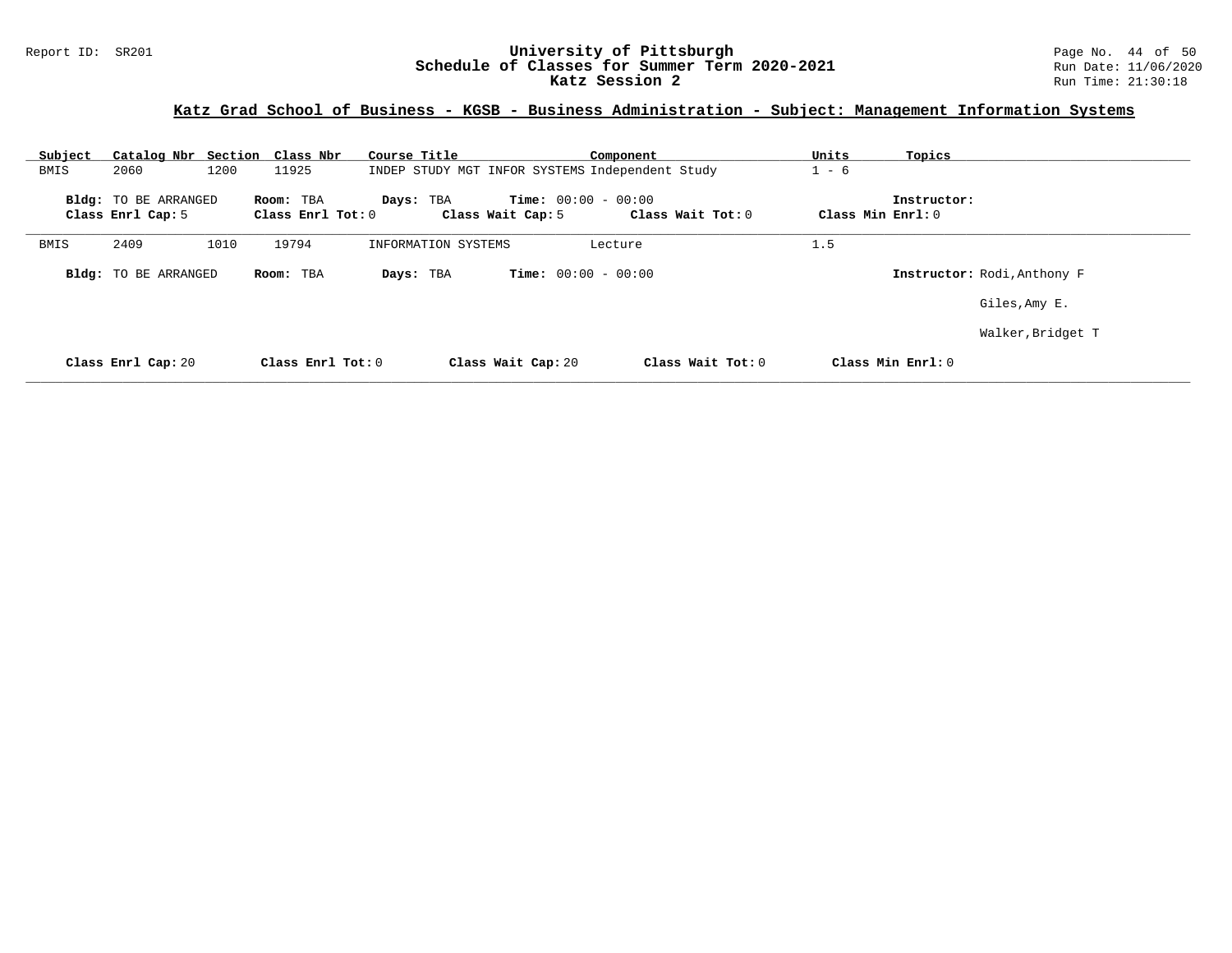### Report ID: SR201 **University of Pittsburgh** Page No. 45 of 50 **Schedule of Classes for Summer Term 2020-2021** Run Date: 11/06/2020 **Katz Session 2 Run Time: 21:30:18** Run Time: 21:30:18

# **Katz Grad School of Business - KGSB - Business Administration - Subject: Business Marketing**

| Subject   | Catalog Nbr Section Class Nbr |      |                     | Course Title                                                |                              | Component           | Units   | Topics                         |
|-----------|-------------------------------|------|---------------------|-------------------------------------------------------------|------------------------------|---------------------|---------|--------------------------------|
| BMKT      | 2060                          | 1200 | 11930               | INDEPENDENT STUDY IN MARKETINGIndependent Study             |                              |                     | $1 - 6$ |                                |
|           | <b>Bldg:</b> TO BE ARRANGED   |      | Room: TBA           | Days: TBA                                                   | <b>Time:</b> $00:00 - 00:00$ |                     |         | Instructor: Burgess, Camille D |
|           | Class Enrl Cap: 30            |      | Class Enrl Tot: $0$ |                                                             | Class Wait Cap: 20           | Class Wait Tot: 0   |         | Class Min Enrl: 0              |
| BMKT      | 2528                          | 1200 | 11927               | ADVERTISING                                                 |                              | Lecture             | 1.5     |                                |
| Bldg: TBA |                               |      | Room: TBA           | Days: Th                                                    | <b>Time:</b> $18:20 - 21:20$ |                     |         | Instructor: Gregos, Terri L    |
|           | Class Enrl Cap: 40            |      | Class Enrl Tot: $0$ | <b>Room Characteristics:</b> PeopleSoft - Scheduled (PS)(1) | Class Wait Cap: 20           | Class Wait Tot: $0$ |         | Class Min $Enrl: 0$            |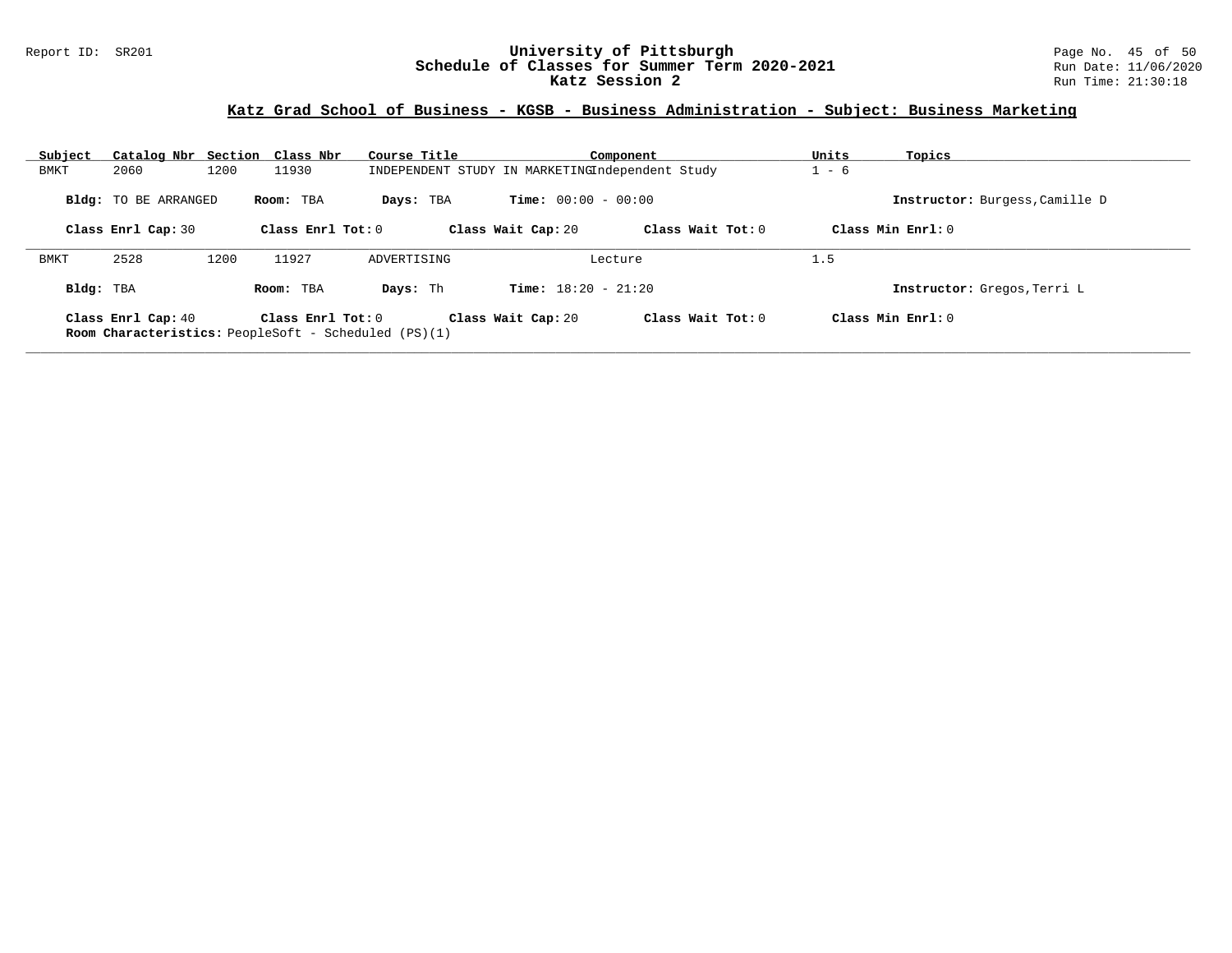#### Report ID: SR201 **University of Pittsburgh** Page No. 46 of 50 **Schedule of Classes for Summer Term 2020-2021** Run Date: 11/06/2020 **Katz Session 2** Run Time: 21:30:18

# **Katz Grad School of Business - KGSB - Business Administration - Subject: Organization Studies**

| Subject     | Catalog Nbr Section Class Nbr                     |      |                                | Course Title | Component                                          |                   | Units             | Topics      |
|-------------|---------------------------------------------------|------|--------------------------------|--------------|----------------------------------------------------|-------------------|-------------------|-------------|
| <b>BORG</b> | 2060                                              | 1300 | 15505                          |              | INDEP STUDY IN ORGNIZTN BEHAVRIndependent Study    |                   | $-6$              |             |
|             | <b>Bldg:</b> TO BE ARRANGED<br>Class Enrl Cap: 20 |      | Room: TBA<br>Class Enrl Tot: 0 | Days: TBA    | <b>Time:</b> $00:00 - 00:00$<br>Class Wait Cap: 20 | Class Wait Tot: 0 | Class Min Enrl: 0 | Instructor: |

**\_\_\_\_\_\_\_\_\_\_\_\_\_\_\_\_\_\_\_\_\_\_\_\_\_\_\_\_\_\_\_\_\_\_\_\_\_\_\_\_\_\_\_\_\_\_\_\_\_\_\_\_\_\_\_\_\_\_\_\_\_\_\_\_\_\_\_\_\_\_\_\_\_\_\_\_\_\_\_\_\_\_\_\_\_\_\_\_\_\_\_\_\_\_\_\_\_\_\_\_\_\_\_\_\_\_\_\_\_\_\_\_\_\_\_\_\_\_\_\_\_\_\_\_\_\_\_\_\_\_\_\_\_\_\_\_\_\_\_\_\_\_\_\_\_\_\_\_\_\_\_\_\_\_\_\_**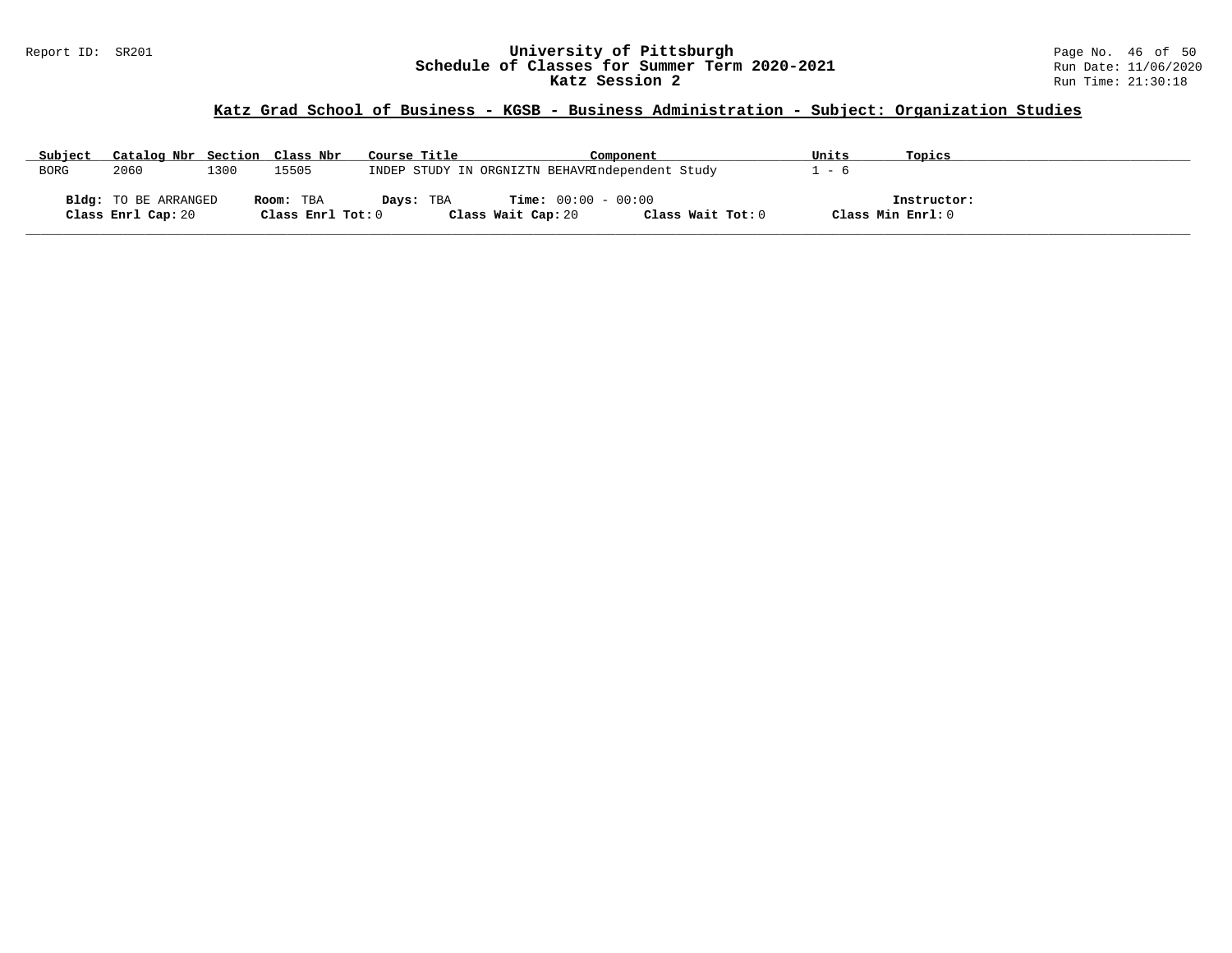### Report ID: SR201 **University of Pittsburgh** Page No. 47 of 50 **Schedule of Classes for Summer Term 2020-2021** Run Date: 11/06/2020 **Katz Session 2** Run Time: 21:30:18

# **Katz Grad School of Business - KGSB - Business Administration - Subject: Quantv Methods-Operations Mgt**

| Subject     | Catalog Nbr Section Class Nbr                     |      |                                                                                  | Course Title                         | Component                                         | Units   | Topics                           |
|-------------|---------------------------------------------------|------|----------------------------------------------------------------------------------|--------------------------------------|---------------------------------------------------|---------|----------------------------------|
| BOOM        | 2060                                              | 1200 | 11935                                                                            | INDEP STUDY QUANTIT METHDS           | Independent Study                                 | $1 - 6$ |                                  |
|             | <b>Bldg:</b> TO BE ARRANGED<br>Class Enrl Cap: 20 |      | Room: TBA<br>Class $Enrl$ Tot: $0$                                               | Days: TBA<br>Class Wait Cap: 20      | <b>Time:</b> $00:00 - 00:00$<br>Class Wait Tot: 0 |         | Instructor:<br>Class Min Enrl: 0 |
| <b>BOOM</b> | 2557                                              | 1010 | 20158                                                                            | MULTIVARIATE DATA ANALYSIS 1 Lecture |                                                   | 1.5     |                                  |
| Bldg: TBA   |                                                   |      | Room: TBA                                                                        | Days: W                              | <b>Time:</b> $18:20 - 21:20$                      |         | Instructor: Vargas, Dominic Luis |
|             |                                                   |      |                                                                                  |                                      |                                                   |         | Wilson, Tyler Dean               |
|             | Class Enrl Cap: 35                                |      | Class Enrl Tot: 0<br><b>Room Characteristics:</b> PeopleSoft - Scheduled (PS)(1) | Class Wait Cap: 20                   | Class Wait Tot: 0                                 |         | Class Min Enrl: 0                |

**\_\_\_\_\_\_\_\_\_\_\_\_\_\_\_\_\_\_\_\_\_\_\_\_\_\_\_\_\_\_\_\_\_\_\_\_\_\_\_\_\_\_\_\_\_\_\_\_\_\_\_\_\_\_\_\_\_\_\_\_\_\_\_\_\_\_\_\_\_\_\_\_\_\_\_\_\_\_\_\_\_\_\_\_\_\_\_\_\_\_\_\_\_\_\_\_\_\_\_\_\_\_\_\_\_\_\_\_\_\_\_\_\_\_\_\_\_\_\_\_\_\_\_\_\_\_\_\_\_\_\_\_\_\_\_\_\_\_\_\_\_\_\_\_\_\_\_\_\_\_\_\_\_\_\_\_**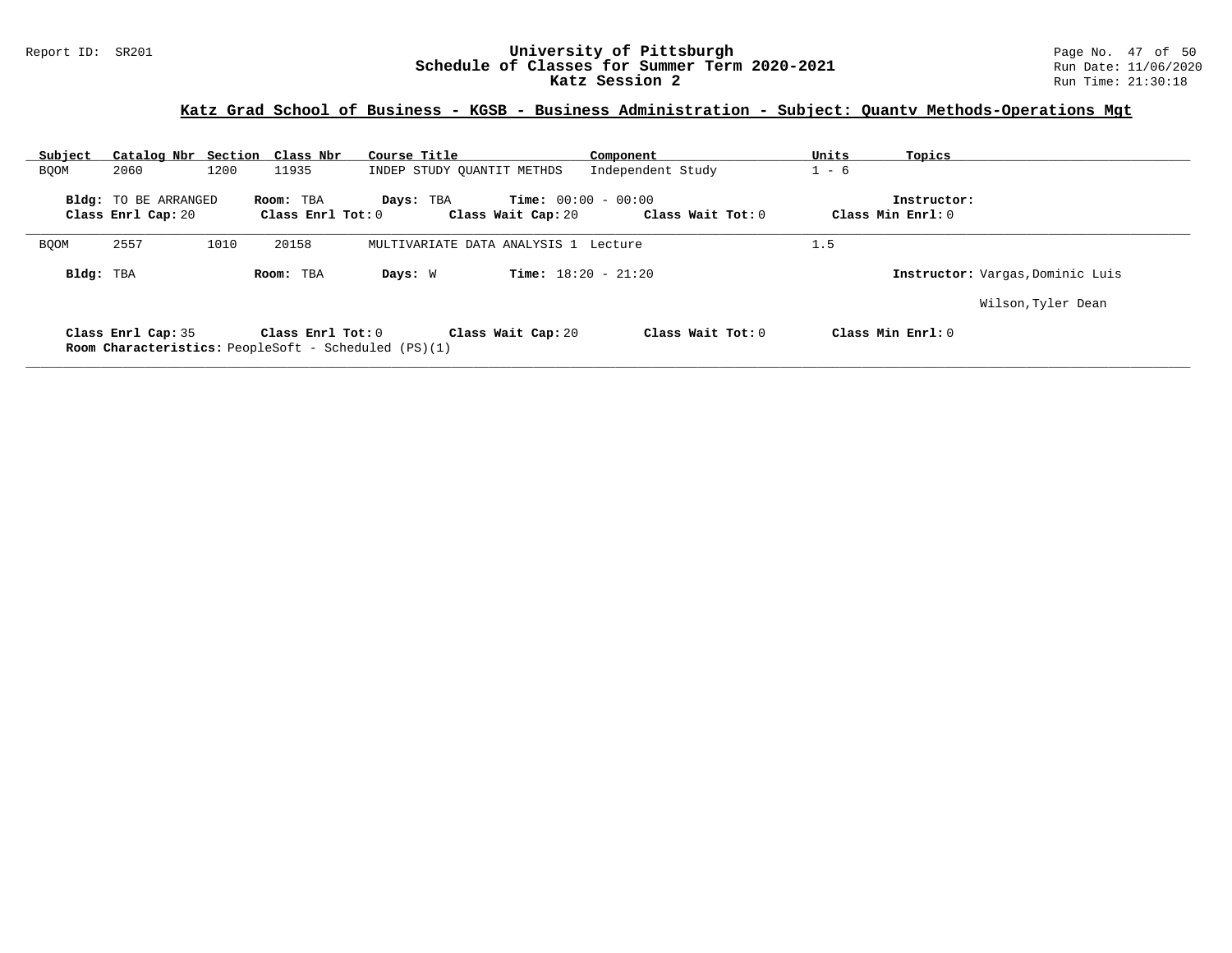### Report ID: SR201 **University of Pittsburgh** Page No. 48 of 50 **Schedule of Classes for Summer Term 2020-2021** Run Date: 11/06/2020 **Katz Session 2** Run Time: 21:30:18

# **Katz Grad School of Business - KGSB - Business Administration - Subject: Strategy Envirnmt & Organiztns**

| Subject             | Catalog Nbr Section Class Nbr                               |                     | Course Title             |                                       | Component            | Units             | Topics                        |
|---------------------|-------------------------------------------------------------|---------------------|--------------------------|---------------------------------------|----------------------|-------------------|-------------------------------|
| 2401<br>BSEO        | 1200                                                        | 11937               |                          | BUSINSS ETHCS & SOCIAL PERFORMLecture |                      | 1.5               |                               |
| Bldg: TBA           |                                                             | Room: TBA           | Days: W                  | <b>Time:</b> $18:20 - 21:20$          |                      |                   | Instructor: Johnson, Ronald M |
| Class Enrl Cap: 48  |                                                             | Class Enrl Tot: $0$ |                          | Class Wait Cap: 20                    | Class Wait Tot: 0    | Class Min Enrl: 0 |                               |
|                     | <b>Room Characteristics:</b> PeopleSoft - Scheduled (PS)(1) |                     |                          |                                       |                      |                   |                               |
| Reserve Capacity:   |                                                             | 01-FEB-2021         | Restricted to BUSADF-MBA |                                       | Reserve Enrl Cap: 10 | Reserve Enrl Tot: | $\mathbf 0$                   |
|                     |                                                             | $01 - FEB - 2021$   | Restricted to BUSADP-MBA |                                       | 38                   |                   | $\mathbf 0$                   |
| 2509<br><b>BSEO</b> | 1100                                                        | 16264               | BUSINESS AND POLITICS    |                                       | Lecture              | 1.5               |                               |
| Bldg: TBA           |                                                             | Room: TBA           | Days: TBA                | Time: TBA                             |                      |                   | Instructor: Staff             |
| Class Enrl Cap: 58  | <b>Room Characteristics:</b> PeopleSoft - Scheduled (PS)(1) | Class Enrl Tot: 0   |                          | Class Wait Cap: 20                    | Class Wait Tot: 0    | Class Min Enrl: 0 |                               |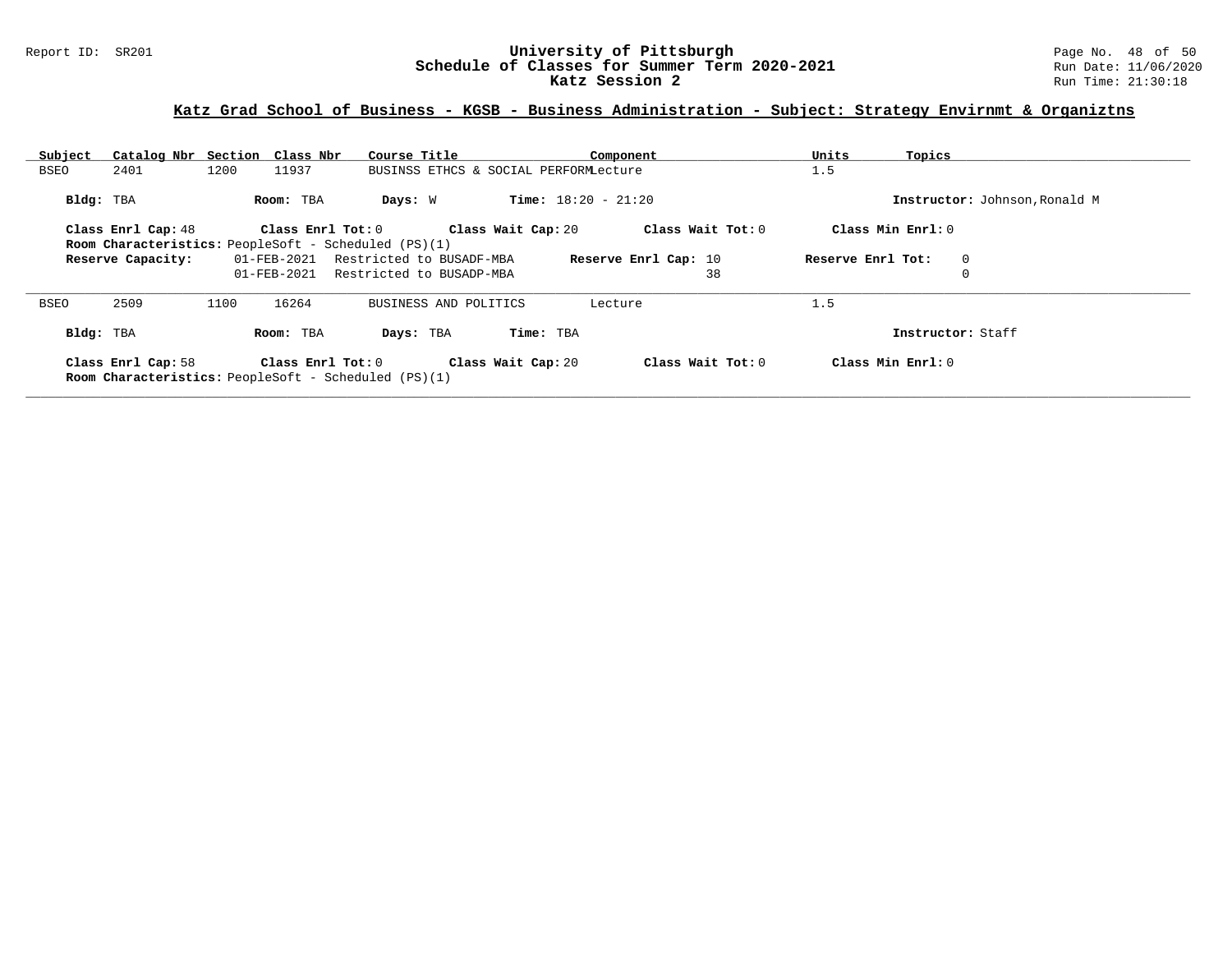### Report ID: SR201 **University of Pittsburgh** Page No. 49 of 50 **Schedule of Classes for Summer Term 2020-2021** Run Date: 11/06/2020 **Katz Session 2** Run Time: 21:30:18

# **Katz Grad School of Business - KGSB - Business Administration - Subject: Strategic Planning & Policy**

| Subject                                                                                                                                           |                                                                                   | Catalog Nbr Section Class Nbr                                    | Course Title                          |                       | Component         | Units             | Topics                         |  |  |
|---------------------------------------------------------------------------------------------------------------------------------------------------|-----------------------------------------------------------------------------------|------------------------------------------------------------------|---------------------------------------|-----------------------|-------------------|-------------------|--------------------------------|--|--|
| BSPP                                                                                                                                              | 2060                                                                              | 1200<br>11926<br>INDEP STDY STRATGY PLN CONTRL Independent Study |                                       | $1 - 6$               |                   |                   |                                |  |  |
|                                                                                                                                                   | Bldg: TO BE ARRANGED                                                              | Room: TBA                                                        | Days: TBA                             | $Time: 00:00 - 00:00$ |                   |                   | Instructor: Burgess, Camille D |  |  |
|                                                                                                                                                   | Class Enrl Cap: 5                                                                 | Class Enrl Tot: 0                                                | Class Wait Cap: 5                     |                       | Class Wait Tot: 0 | Class Min Enrl: 0 |                                |  |  |
| BSPP                                                                                                                                              | 2112                                                                              | 1205<br>19626                                                    | LEADING ORGS TO INNOVATE SMRTRLecture |                       |                   | 1.5               |                                |  |  |
| Bldg: TBA                                                                                                                                         |                                                                                   | Room: TBA                                                        | Days: TBA                             | Time: TBA             |                   |                   | Instructor: Staff              |  |  |
|                                                                                                                                                   | Class Enrl Cap: 58<br><b>Room Characteristics:</b> PeopleSoft - Scheduled (PS)(1) | Class Min Enrl: 0                                                |                                       |                       |                   |                   |                                |  |  |
| BSPP                                                                                                                                              | 2409                                                                              | 1130<br>16405                                                    | STRATEGIC MANAGEMENT                  |                       | Lecture           | 1.5               |                                |  |  |
| Bldg: TBA                                                                                                                                         |                                                                                   | Room: TBA                                                        | Days: W                               | $Time: 18:20 - 21:20$ |                   |                   | Instructor: Patton, G R        |  |  |
| Class Enrl Tot: 0<br>Class Wait Cap: 20<br>Class Wait Tot: 0<br>Class Enrl Cap: 45<br><b>Room Characteristics:</b> PeopleSoft - Scheduled (PS)(1) |                                                                                   |                                                                  |                                       |                       |                   |                   | Class Min Enrl: 0              |  |  |
| <b>Reserve Enrl Cap:</b> 46<br>01-FEB-2021 Restricted to BUSADP-MBA<br>Reserve Enrl Tot:<br>$\circ$<br>Reserve Capacity:                          |                                                                                   |                                                                  |                                       |                       |                   |                   |                                |  |  |